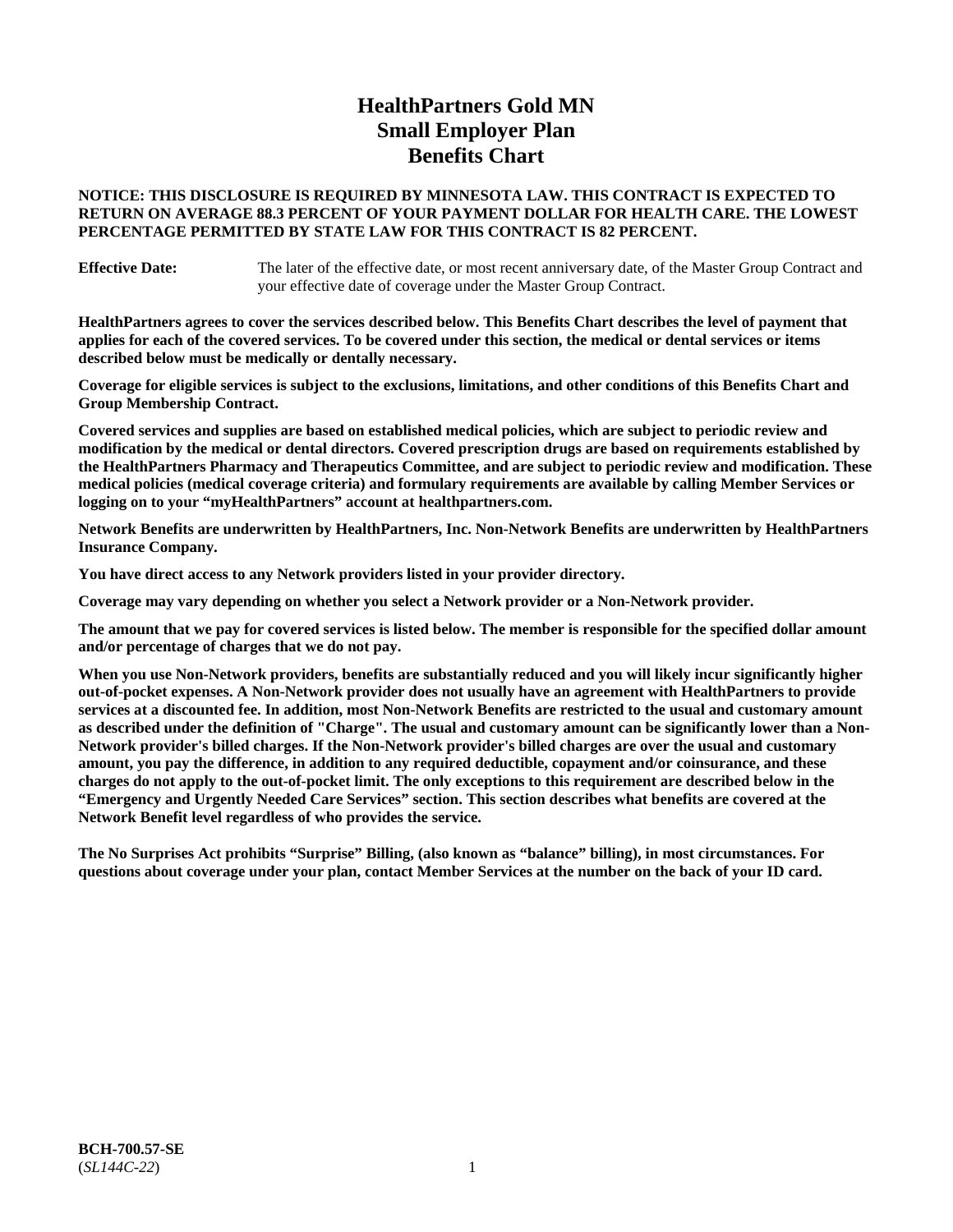# **These definitions apply to this Benefits Chart. They also apply to the Contract.**

| <b>Biosimilar Drugs:</b> | A prescription drug, approved by the Food and Drug Administration (FDA), that the FDA has<br>determined is biosimilar to and interchangeable with a biological brand name drug. Biosimilar<br>drugs are not considered generic drugs and are not covered under the generic drug benefit.                                                                                                                                                                                                                                                                                                                                           |
|--------------------------|------------------------------------------------------------------------------------------------------------------------------------------------------------------------------------------------------------------------------------------------------------------------------------------------------------------------------------------------------------------------------------------------------------------------------------------------------------------------------------------------------------------------------------------------------------------------------------------------------------------------------------|
| <b>Brand Name Drug:</b>  | A prescription drug, approved by the Food and Drug Administration (FDA), that is manufactured,<br>sold, or licensed for sale under a trademark by the pharmaceutical company that originally<br>researched and developed the drug. Brand name drugs have the same active-ingredient formula as<br>the generic version of the drug. However, generic drugs are manufactured and sold by other drug<br>manufacturers and are generally not available until after the patent on the brand name drug has<br>expired. A few brand name drugs may be covered at the generic drug benefit level if this is<br>indicated on the formulary. |
| <b>Calendar Year:</b>    | This is the 12-month period beginning 12:01 A.M. Central Time, on January 1, and ending 12:00<br>A.M. Central Time of the next following December 31.                                                                                                                                                                                                                                                                                                                                                                                                                                                                              |
| <b>Charge:</b>           | For covered services delivered by participating network providers, this is the provider's discounted<br>charge for a given medical/surgical service, procedure or item.                                                                                                                                                                                                                                                                                                                                                                                                                                                            |
|                          | For covered services delivered by non-network providers, a contracted rate may apply if such<br>arrangement is available to HealthPartners.                                                                                                                                                                                                                                                                                                                                                                                                                                                                                        |
|                          | For the Usual and Customary charge for covered services delivered by non-network providers, our<br>payment is calculated using one of the following options to be determined at HealthPartners'<br>discretion: 1) a percentage of the Medicare fee schedule; 2) a comparable schedule if the services<br>is not on the Medicare fee schedule; 3) a commercially reasonable rate for such service.                                                                                                                                                                                                                                  |
|                          | The Usual and Customary Charge is the maximum amount allowed that we consider in the<br>calculation of the payment of charges incurred for certain covered services. You must pay for any<br>charges above the usual and customary charge, and they do not apply to the out-of-pocket limit.                                                                                                                                                                                                                                                                                                                                       |
|                          | A charge is incurred for covered ambulatory medical and surgical services, on the date the service<br>or item is provided. A charge is incurred for covered inpatient services, on the date of admission to<br>a hospital. To be covered, a charge must be incurred on or after the member's effective date and<br>on or before the termination date.                                                                                                                                                                                                                                                                              |
| Copayment/Coinsurance:   | The specified dollar amount, or percentage, of charges incurred for covered services, which we do<br>not pay, but which a member must pay, each time a member receives certain medical services,<br>procedures or items. Our payment for those covered services or items begins after the copayment<br>or coinsurance is satisfied. Covered services or items requiring a copayment or coinsurance are<br>specified in this Benefits Chart.                                                                                                                                                                                        |
|                          | For services provided by a network provider:                                                                                                                                                                                                                                                                                                                                                                                                                                                                                                                                                                                       |
|                          | An amount which is listed as a flat dollar copayment is applied to a network provider's discounted<br>charges for a given service. However, if the network provider's discounted charge for a service or<br>item is less than the flat dollar copayment, you will pay the network provider's discounted charge.<br>An amount which is listed as a percentage of charges or coinsurance is based on the network<br>provider's discounted charges, calculated at the time the claim is processed, which may include an<br>agreed upon fee schedule rate for case rate or withhold arrangements.                                      |
|                          | For services provided by a non-network provider:                                                                                                                                                                                                                                                                                                                                                                                                                                                                                                                                                                                   |
|                          | Any copayment or coinsurance is applied to the lesser of the provider's charges or the usual and<br>customary charge for a service.                                                                                                                                                                                                                                                                                                                                                                                                                                                                                                |
|                          | A copayment or coinsurance is due at the time a service is provided, or when billed by the<br>provider. The copayment or coinsurance applicable for a scheduled visit with a network provider<br>will be collected for each visit, late cancellation and failed appointment. Services may not be<br>withheld for failure to pay a deductible or coinsurance at or prior to the time of service.                                                                                                                                                                                                                                    |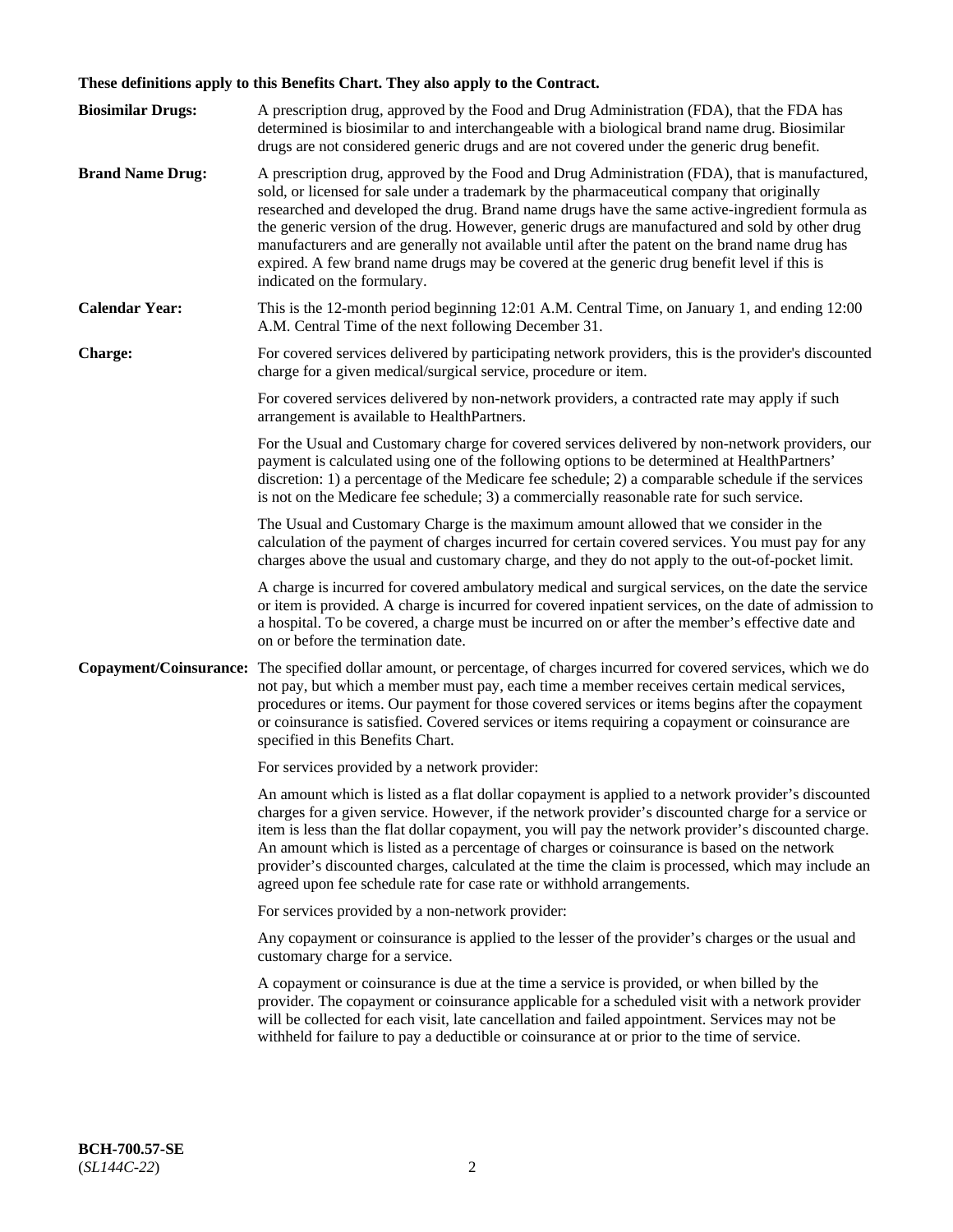| Deductible:                | The specified dollar amount of charges incurred for covered services, which we do not pay, but a<br>member or a family has to pay first in a calendar year. Our payment for those services or items<br>begins after the deductible is satisfied. For network providers, the amount of the charges that apply<br>to the deductible are based on the network provider's discounted charges, calculated at the time<br>the claim is processed, which may include an agreed upon fee schedule rate for case rate or<br>withhold arrangements. For non-network providers, the amount of charges that apply to the<br>deductible are the lesser of the provider's charges or the usual and customary charge for a service.                                                                                                                                                                                                                                                                                                                                                                                                                                                                                                                                             |
|----------------------------|------------------------------------------------------------------------------------------------------------------------------------------------------------------------------------------------------------------------------------------------------------------------------------------------------------------------------------------------------------------------------------------------------------------------------------------------------------------------------------------------------------------------------------------------------------------------------------------------------------------------------------------------------------------------------------------------------------------------------------------------------------------------------------------------------------------------------------------------------------------------------------------------------------------------------------------------------------------------------------------------------------------------------------------------------------------------------------------------------------------------------------------------------------------------------------------------------------------------------------------------------------------|
|                            | Any amounts paid or reimbursed by a third party, including but not limited to: point of service<br>rebates, manufacturer coupons, manufacturer debit cards or other forms of direct reimbursement to<br>a member for a product or service, will not apply toward your deductible, to the extent permitted<br>under state and federal law.                                                                                                                                                                                                                                                                                                                                                                                                                                                                                                                                                                                                                                                                                                                                                                                                                                                                                                                        |
|                            | Your plan has an embedded deductible. This means once a member meets the individual<br>deductible, the plan begins paying benefits for that person. If two or more members of the family<br>meet the family deductible, the plan begins paying benefits for all members of the family,<br>regardless of whether each member has met the individual deductible. However, a member may<br>not contribute more than the individual deductible toward the family deductible.                                                                                                                                                                                                                                                                                                                                                                                                                                                                                                                                                                                                                                                                                                                                                                                         |
|                            | All services are subject to the deductible unless otherwise indicated below in this Benefits Chart.                                                                                                                                                                                                                                                                                                                                                                                                                                                                                                                                                                                                                                                                                                                                                                                                                                                                                                                                                                                                                                                                                                                                                              |
| Formulary:                 | This is a current list, which may be revised from time to time, of formulary prescription drugs,<br>medications, equipment and supplies covered by us as indicated in the Benefits Chart which are<br>covered at the highest benefit level. Some drugs may require prior authorization to be covered as<br>formulary drugs. You may be granted an exception to the formulary that is available to you upon<br>request. These guidelines and procedures include exceptions to the formulary for anti-psychotic<br>prescription drugs prescribed to treat emotional disturbances or mental illness if your health care<br>provider (1) indicates to the dispensing pharmacist, orally or in writing, that the prescription must<br>be dispensed as indicated and (2) certifies in writing to us that the prescribed drug will best treat<br>your condition. Also, you may continue to receive certain non-formulary prescription drugs for<br>diagnosed mental illness or emotional disturbance when our formulary changes or you change<br>health plans for up to one year following the change. We also have written guidelines and<br>procedures for granting formulary exceptions for other drugs that are available to you upon request<br>or on our website. |
|                            | HMO Formulary Exception Process (including antipsychotic drugs). If you are prescribed a<br>drug, we must promptly grant you an exception to our formulary when your health care provider<br>indicates to us that:                                                                                                                                                                                                                                                                                                                                                                                                                                                                                                                                                                                                                                                                                                                                                                                                                                                                                                                                                                                                                                               |
|                            | (1) the formulary drug causes an adverse reaction to the patient;<br>(2) the formulary drug is contraindicated for the patient; or<br>(3) the health care provider demonstrates that the prescription drug must be dispensed as written<br>to provide maximum medical benefit to the patient.                                                                                                                                                                                                                                                                                                                                                                                                                                                                                                                                                                                                                                                                                                                                                                                                                                                                                                                                                                    |
|                            | The formulary, and information on drugs that require authorization, are available by calling<br>Member Services or logging on to your "myHealthPartners" account at healthpartners.com.                                                                                                                                                                                                                                                                                                                                                                                                                                                                                                                                                                                                                                                                                                                                                                                                                                                                                                                                                                                                                                                                          |
|                            | Formulary Changes. The formulary may change throughout the year. If you are affected by a<br>formulary change, you will receive at least 30 days' advanced notice of that change, and you<br>may request a formulary exception.                                                                                                                                                                                                                                                                                                                                                                                                                                                                                                                                                                                                                                                                                                                                                                                                                                                                                                                                                                                                                                  |
| <b>Generic Drug:</b>       | A prescription drug, approved by the Food and Drug Administration (FDA) that the FDA has<br>determined is comparable to a brand name drug product in dosage form, strength, route of<br>administration, quality, intended use and documented bioequivalence. Generally, generic drugs<br>cost less than brand name drugs. Some brand name drugs may be covered at the generic drug<br>benefit level if this is indicated on the formulary.                                                                                                                                                                                                                                                                                                                                                                                                                                                                                                                                                                                                                                                                                                                                                                                                                       |
| <b>Non-Formulary Drug:</b> | This is a prescription drug approved by the Food and Drug Administration (FDA) that is not on<br>the formulary, is medically necessary and is not investigative or otherwise excluded under this<br>Benefits Chart.                                                                                                                                                                                                                                                                                                                                                                                                                                                                                                                                                                                                                                                                                                                                                                                                                                                                                                                                                                                                                                              |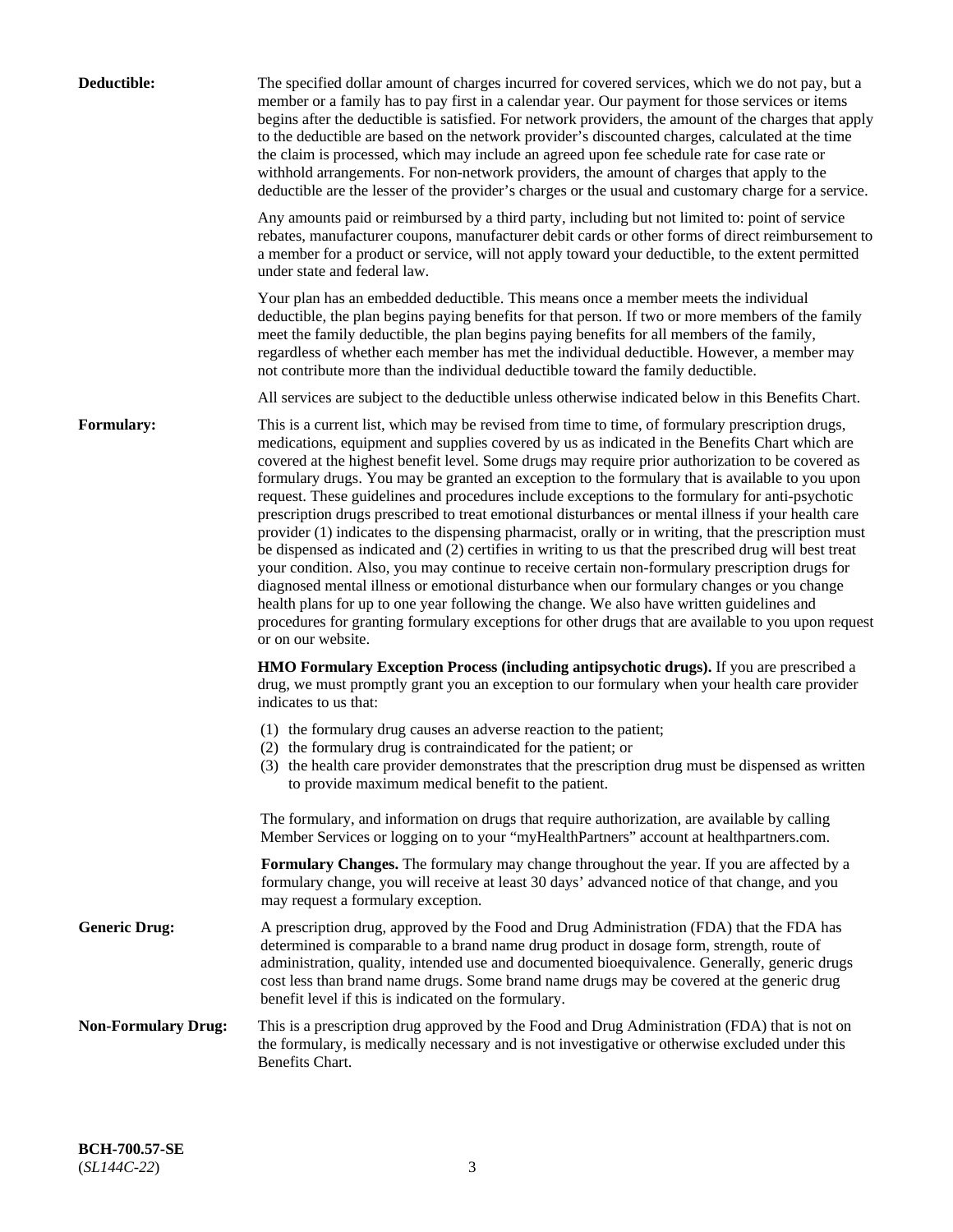| <b>Out-of-Pocket Expenses:</b> | You pay the specified copayments/coinsurance and deductibles applicable for particular services,<br>subject to the out-of-pocket limit described below. These amounts are in addition to the monthly<br>enrollment payments.                                                                                                                                                                                                                                                                                                        |
|--------------------------------|-------------------------------------------------------------------------------------------------------------------------------------------------------------------------------------------------------------------------------------------------------------------------------------------------------------------------------------------------------------------------------------------------------------------------------------------------------------------------------------------------------------------------------------|
| <b>Out-of-Pocket Limit:</b>    | You pay the copayments/coinsurance and deductibles for covered services, to the individual or<br>family out-of-pocket limit. Thereafter we cover 100% of the charges incurred for all other covered<br>services, for the rest of the calendar year. You pay amounts greater than the out-of-pocket limit if<br>you exceed any visit or day limits.                                                                                                                                                                                  |
|                                | Non-Network Benefits above the usual and customary charge (see definition of charge above) do<br>not apply to the out-of-pocket limit.                                                                                                                                                                                                                                                                                                                                                                                              |
|                                | Non-Network benefits for transplant surgery do not apply to the out-of-pocket limit.                                                                                                                                                                                                                                                                                                                                                                                                                                                |
|                                | Any amounts paid or reimbursed by a third party, including but not limited to: point of service<br>rebates, manufacturer coupons, manufacturer debit cards or other forms of direct reimbursement to<br>a member for a product or service, will not apply as an out of pocket expense, to the extent<br>permitted under state and federal law.                                                                                                                                                                                      |
|                                | You are responsible to keep track of the out-of-pocket expenses. Contact our Member Services<br>department for assistance in determining the amount paid by the enrollee for specific eligible<br>services received. Claims for reimbursement under the out-of-pocket limit provisions are subject<br>to the same time limits and provisions described under the "Claims Provisions" section of the<br>Contract.                                                                                                                    |
| <b>Specialty Drug List:</b>    | This is a current list, which may be revised from time to time, of prescription drugs, medications,<br>equipment and supplies, which are typically bio-pharmaceuticals. The purpose of a specialty drug<br>list is to facilitate enhanced monitoring of complex therapies used to treat specific conditions.<br>Specialty drugs are covered by us as indicated in this Benefits Chart. The specialty drug list is<br>available by calling Member Services or logging on to your "myHealthPartners" account at<br>healthpartners.com |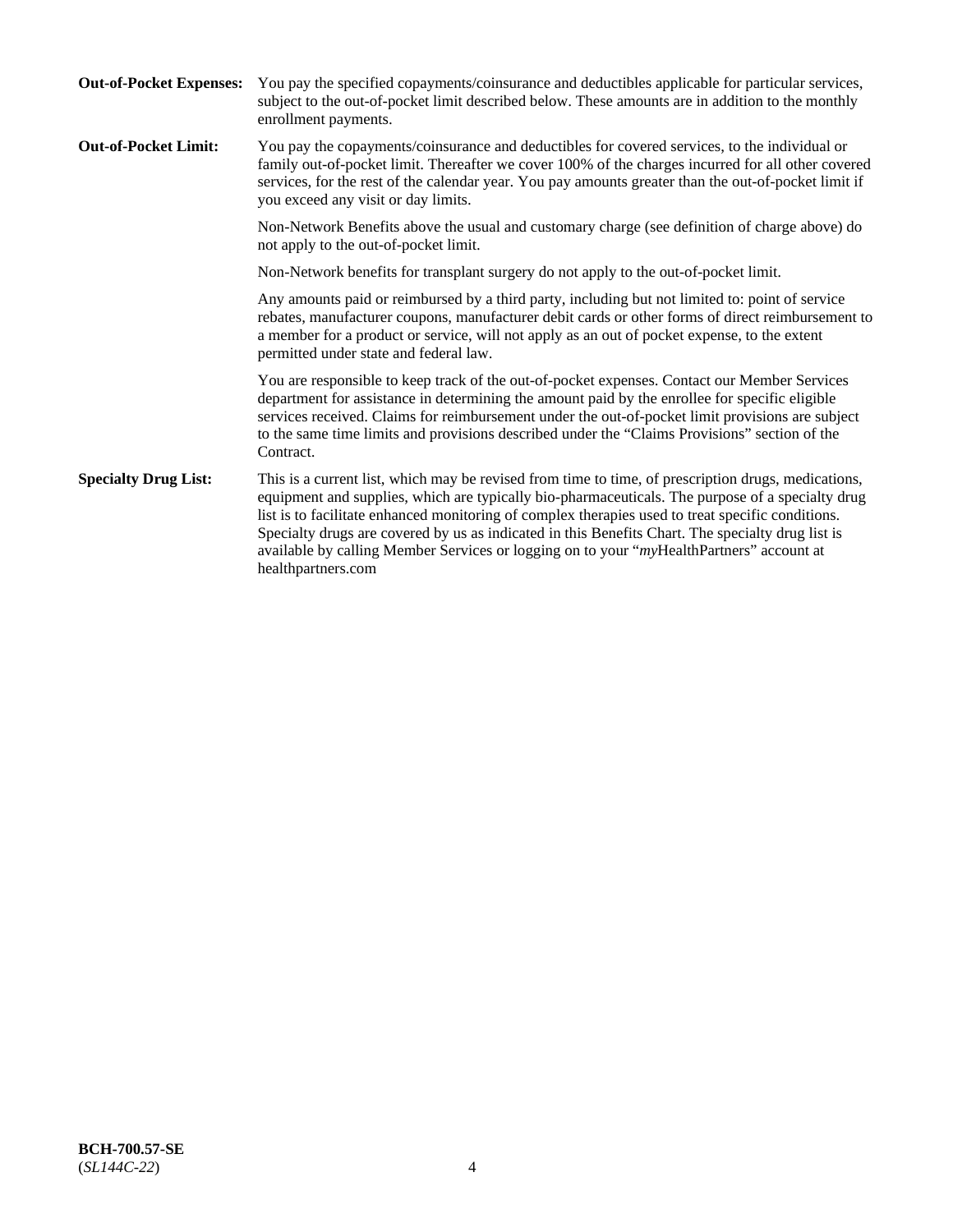## **DEDUCTIBLES AND OUT-OF-POCKET LIMITS**

### **Individual Calendar Year Deductible**

| <b>Network Benefits</b> | Non-Network Benefits |
|-------------------------|----------------------|
| \$3,500                 | \$10,000             |

### **Family Calendar Year Deductible**

| <b>Network Benefits</b> | <b>Non-Network Benefits</b> |
|-------------------------|-----------------------------|
| $\frac{$10,500}{}$      | \$20,000                    |

Separate deductibles must be satisfied under the Network Benefits and Non-Network Benefits.

Your plan has an embedded deductible. This means once a member meets the individual deductible, the plan begins paying benefits for that person. If two or more members of the family meet the family deductible, the plan begins paying benefits for all members of the family, regardless of whether each member has met the individual deductible. However, a member may not contribute more than the individual deductible toward the family deductible.

Any amounts paid or reimbursed by a third party, including but not limited to: point of service rebates, manufacturer coupons, debit cards or other forms of direct reimbursement to a member for a product or service, will not apply toward your deductible, to the extent permitted under state and federal law.

#### **Individual Calendar Year Out-of-Pocket Limit**

| <b>Network Benefits</b> | <b>Non-Network Benefits</b> |
|-------------------------|-----------------------------|
| \$7,500                 | \$30,000                    |

#### **Family Calendar Year Out-of-Pocket Limit**

| <b>Network Benefits</b> | Non-Network Benefits |
|-------------------------|----------------------|
| \$15,000                | \$60,000             |

Separate Out-of-Pocket Limits must be satisfied under the Network Benefits and Non-Network Benefits.

Non-Network Benefits above the usual and customary charge will not apply toward the individual or family out-of-pocket limit.

Non-Network benefits for transplant surgery do not apply to the out-of-pocket limit.

Any amounts paid or reimbursed by a third party, including but not limited to: point of service rebates, manufacturer coupons, manufacturer debit cards or other forms of direct reimbursement to a member for a product or service, will not apply as an out of pocket expense, to the extent permitted under state and federal law.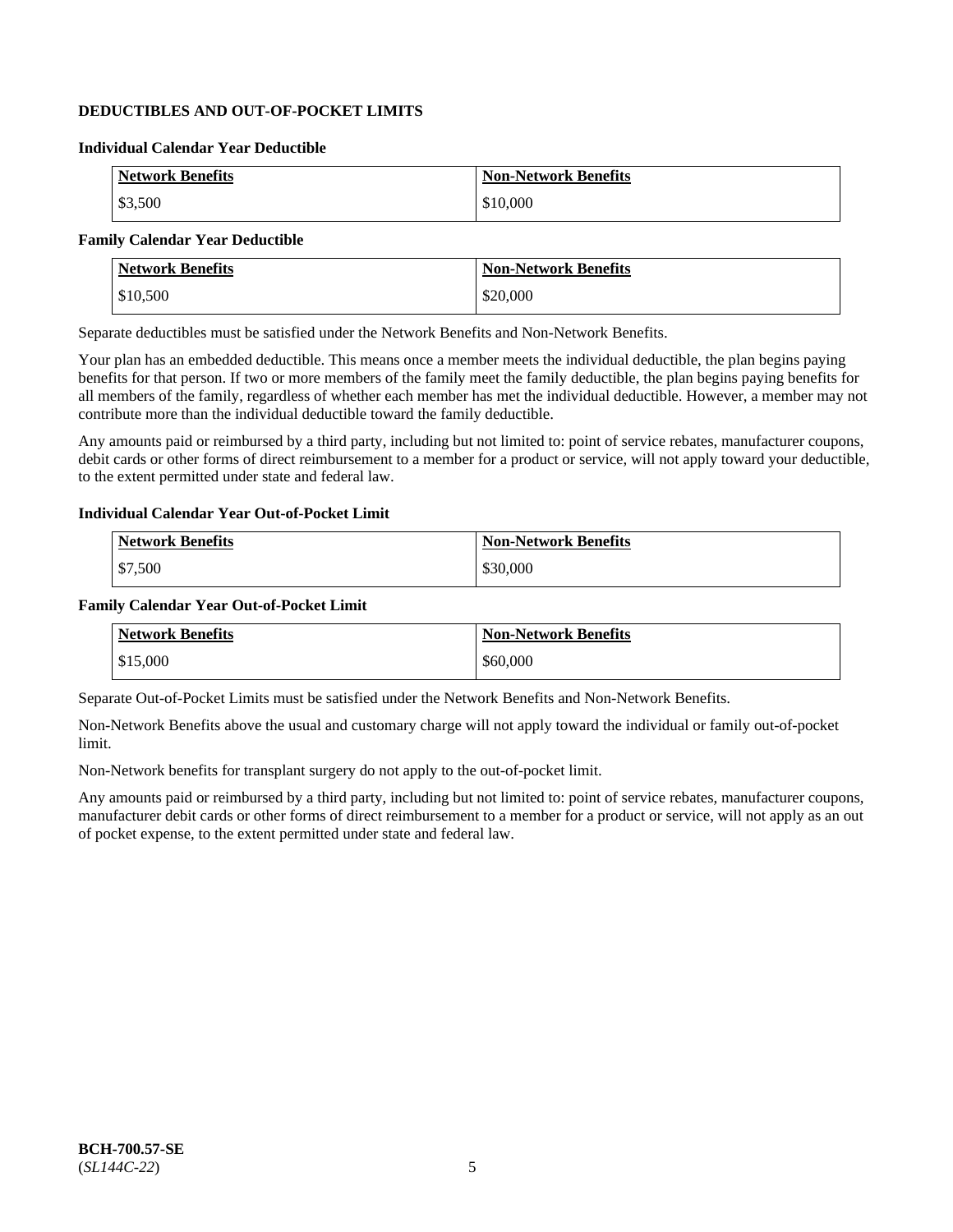## **AMBULANCE AND MEDICAL TRANSPORTATION**

## **Covered Services:**

We cover ambulance and medical transportation for medical emergencies.

We also cover medically necessary, non-emergency medical transportation if it meets our medical coverage criteria.

Covered services and supplies are based on established medical policies, which are subject to periodic review and modification by the medical or dental directors. These medical policies (medical coverage criteria) and applicable prior authorization requirements are available by calling Member Services or logging on to your "myHealthPartners" account at [healthpartners.com.](https://www.healthpartners.com/hp/index.html)

| Network Benefits             | <b>Non-Network Benefits</b> |
|------------------------------|-----------------------------|
| 70% of the charges incurred. | See Network Benefits.       |

### **Not Covered:**

See "Services Not Covered" in the Group Membership Contract.

## **BEHAVIORAL HEALTH SERVICES**

## **Covered Services:**

Covered services are based on established medical policies, which are subject to periodic review and modification by the medical directors. These medical policies (medical coverage criteria) are available by calling Member Services or logging on to your "*my*HealthPartners" account at [healthpartners.com.](http://www.healthpartners.com/)

You have rights to parity in mental health and substance use disorder treatment as required by the federal Mental Health Parity and Addiction Equity Act and Minnesota Statutes, section 62Q.47. These laws require:

- That mental health and substance use disorder services be covered on the same basis as medical services;
- That cost-sharing for mental health and substance use disorder services can be no more restrictive than cost-sharing for similar medical services;
- That treatment restrictions and limitation such as prior authorization and medical necessity can be no more restrictive than for similar medical services;
- That if enrollees have concerns they can call Member Services, file a complaint with HealthPartners, or file a complaint with the Minnesota Department of Health.

### **Mental health services**

We cover services for: mental health diagnoses as described in the Diagnostic and Statistical Manual of Mental Disorders – Fifth Edition (DSM-5) (most recent edition).

We also provide coverage for mental health treatment ordered by a Minnesota court under a valid court order that is issued on the basis of a behavioral care evaluation performed by a licensed psychiatrist or doctoral level licensed psychologist, which includes a diagnosis and an individual treatment plan for care in the most appropriate, least restrictive environment. We must be given a copy of the court order and the behavioral care evaluation, the service must be a covered benefit under this plan, and the service must be provided by a network provider, or other provider as required by law. We cover the evaluation upon which the court order was based if it was provided by a network provider. We also provide coverage for the initial mental health evaluation of a child, regardless of whether that evaluation leads to a court order for treatment, if the evaluation is ordered by a Minnesota juvenile court.

**Outpatient services, including intensive outpatient and day treatment:** We cover medically necessary outpatient professional mental health services for evaluation, crisis intervention, and treatment of mental health disorders.

A comprehensive diagnostic assessment will be used as the basis for a determination by a mental health professional, concerning the appropriate treatment and the extent of services required.

Outpatient services we cover for a diagnosed mental health condition include the following:

- Individual, group, family, and multi-family therapy;
- Medication management provided by a physician, certified nurse practitioner, or physician's assistant;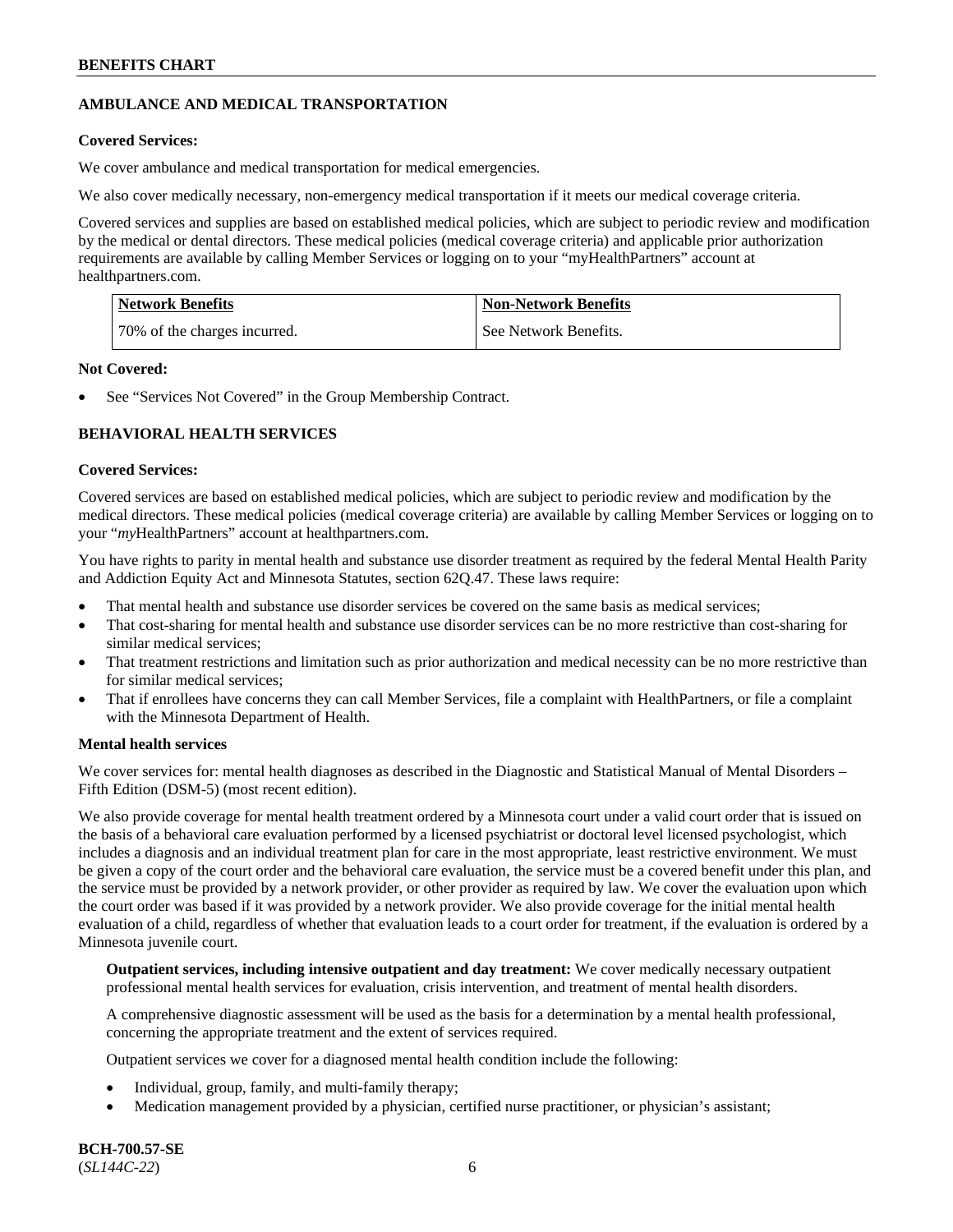- Psychological testing services for the purposes of determining the differential diagnoses and treatment planning for patients currently receiving behavioral health services;
- Day treatment and intensive outpatient services in a licensed program;
- Partial hospitalization services in a licensed hospital or community mental health center;
- Psychotherapy and nursing services provided in the home if authorized by us; and
- Treatment for gender dysphoria.

| <b>Network Benefits</b>                                                                                                                                                                                                                                        | <b>Non-Network Benefits</b>  |
|----------------------------------------------------------------------------------------------------------------------------------------------------------------------------------------------------------------------------------------------------------------|------------------------------|
| 100% of the charges incurred, subject to a member<br>copayment of \$60 per visit.<br>Deductible does not apply.<br>For family therapy, only one member copayment will<br>be charged, regardless of the number of members<br>primarily involved in the therapy. | 50% of the charges incurred. |

#### **Group therapy**

| Network Benefits                                                                                                | <b>Non-Network Benefits</b>   |
|-----------------------------------------------------------------------------------------------------------------|-------------------------------|
| 100% of the charges incurred, subject to a member<br>copayment of \$30 per visit.<br>Deductible does not apply. | 150% of the charges incurred. |

#### **Inpatient services, including mental health residential treatment services:** We cover the following:

- Medically necessary inpatient services in a hospital and professional services for treatment of mental health disorders. Medical stabilization is covered under inpatient hospital services in the "Hospital and Skilled Nursing Facility Services" section; and
- Medically necessary mental health residential treatment services. This care must be authorized by us and provided by a hospital or residential behavioral health treatment facility licensed by the local state or Department of Health and Human Services. Services not covered under this benefit include halfway houses, group homes, extended care facilities, shelter services, correctional services, detention services, transitional services, group residential services, foster care services and wilderness programs.

| <b>Network Benefits</b>      | <b>Non-Network Benefits</b>  |
|------------------------------|------------------------------|
| 70% of the charges incurred. | 50% of the charges incurred. |

#### **Substance use disorder (SUD) services**

We cover medically necessary services for assessments by a licensed alcohol and drug counselor and treatment of substanceuse disorders as defined in the latest edition of the DSM-5.

**Outpatient services, including intensive outpatient and day treatment:** We cover medically necessary outpatient professional services for the diagnosis and treatment of substance use disorders. Substance use disorder treatment programs must be licensed by the applicable state agency.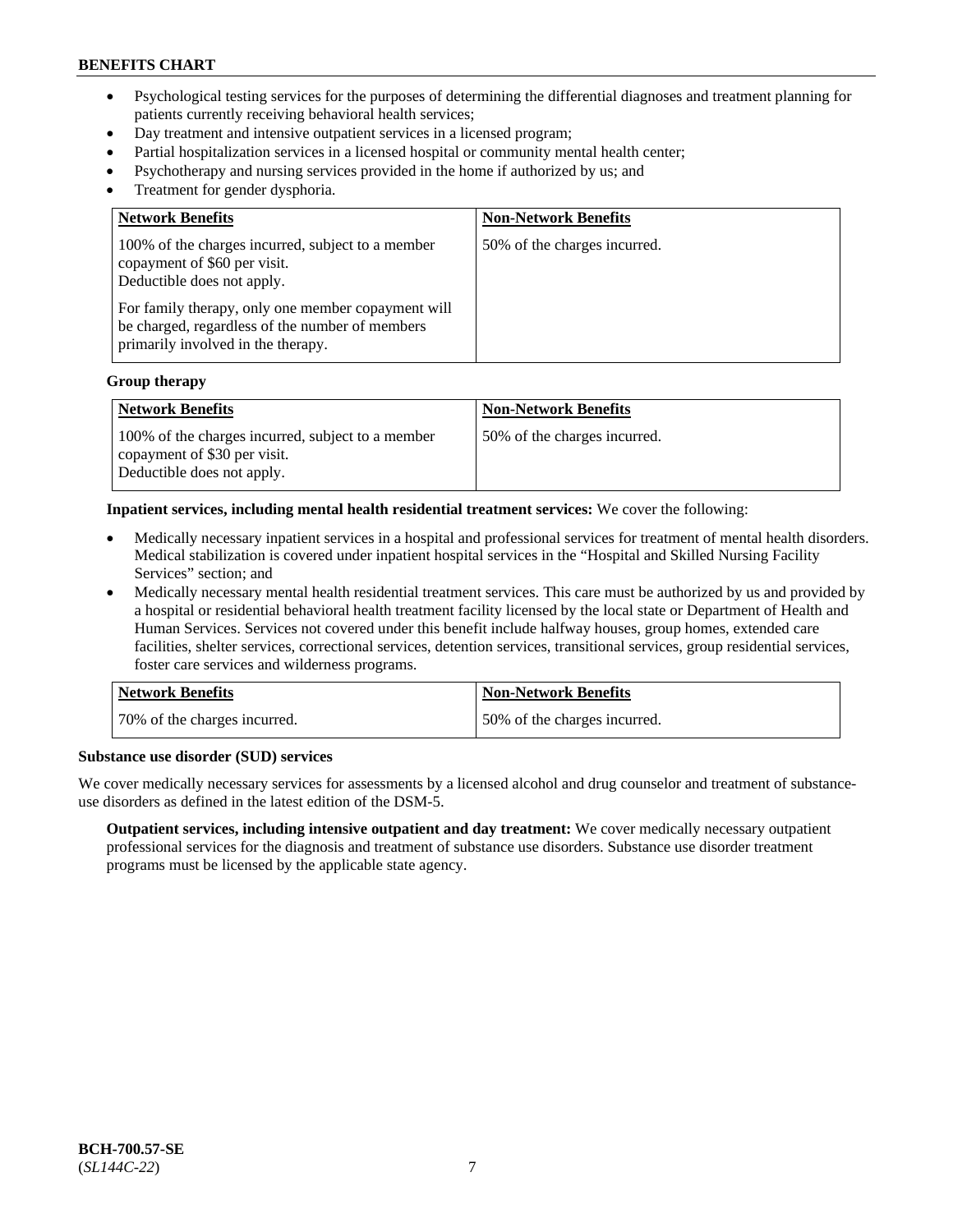Outpatient services we cover for a diagnosed substance use disorder include the following:

- Individual, group, family, and multi-family therapy provided in an office setting;
- Opiate replacement therapy including methadone and buprenorphine treatment; and
- Day treatment and intensive outpatient services in a licensed program.

| <b>Network Benefits</b>                                                                                                                     | <b>Non-Network Benefits</b>  |
|---------------------------------------------------------------------------------------------------------------------------------------------|------------------------------|
| 100% of the charges incurred, subject to a member<br>copayment of \$60 per visit.<br>Deductible does not apply.                             | 50% of the charges incurred. |
| For family therapy, only one member copayment will<br>be charged, regardless of the number of members<br>primarily involved in the therapy. |                              |

**Inpatient services:** We cover the following:

- Medically necessary inpatient services in a hospital or primary residential treatment in a licensed substance use disorder treatment center. Primary residential treatment is an intensive residential treatment program of limited duration, typically 30 days or less.
- Services provided in a hospital that is licensed by the local state and accredited by Medicare.
- Detoxification services in a hospital or community detoxification facility if it is licensed by the local Department of Health and Human Services.

| <b>Network Benefits</b>      | <b>Non-Network Benefits</b>  |
|------------------------------|------------------------------|
| 70% of the charges incurred. | 50% of the charges incurred. |

## **Not Covered:**

See "Services Not Covered" in the Group Membership Contract.

## **CHIROPRACTIC SERVICES**

### **Covered Services:**

We cover chiropractic services for rehabilitative care, provided to diagnose and treat acute neuromusculo-skeletal conditions.

Massage therapy which is performed in conjunction with other treatment/modalities by a chiropractor, is part of a prescribed treatment plan and is not billed separately is covered.

| <b>Network Benefits</b>                                                                                         | <b>Non-Network Benefits</b>                                           |
|-----------------------------------------------------------------------------------------------------------------|-----------------------------------------------------------------------|
| 100% of the charges incurred, subject to a member<br>copayment of \$60 per visit.<br>Deductible does not apply. | 50% of the charges incurred.<br>Limit of 20 visits per calendar year. |

### **Not Covered:**

- Massage therapy for the purpose of comfort or convenience of the member.
- See "Services Not Covered" in the Group Membership Contract.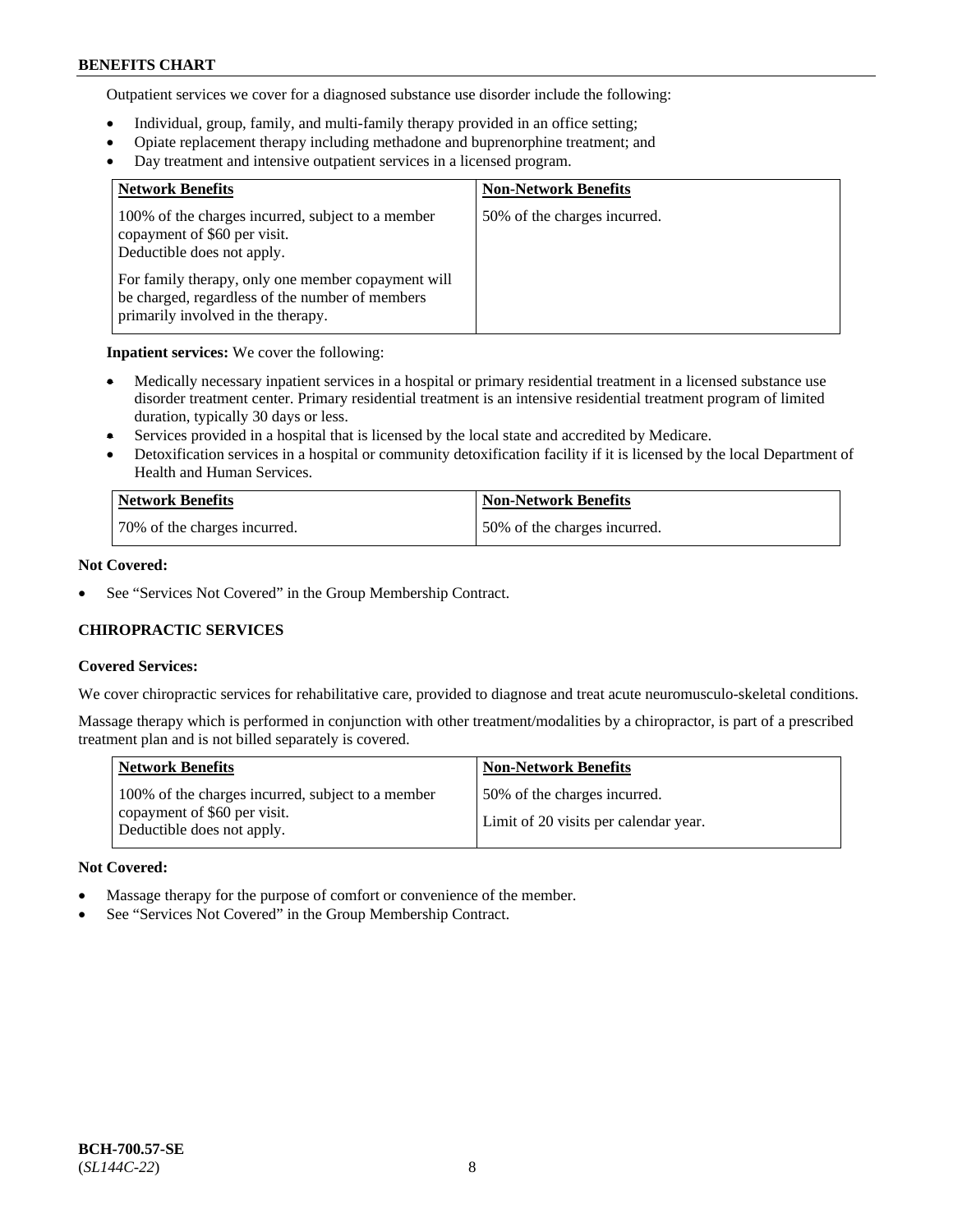## **CLINICAL TRIALS**

### **Covered Services:**

We cover certain routine services if you participate in a Phase I, Phase II, Phase III or Phase IV clinical trial that is conducted in relation to the prevention, detection, or treatment of cancer or other life-threatening disease or condition as defined in the Affordable Care Act. We cover routine patient costs for services that would be eligible under this Benefits Chart if the service was provided outside of a clinical trial.

| <b>Network Benefits</b>                                | <b>Non-Network Benefits</b>                            |
|--------------------------------------------------------|--------------------------------------------------------|
| Coverage level is same as corresponding Network        | Coverage level is same as corresponding Non-Network    |
| Benefit, depending on type of service provided such as | Benefit, depending on type of service provided such as |
| Office Visits for Illness or Injury, Inpatient or      | Office Visits for Illness or Injury, Inpatient or      |
| <b>Outpatient Hospital Services.</b>                   | Outpatient Hospital Services.                          |

### **Not Covered:**

- The investigative item, device or service itself.
- Items or services that are provided solely to satisfy data collection and analysis needs and that are not used in the direct clinical management of the patient.
- A service that is clearly inconsistent with widely accepted and established standards of care for a particular diagnosis.
- See "Services Not Covered" in the Group Membership Contract.

## **DENTAL SERVICES**

## **Covered Services:**

We cover services as described below.

**Accidental dental services:** We cover dentally necessary services to treat and restore damage done to sound, natural, unrestored teeth as a result of an accidental injury. Coverage is for damage caused by external trauma to face and mouth only, not for cracked or broken teeth which result from biting or chewing. We cover restorations, root canals, crowns and replacement of teeth lost that are directly related to the accident in which the member was involved. We cover initial exams, xrays, and palliative treatment including extractions, and other oral surgical procedures directly related to the accident. Subsequent treatment must be initiated within the specified time-frame and must be directly related to the accident. We do not cover restoration and replacement of teeth that are not "sound and natural" at the time of the accident.

Full mouth rehabilitation to correct occlusion (bite) and malocclusion (misaligned teeth not due to the accident) are not covered.

When an implant-supported dental prosthetic treatment is pursued, the accidental dental benefit will be applied to the prosthetic procedure. Benefits are limited to the amount that would be paid toward the placement of a removable dental prosthetic appliance that could be used in the absence of implant treatment. Care must be provided or pre-authorized by a HealthPartners dentist.

| <b>Network Benefits</b>      | <b>Non-Network Benefits</b>  |
|------------------------------|------------------------------|
| 70% of the charges incurred. | 50% of the charges incurred. |

For all accidental dental services, treatment and/or restoration must be initiated within six months of the date of the injury. Coverage is limited to the initial course of treatment and/or initial restoration. Services must be provided within twenty-four months of the date of injury to be covered.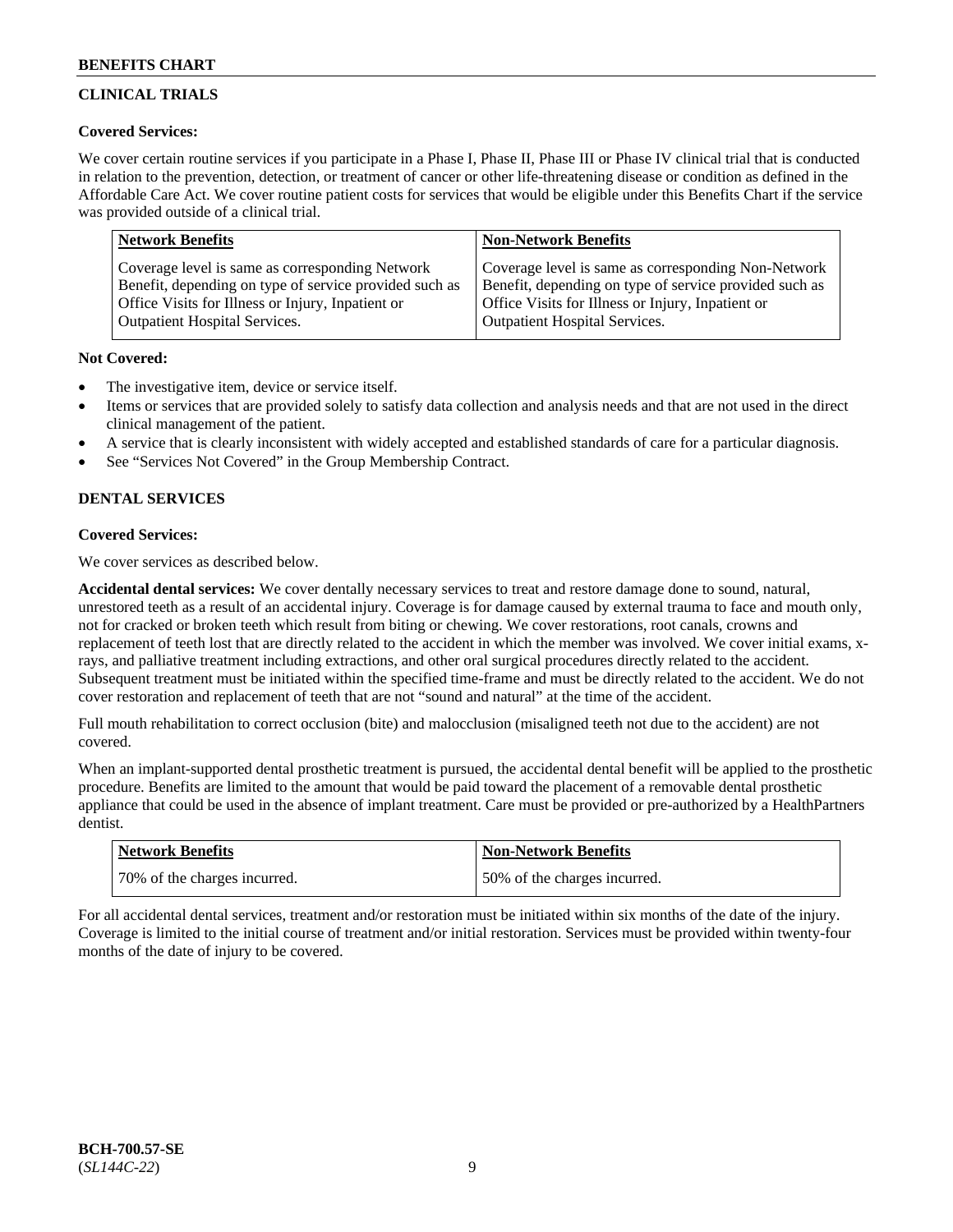## **Medical referral dental services**

**Medically necessary outpatient dental services:** We cover medically necessary outpatient dental services. Coverage is limited to dental services required for treatment of an underlying medical condition, e.g., removal of teeth to complete radiation treatment for cancer of the jaw, cysts and lesions.

| <b>Network Benefits</b>                                                                                         | <b>Non-Network Benefits</b>  |
|-----------------------------------------------------------------------------------------------------------------|------------------------------|
| 100% of the charges incurred, subject to a member<br>copayment of \$60 per visit.<br>Deductible does not apply. | 50% of the charges incurred. |

**Medically necessary hospitalization and anesthesia for dental care:** We cover medically necessary hospitalization for dental care. This is limited to charges incurred by a member who: (1) is a child under age 5; (2) is severely disabled; (3) has a medical condition and requires hospitalization or general anesthesia for dental care treatment; or (4) is a child between age 5 and 12 and care in dental offices has been attempted unsuccessfully and usual methods of behavior modification have not been successful, or when extensive amounts of restorative care, exceeding four appointments, are required. Coverage is limited to facility and anesthesia charges. Oral surgeon/dentist professional fees are not covered.

| Network Benefits             | <b>Non-Network Benefits</b>  |
|------------------------------|------------------------------|
| 70% of the charges incurred. | 50% of the charges incurred. |

**Medical complications of dental care:** We cover medical complications of dental care. Treatment must be medically necessary care and related to medical complications of non-covered dental care, including complications of the head, neck, or substructures.

| <b>Network Benefits</b>                                                                                         | <b>Non-Network Benefits</b>  |
|-----------------------------------------------------------------------------------------------------------------|------------------------------|
| 100% of the charges incurred, subject to a member<br>copayment of \$60 per visit.<br>Deductible does not apply. | 50% of the charges incurred. |

**Oral surgery**: We cover oral surgery. Coverage is limited to treatment of medical conditions requiring oral surgery, such as treatment of oral neoplasm, non-dental cysts, fracture of the jaws, trauma of the mouth and jaws.

| <b>Network Benefits</b>                                                                                         | <b>Non-Network Benefits</b>  |
|-----------------------------------------------------------------------------------------------------------------|------------------------------|
| 100% of the charges incurred, subject to a member<br>copayment of \$60 per visit.<br>Deductible does not apply. | 50% of the charges incurred. |

**Treatment of cleft lip and cleft palate:** We cover treatment of cleft lip and cleft palate of a dependent child to age 26, including orthodontic treatment and oral surgery directly related to the cleft. Benefits are limited to inpatient or outpatient expenses arising from medical and dental treatment that was scheduled or initiated prior to the dependent turning age 19. Dental services that are not required for the treatment of cleft lip or cleft palate are not covered. If a dependent child covered under this Contract is also covered under a dental plan which includes orthodontic services, that dental plan shall be considered primary for the necessary orthodontic services. Oral appliances are subject to the same copayment, conditions and limitations as durable medical equipment.

| <b>Network Benefits</b>                                                                                         | <b>Non-Network Benefits</b>  |
|-----------------------------------------------------------------------------------------------------------------|------------------------------|
| 100% of the charges incurred, subject to a member<br>copayment of \$60 per visit.<br>Deductible does not apply. | 50% of the charges incurred. |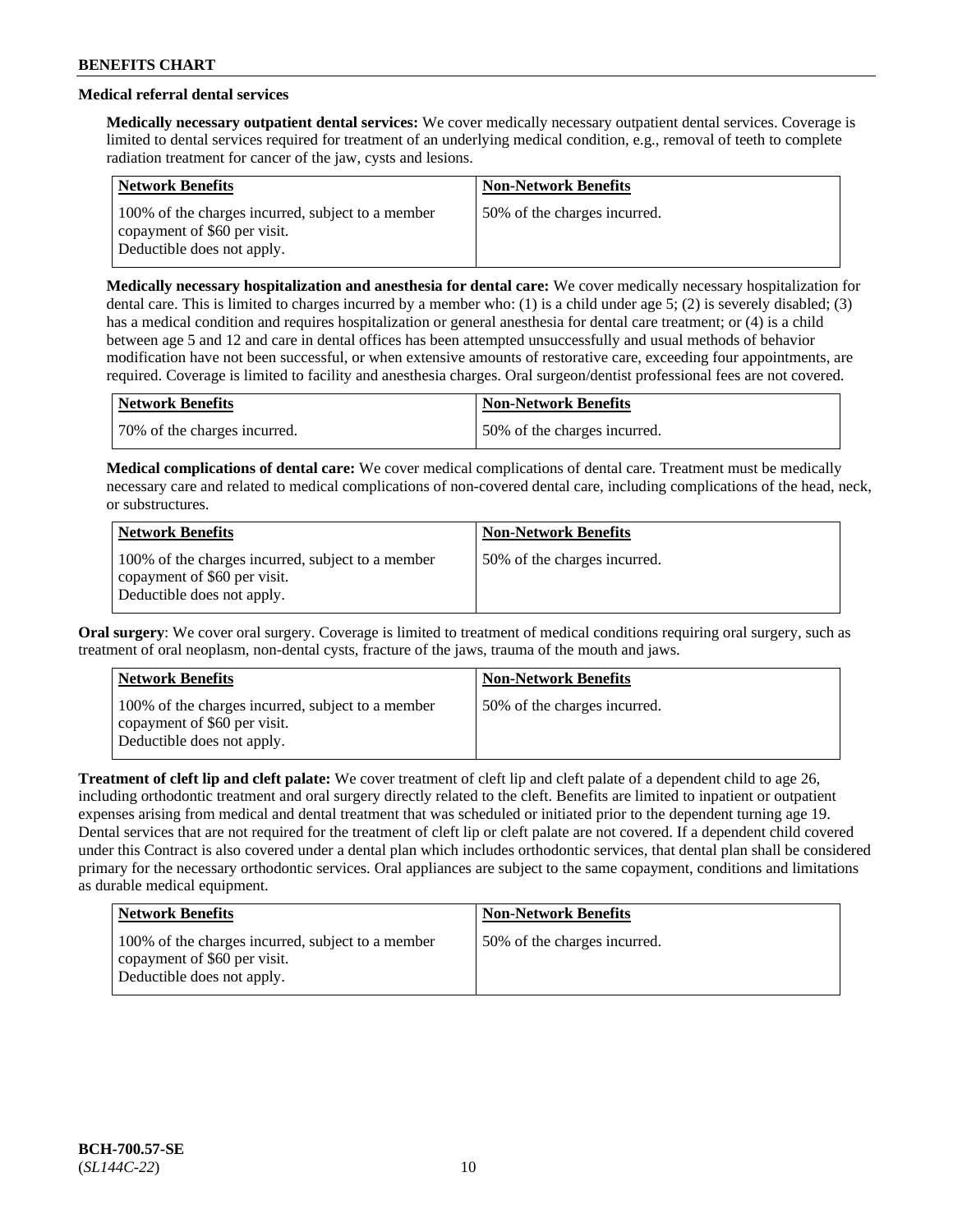**Treatment of temporomandibular disorder (TMD) and craniomandibular disorder (CMD):** We cover surgical and nonsurgical treatment of temporomandibular disorder (TMD) and craniomandibular disorder (CMD), which is medically necessary care. Dental services which are not required to directly treat TMD or CMD are not covered.

| <b>Network Benefits</b>                                                                                         | <b>Non-Network Benefits</b>  |
|-----------------------------------------------------------------------------------------------------------------|------------------------------|
| 100% of the charges incurred, subject to a member<br>copayment of \$60 per visit.<br>Deductible does not apply. | 50% of the charges incurred. |

### **Not Covered:**

- Dental treatment, procedures or services not listed in this Benefits Chart.
- Accident related dental services if treatment is (1) provided to teeth which are not sound and natural, (2) to teeth which have been restored, (3) initiated beyond six months from the date of the injury, (4) received beyond the initial treatment or restoration or (5) received beyond twenty-four months from the date of injury.
- Oral surgery to remove wisdom teeth.
- Orthognathic treatment or procedures and all related services, unless it is required to treat TMD or CMD and it meets our medical coverage criteria.
- See "Services Not Covered" in the Group Membership Contract.

## **DIABETES AND HYPERTENSION DISEASE MANAGEMENT PROGRAM**

#### **Covered Services:**

If you meet criteria for coverage, you may qualify for the Diabetes and/or Hypertension Disease Management Program.

The program covers group health coaching which focuses on weight loss, exercise, behavior modification and health education through Omada Health.

| <b>Network Benefits</b>                                     | <b>Non-Network Benefits</b> |
|-------------------------------------------------------------|-----------------------------|
| 100% of the charges incurred.<br>Deductible does not apply. | Not applicable.             |

### **Not Covered:**

See "Services Not Covered" in the Group Membership Contract.

### **DIABETIC EQUIPMENT AND SUPPLIES**

### **Covered Services:**

We cover physician prescribed medically appropriate and necessary drugs and supplies used in the management and treatment of diabetes for members with gestational, Type I or Type II diabetes including durable diabetic equipment and disposable supplies, as described below.

Certain items are only covered if your condition meets our coverage criteria and obtained through an authorized vendor. For more information on what we cover and any prior authorization requirements, call Member Services or log on to your "*my*HealthPartners" account at [healthpartners.com.](http://www.healthpartners.com/)

Insulin and medications for diabetes are covered as outpatient drugs under the "Prescription Drug Services" section.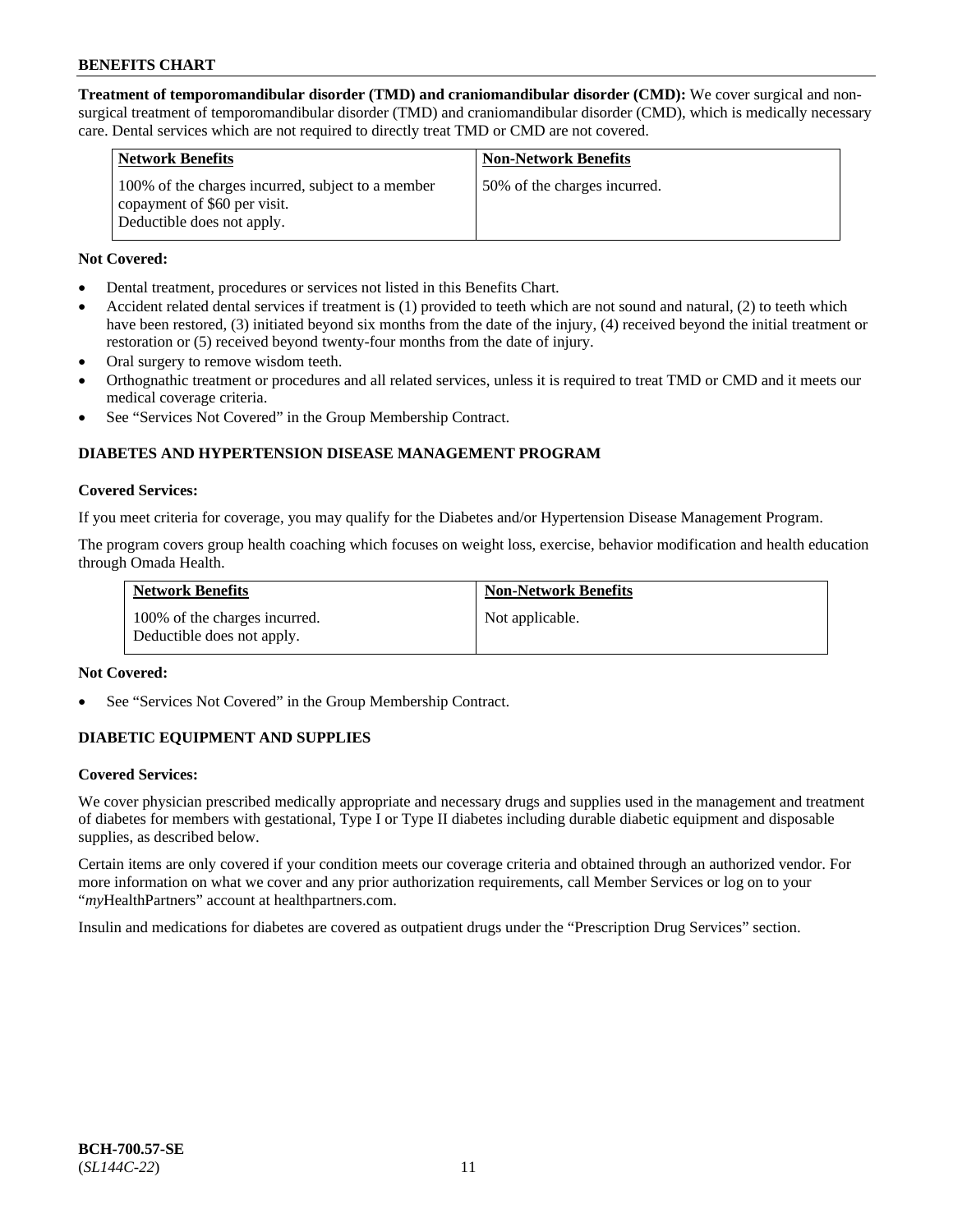**Pumps and Pump Supplies.** These include diabetic insulin pumps, diabetic infusion pumps and infusion pump supplies such as infusion sets, tubing, connectors and syringe reservoirs.

| <b>Network Benefits</b>                                                                     | <b>Non-Network Benefits</b>  |
|---------------------------------------------------------------------------------------------|------------------------------|
| Pumps received at a pharmacy:<br>70% of the charges incurred.<br>Deductible does not apply. | 50% of the charges incurred. |
| Pumps received from a non-pharmacy approved<br>vendor:<br>70% of the charges incurred.      |                              |

### **All other durable equipment and diabetic supplies**

Durable Diabetic Equipment and Supplies. These include continuous glucose monitoring system (CGMS), transmitter, sensors and receivers, diabetic blood glucose monitors and control/calibrating solutions (for checking accuracy or testing equipment and test strips).

Disposable Diabetic Supplies. These are one-time use supplies, including syringes, lancets, lancet devices, blood and urine ketone test strips, and needles.

Certain diabetic supplies and equipment must be purchased at a pharmacy.

| <b>Network Benefits</b>                                                                                              | <b>Non-Network Benefits</b>  |
|----------------------------------------------------------------------------------------------------------------------|------------------------------|
| If received through a pharmacy:<br>70% of the charges incurred.<br>Deductible does not apply.                        | 50% of the charges incurred. |
| If received through a non-pharmacy provider:<br>70% of the charges incurred if purchased from an<br>approved vendor. |                              |

### **Limitations:**

- No more than a 93-day supply of diabetic supplies is covered and dispensed at a time.
- We require that certain diabetic supplies and equipment be purchased at a pharmacy.
- Diabetic supplies and equipment are limited to certain models and brands.
- Durable medical equipment and supplies must be obtained from or repaired by approved vendors.
- Covered services and supplies are based on established medical policies which are subject to periodic review and modification by the medical directors. Our coverage policy for diabetic supplies includes information on our required models and brands. These medical policies (medical coverage criteria) are available by calling Member Services or logging on to your "*my*HealthPartners" account at [healthpartners.com.](http://www.healthpartners.com/)

### **Not Covered:**

- Replacement or repair of any covered items, if the items are (i) damaged or destroyed by misuse, abuse or carelessness, (ii) lost; or (iii) stolen.
- Duplicate or similar items.
- Labor and related charges for repair of any covered items which are more than the cost of replacement by an approved vendor.
- Batteries for monitors and equipment.
- Sales tax, mailing, delivery charges, service call charges.
- See "Services Not Covered" in the Group Membership Contract.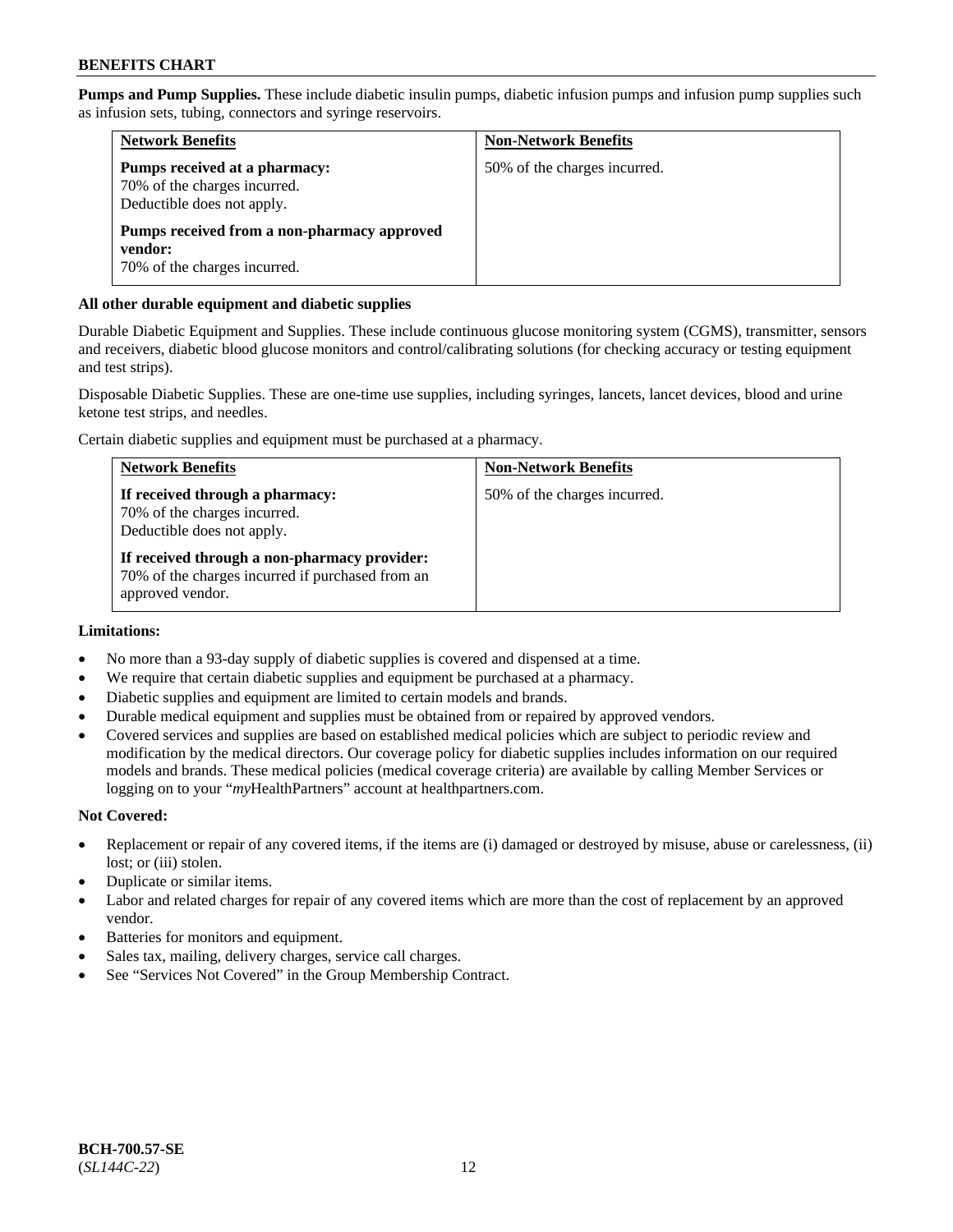## **DIAGNOSTIC IMAGING SERVICES**

### **Covered Services:**

We cover diagnostic imaging, when ordered by a provider and provided in a clinic or outpatient hospital facility.

For Network Benefits, non-emergent, scheduled outpatient Magnetic Resonance Imaging (MRI) and Computed Tomography (CT) must be provided at a designated facility. Your physician or facility will obtain or verify prior authorization for these services with HealthPartners, as needed.

We cover services provided in a clinic or outpatient hospital facility (to see the benefit level for inpatient hospital or skilled nursing facility services, see benefits under Inpatient Hospital and Skilled Nursing Facility Services).

#### **Outpatient magnetic resonance imaging (MRI) and computed tomography (CT)**

| Network Benefits             | Non-Network Benefits         |
|------------------------------|------------------------------|
| 70% of the charges incurred. | 50% of the charges incurred. |

#### **All other outpatient diagnostic imaging services for illness or injury**

#### **Services for illness or injury**

| Network Benefits             | Non-Network Benefits         |
|------------------------------|------------------------------|
| 70% of the charges incurred. | 50% of the charges incurred. |

#### **Preventive services (MRI/CT procedures are not considered preventive)**

Diagnostic imaging services associated with preventive services are covered at the benefit level shown in the "Preventive Services" section of this Benefits Chart.

#### **Not Covered:**

See "Services Not Covered" in the Group Membership Contract.

### **DURABLE MEDICAL EQUIPMENT, PROSTHETICS, ORTHOTICS, AND SUPPLIES**

### **Covered Services:**

We cover equipment and services, as described below.

We cover durable medical equipment and services, prosthetics, orthotics and supplies, subject to the limitations below.

External hearing aids (including osseointegrated or bone anchored) for members age 18 or younger who have hearing loss that is not correctable by other covered procedures. Coverage is limited to one basic, standard hearing aid for each ear every three years. A basic hearing aid is defined as a hearing device that consists of a microphone, amplifier, volume control, battery and receiver. It does not include upgrades above and beyond the functionality of a basic hearing aid, including but not limited to hearing improvements for group settings, background noise, Bluetooth/remote control functionality, or extended warranties. Charges for upgrades above the cost of a basic, standard hearing aid are not covered.

Diabetic equipment and supplies are covered under the "Diabetic Equipment and Supplies" section.

#### **Special dietary treatment for Phenylketonuria (PKU) if it meets our medical coverage criteria**

| <b>Network Benefits</b>                                    | <b>Non-Network Benefits</b>  |
|------------------------------------------------------------|------------------------------|
| 70% of the charges incurred.<br>Deductible does not apply. | 50% of the charges incurred. |

### **Oral amino acid based elemental formula if it meets our medical coverage criteria**

| Network Benefits             | Non-Network Benefits         |
|------------------------------|------------------------------|
| 70% of the charges incurred. | 50% of the charges incurred. |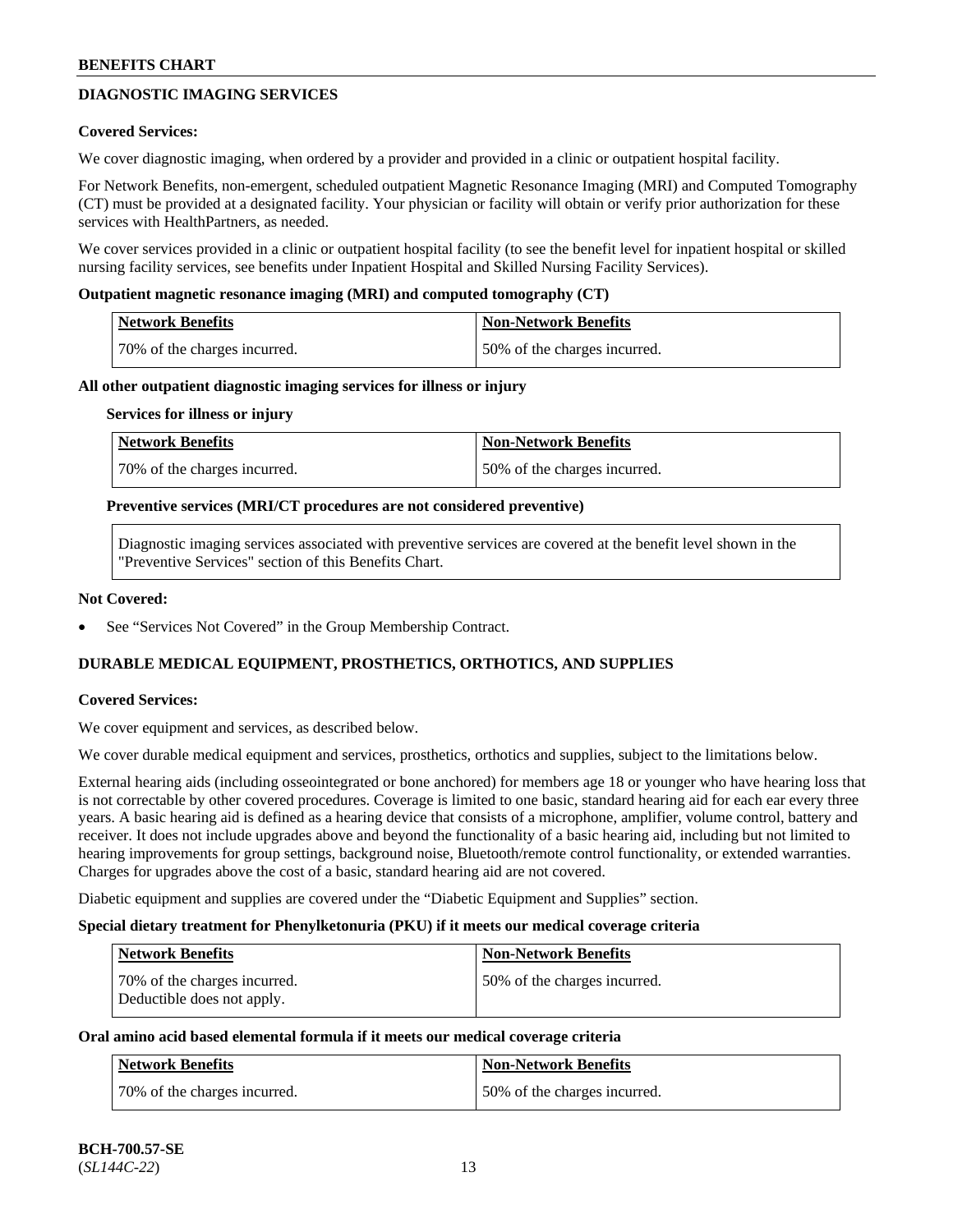### **All other durable medical equipment, prosthetics, orthotics and supplies**

| <b>Network Benefits</b>      | <b>Non-Network Benefits</b>  |
|------------------------------|------------------------------|
| 70% of the charges incurred. | 50% of the charges incurred. |

### **Limitations:**

Coverage of durable medical equipment is limited by the following:

- Payment will not exceed the cost of an alternate piece of equipment or service that is effective and medically necessary.
- Wigs for hair loss resulting from alopecia areata are limited to one per calendar year.
- For prosthetic benefits, other than hair prostheses (i.e., wigs) for hair loss resulting from alopecia areata and oral appliances for cleft lip and cleft palate, payment will not exceed the cost of an alternate piece of equipment or service that is effective, medically necessary and enables members to conduct standard activities of daily living.
- We reserve the right to determine if an item will be approved for rental vs. purchase.
- Durable medical equipment and supplies must be obtained from or repaired by approved vendors.
- Covered services and supplies are based on established medical policies, which are subject to periodic review and modification by the medical or dental directors. Our coverage policy for diabetic supplies includes information on our required models and brands. These medical policies (medical coverage criteria) are available by calling Member Services or logging on to your "*my*HealthPartners" account a[t healthpartners.com.](https://www.healthpartners.com/hp/index.html)

## **Not Covered:**

Items that are not eligible for coverage include, but are not limited to:

- Replacement or repair of any covered items, if the items are (i) damaged or destroyed by misuse, abuse or carelessness, (ii) lost; or (iii) stolen.
- Duplicate or similar items.
- Labor and related charges for repair of any covered items which are more than the cost of replacement by an approved vendor.
- Sales tax, mailing, delivery charges, service call charges.
- Items that are primarily educational in nature or for hygiene, vocation, comfort, convenience or recreation.
- Communication aids or devices: equipment to create, replace or augment communication abilities including, but not limited to, speech processors, receivers, communication boards, or computer or electronic assisted communication.
- Hearing aids (implantable and external, including osseointegrated or bone anchored) and their fitting, except as specifically described in this Benefits Chart. This exclusion does not apply to cochlear implants.
- Eyeglasses, contact lenses and their fitting, measurement and adjustment, except as specifically described in this Benefits Chart.
- Hair prostheses (wigs), except as specifically described in this Benefits Chart.
- Household equipment which primarily has customary uses other than medical, such as, but not limited to, exercise cycles, air purifiers, central or unit air conditioners, water purifiers, non-allergenic pillows, mattresses or waterbeds.
- Household fixtures including, but not limited to, escalators or elevators, ramps, swimming pools and saunas.
- Modifications to the structure of the home including, but not limited to, wiring, plumbing or charges for installation of equipment.
- Vehicle, car or van modifications including, but not limited to, hand brakes, hydraulic lifts and car carrier.
- Rental equipment while owned equipment is being repaired by non-contracted vendors, beyond one month rental of medically necessary equipment.
- Other equipment and supplies, including but not limited to assistive devices, that we determine are not eligible for coverage.
- See "Services Not Covered" in the Group Membership Contract.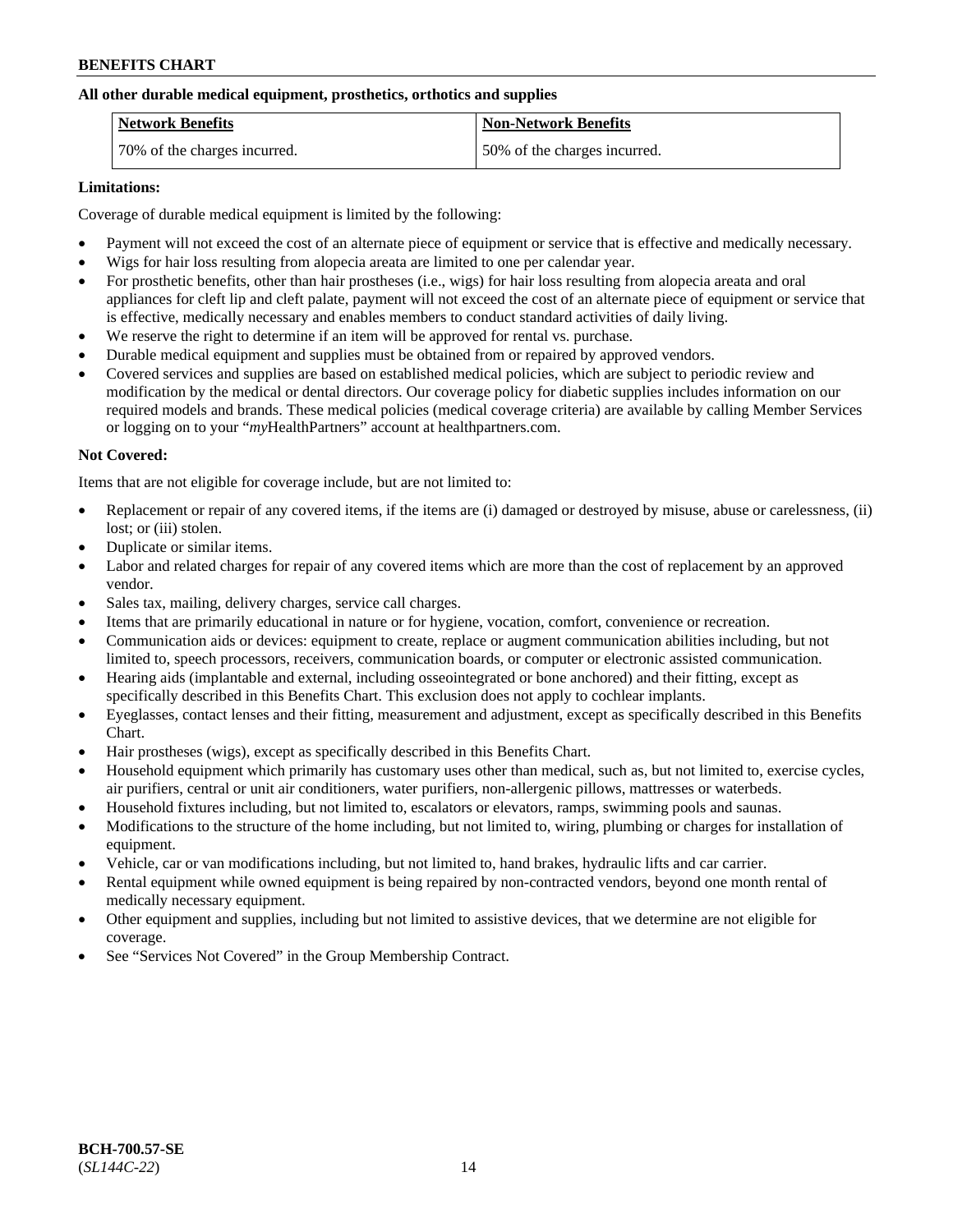## **EMERGENCY AND URGENTLY NEEDED CARE SERVICES**

#### **Covered Services:**

We cover services for emergency care and urgently needed care if the services are otherwise eligible for coverage under this Benefits Chart.

**Urgently needed care.** These are services to treat an unforeseen illness or injury, which are required in order to prevent a serious deterioration in your health, and which cannot be delayed until the next available clinic or office hours.

#### **Urgently needed care at clinics**

| <b>Network Benefits</b>                                                                                         | <b>Non-Network Benefits</b> |
|-----------------------------------------------------------------------------------------------------------------|-----------------------------|
| 100% of the charges incurred, subject to a member<br>copayment of \$60 per visit.<br>Deductible does not apply. | See Network Benefits.       |

**Emergency care.** These are services to treat: (1) the sudden, unexpected onset of illness or injury which, if left untreated or unattended until the next available clinic or office hours, would result in hospitalization, or (2) a condition requiring professional health services immediately necessary to preserve life or stabilize health. Emergency care includes emergency services as defined in Division BB, Title I, Section 102 of the Consolidated Appropriations Act of 2021. Emergency care also includes an immediate response service available on a 24-hour, seven-day-a-week basis for each child, or person, having a psychiatric crisis, a mental health crisis, or a mental health emergency.

When reviewing claims for coverage of emergency services, our medical director will take into consideration a reasonable layperson's belief that the circumstances required immediate medical care that could not wait until the next working day or next available clinic appointment. Emergency care also includes an immediate response service available on a 24-hour, sevenday-a-week basis for each child, or person, having a psychiatric crisis, a mental health crisis, or a mental health emergency.

#### **Emergency care in a hospital emergency room, including professional services of a physician**

| Network Benefits             | Non-Network Benefits  |
|------------------------------|-----------------------|
| 70% of the charges incurred. | See Network Benefits. |

### **Inpatient emergency care in a hospital**

| <b>Network Benefits</b>      | Non-Network Benefits  |
|------------------------------|-----------------------|
| 70% of the charges incurred. | See Network Benefits. |

### **Not Covered:**

See "Services Not Covered" in the Group Membership Contract.

### **GENE THERAPY**

## **Covered Services:**

We cover gene therapy treatment that meets our current medical coverage criteria.

| <b>Network Benefits</b>                                                                                                                                                                                 | <b>Non-Network Benefits</b> |
|---------------------------------------------------------------------------------------------------------------------------------------------------------------------------------------------------------|-----------------------------|
| Coverage level is same as corresponding Network<br>Benefit, depending on type of service provided, such as<br>Office Visits for Illness or Injury, Inpatient or<br><b>Outpatient Hospital Services.</b> | No Coverage.                |

#### **Limitations:**

- Gene therapy must be provided by a designated provider.
- Specific types of gene therapy are limited to therapies and conditions specified in our medical coverage criteria.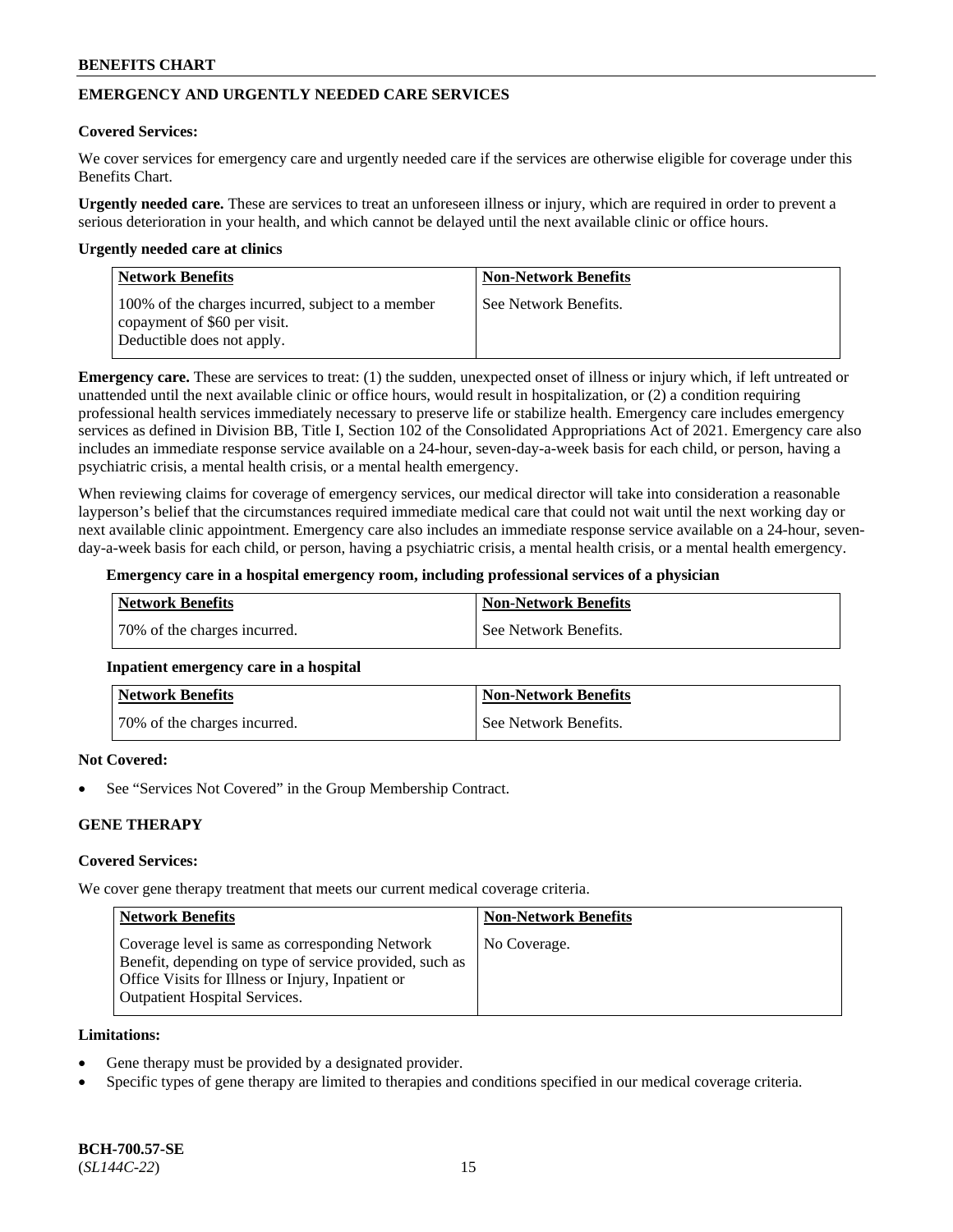### **Not Covered:**

See "Services Not Covered" in the Group Membership Contract.

## **HEALTH EDUCATION**

### **Covered Services:**

We cover education for preventive services and education for the management of chronic health problems (such as diabetes).

| <b>Network Benefits</b>                                     | <b>Non-Network Benefits</b>  |
|-------------------------------------------------------------|------------------------------|
| 100% of the charges incurred.<br>Deductible does not apply. | 50% of the charges incurred. |

### **Not Covered:**

See "Services Not Covered" in the Group Membership Contract.

## **HOME-BASED COMPREHENSIVE HEALTH RISK ASSESSMENT**

### **Covered Services:**

If you meet our criteria for coverage, you may qualify for our home-based comprehensive health risk assessment program. The program covers a health assessment with a designated nurse practitioner.

| <b>Network Benefits</b>                                     | <b>Non-Network Benefits</b> |
|-------------------------------------------------------------|-----------------------------|
| 100% of the charges incurred.<br>Deductible does not apply. | No Coverage.                |

### **Not Covered:**

See "Services Not Covered" in the Group Membership Contract.

## **HOME HEALTH SERVICES**

### **Covered Services:**

We cover skilled nursing services, physical therapy, occupational therapy, speech therapy, respiratory therapy and other therapeutic services, non-routine prenatal and postnatal services, routine postnatal well child visits (as described in the Medical Coverage Criteria), phototherapy services for newborns, home health aide services and other eligible home health services when provided in your home, if you are homebound (i.e., unable to leave home without considerable effort due to a medical condition. Lack of transportation does not constitute homebound status). For phototherapy services for newborns and high risk pre-natal services, supplies and equipment are included.

We cover total parenteral nutrition/intravenous ("TPN/IV") therapy, equipment, supplies and drugs in connection with IV therapy. IV line care kits are covered under Durable Medical Equipment.

You do not need to be homebound to receive total parenteral nutrition/intravenous ("TPN/IV") therapy.

We cover palliative care benefits. Palliative care includes symptom management, education and establishing goals of care. We waive the requirement that you be homebound for a limited number of home visits for palliative care (as shown in the Benefits Chart), if you have a life-threatening, non-curable condition which has a prognosis of survival of two years or less. Additional palliative care visits are eligible under the home health services benefit if you are homebound and meet all other requirements defined in this section.

Home health services are eligible and covered only when:

- medically necessary; and
- provided as rehabilitative care, terminal care or maternity care; and
- ordered by a physician, and included in the written home care plan.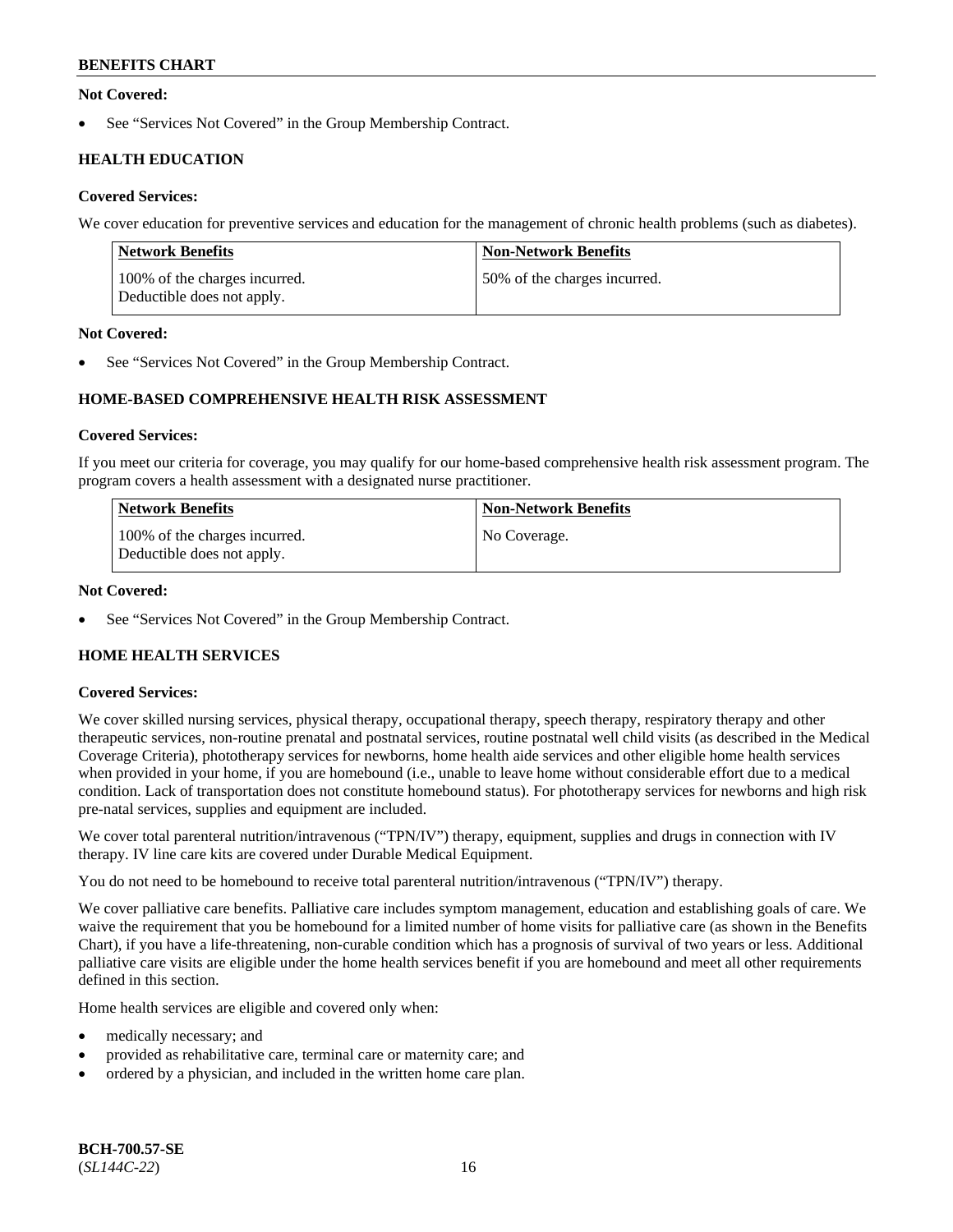## **Physical therapy, occupational therapy, speech therapy, respiratory therapy, home health aide services and palliative care**

| <b>Network Benefits</b>                                                                                                                                                                                                                                                                                                                                                          | <b>Non-Network Benefits</b>  |
|----------------------------------------------------------------------------------------------------------------------------------------------------------------------------------------------------------------------------------------------------------------------------------------------------------------------------------------------------------------------------------|------------------------------|
| 100% of the charges incurred, subject to a member<br>copayment of \$60 per visit.<br>Deductible does not apply.<br>If more than one home health visit occurs in a day, a<br>separate copayment applies to each. For example, if an<br>occupational therapist and a physical therapist visit a<br>member in the same day, a separate copayment will be<br>charged for each visit. | 50% of the charges incurred. |

### **TPN/IV therapy, skilled nursing services, non-routine prenatal/postnatal services, and phototherapy**

| <b>Network Benefits</b>                                     | <b>Non-Network Benefits</b>  |
|-------------------------------------------------------------|------------------------------|
| 100% of the charges incurred.<br>Deductible does not apply. | 50% of the charges incurred. |

Each 24-hour visit (or shifts of up to 24-hour visits) equals one visit and counts toward the Maximum visits for all other services shown below. Any visit that lasts less than 24 hours, regardless of the length of the visit, will count as one visit toward the Maximum visits for all other services shown below. All visits must be medically necessary and benefit eligible.

### **Routine postnatal well child visits**

| <b>Network Benefits</b>                                     | <b>Non-Network Benefits</b>  |
|-------------------------------------------------------------|------------------------------|
| 100% of the charges incurred.<br>Deductible does not apply. | 50% of the charges incurred. |

#### **Maximum visits for palliative care**

If you are eligible to receive palliative care in the home and you are not homebound, there is a maximum of 12 visits per calendar year.

### **Maximum visits for all other services**

| <b>Network Benefits</b>       | <b>Non-Network Benefits</b>  |
|-------------------------------|------------------------------|
| 120 visits per calendar year. | 60 visits per calendar year. |

Each visit provided under the Network Benefits and Non-Network Benefits counts toward the maximums shown under all Maximum visits sections. The routine postnatal well child visit does not count toward the visit limit.

### **Limitations:**

- Home health services are not provided as a substitute for a primary caregiver in the home or as relief (respite) for a primary caregiver in the home. We will not reimburse family members or residents in your home for the above services.
- A service shall not be considered a skilled nursing service merely because it is performed by, or under the direct supervision of, a licensed nurse. Where a service (such as tracheotomy suctioning or ventilator monitoring) or like services, can be safely and effectively performed by a non-medical person (or self-administered), without the direct supervision of a licensed nurse, the service shall not be regarded as a skilled nursing service, whether or not a skilled nurse actually provides the service. The unavailability of a competent person to provide a non-skilled service shall not make it a skilled service when a skilled nurse provides it. Only the skilled nursing component of so-called "blended" services (i.e. services which include skilled and non-skilled components) are covered under this Benefits Chart.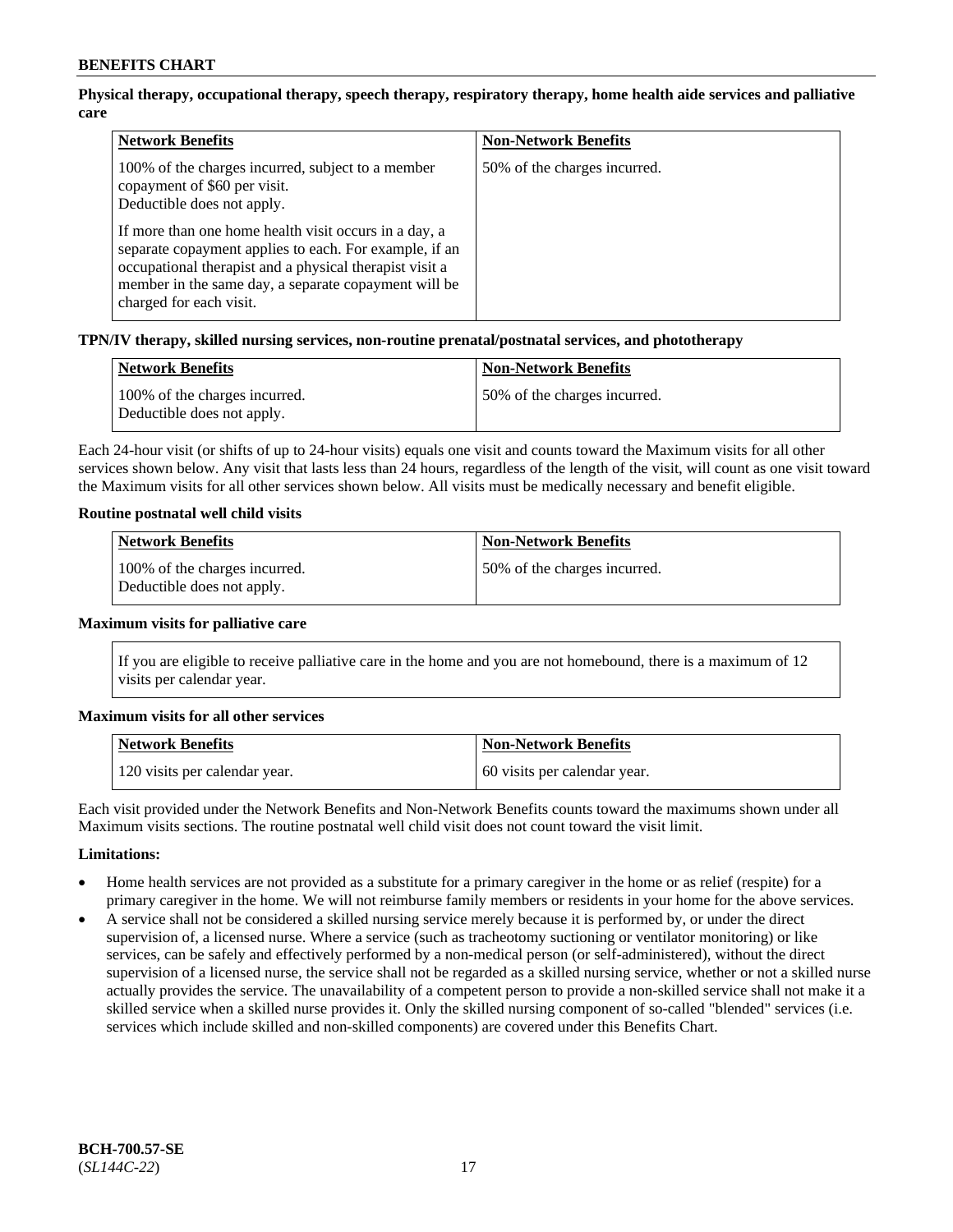## **Not Covered:**

- Financial or legal counseling services.
- Housekeeping or meal services in your home.
- Private duty nursing services. This exclusion does not apply if covered person is also covered under Medical Assistance under 256B.0625, subdivision 7, with the exception of section 256B.0654 subdivision 4.
- Services provided by a family member or enrollee, or a resident in the enrollee's home.
- Vocational rehabilitation and recreational or educational therapy. Recreation therapy is therapy provided solely for the purpose of recreation, including but not limited to: (a) requests for physical therapy or occupational therapy to improve athletic ability, and (b) braces or guards to prevent sports injuries.
- See "Services Not Covered" in the Group Membership Contract.

## **HOME HOSPICE SERVICES**

## **Applicable Definitions:**

**Part-time.** This is up to two hours of service per day, more than two hours is considered continuous care.

**Continuous Care.** This is from two to twelve hours of service per day provided by a registered nurse, licensed practical nurse, or home health aide, during a period of crisis in order to maintain a terminally ill patient at home.

**Appropriate Facility.** This is a nursing home, hospice residence, or other inpatient facility.

**Custodial Care Related to Hospice Services.** This means providing assistance in the activities of daily living and the care needed by a terminally ill patient which can be provided by primary caregiver (i.e., family member or friend) who is responsible for the patient's home care.

## **Covered Services:**

**Home Hospice Program.** We cover the services described below if you are terminally ill and accepted as a home hospice program participant. You must meet the eligibility requirements of the program, and elect to receive services through the home hospice program. The services will be provided in your home, with inpatient care available when medically necessary as described below. If you elect to receive hospice services, you do so in lieu of curative treatment for your terminal illness for the period you are enrolled in the home hospice program.

**Eligibility:** In order to be eligible to be enrolled in the home hospice program, you must: (1) be a terminally ill patient (prognosis of six months or less); (2) have chosen a palliative treatment focus (i.e., emphasizing comfort and supportive services rather than treatment attempting to cure the disease or condition); and (3) continue to meet the terminally ill prognosis as reviewed by our medical director or his or her designee over the course of care. You may withdraw from the home hospice program at any time.

**Eligible Services:** Hospice services include the following services provided in accordance with an approved hospice treatment plan.

- Home Health Services:
	- o Part-time care provided in your home by an interdisciplinary hospice team (which may include a physician, nurse, social worker, and spiritual counselor) and medically necessary home health services are covered.
	- o One or more periods of continuous care in your home or in a setting which provides day care for pain or symptom management, when medically necessary, will be covered.
- Inpatient Services: We cover medically necessary inpatient services.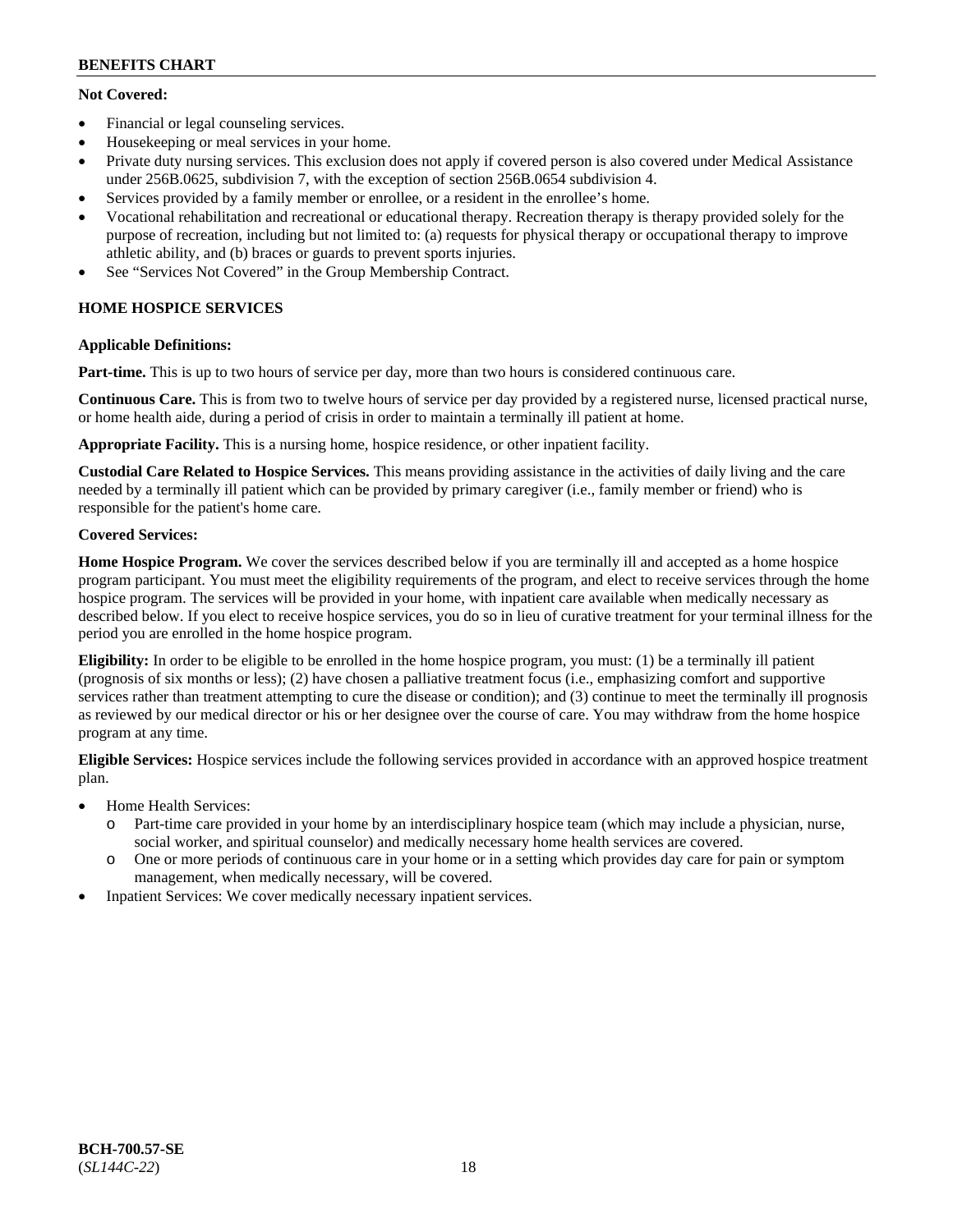- Other Services:
	- Respite care is covered for care in your home or in an appropriate facility, to give your primary caregivers (i.e., family members or friends) rest and/or relief when necessary in order to maintain a terminally ill patient at home.
	- o Medically necessary medications for pain and symptom management.
	- o Semi-electric hospital beds and other durable medical equipment are covered.
	- Emergency and non-emergency care is covered.

| Network Benefits                                            | <b>Non-Network Benefits</b>  |
|-------------------------------------------------------------|------------------------------|
| 100% of the charges incurred.<br>Deductible does not apply. | 50% of the charges incurred. |

Respite care is limited to 5 days per episode, and respite care and continuous care combined are limited to 30 days.

### **Not Covered:**

- Financial or legal counseling services.
- Housekeeping or meal services in your home.
- Custodial or maintenance care related to hospice services, whether provided in the home or in a nursing home.
- Any service not specifically described as covered services under this home hospice services benefits.
- Any services provided by members of your family or residents in your home.
- See "Services Not Covered" in the Group Membership Contract.

## **HOSPITAL AND SKILLED NURSING FACILITY SERVICES**

#### **Covered Services:**

We cover services as described below.

#### **Medical or surgical hospital services**

**Inpatient hospital services:** We cover the following medical or surgical services, for the treatment of acute illness or injury, which require the level of care only provided in an acute care facility. These services must be authorized by a physician.

Inpatient hospital services include: room and board; the use of operating or maternity delivery rooms; intensive care facilities; newborn nursery facilities; general nursing care, anesthesia, laboratory and diagnostic imaging services, radiation therapy, physical therapy, prescription drugs or other medications administered during treatment, blood and blood products (unless replaced), and blood derivatives, and other diagnostic or treatment related hospital services; physician and other professional medical and surgical services provided while in the hospital, including gender confirmation surgery that meets medical coverage criteria.

We cover up to 120 hours of services provided by a private duty nurse or personal care assistant who has provided home care services to a ventilator-dependent patient, solely for the purpose of assuring adequate training of the hospital staff to communicate with that patient.

Services for items for personal convenience, such as television rental, are not covered.

We cover, following a vaginal delivery, a minimum of 48 hours of inpatient care for the mother and newborn child. We cover, following a caesarean section delivery, a minimum of 96 hours of inpatient care for the mother and newborn child. If the duration of inpatient care is less than these minimums, we also cover a minimum of one home visit by a registered nurse for post-delivery care, within four days of discharge of the mother and newborn child. Services provided by the registered nurse include, but are not limited to, parent education, assistance and training in breast and bottle feeding, and conducting any necessary and appropriate clinical tests. We shall not provide any compensation or other non-medical remuneration to encourage a mother and newborn to leave inpatient care before the duration minimums specified.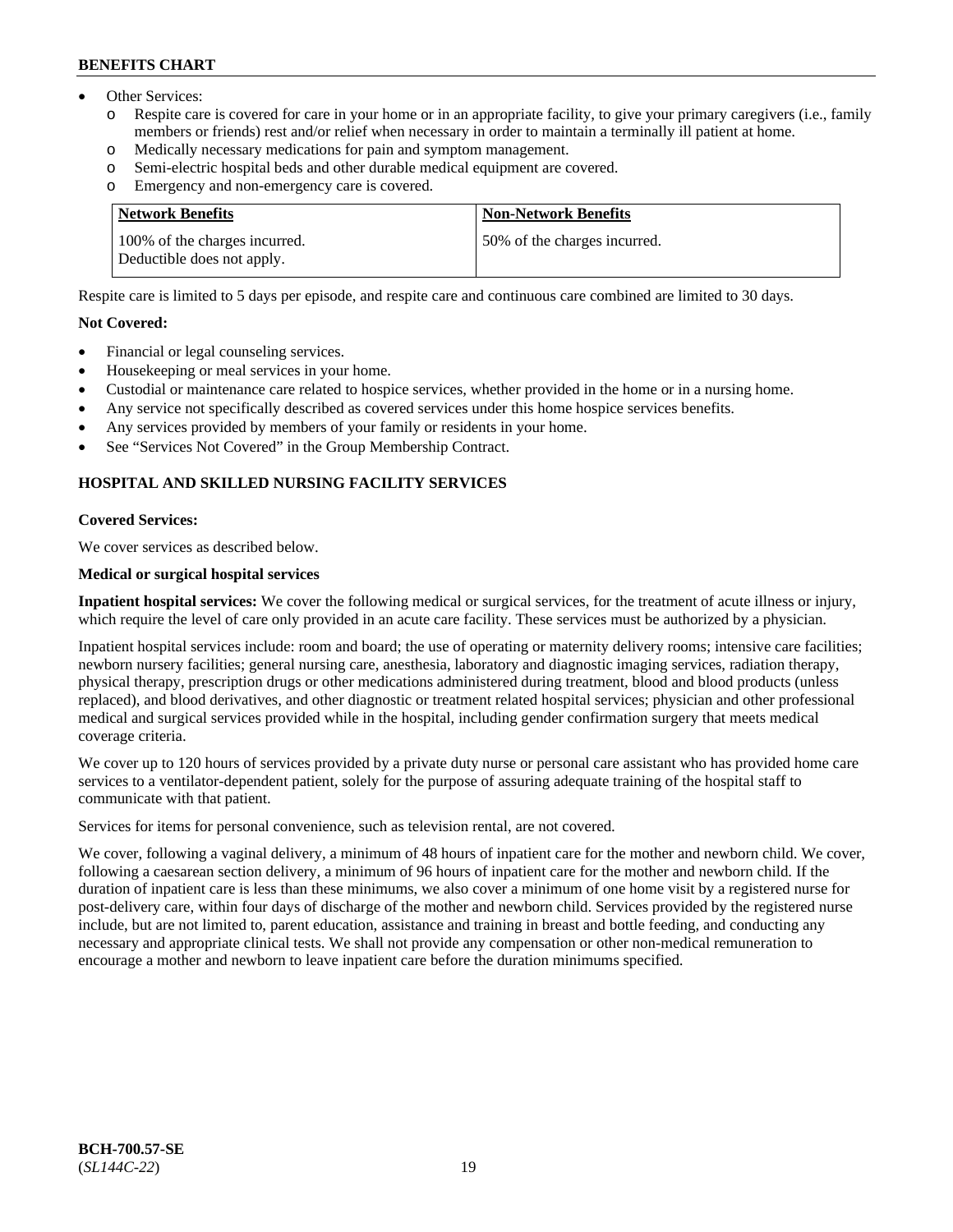Group health plans and health insurance issuers generally may not, under Federal law, restrict benefits for any hospital length of stay in connection with childbirth for the mother of newborn child to less than 48 hours following a vaginal delivery, or less than 96 hours following a caesarean section. However, Federal law generally does not prohibit the mother's or newborn's attending provider, after consulting with the mother, from discharging the mother or her newborn earlier than 48 hours (or 96 hours as applicable). In any case plans and issuers may not, under Federal law, require that a provider obtain authorization from the plan or the insurance issuer for prescribing a length of stay not in excess of 48 hours (or 96 hours).

| <b>Network Benefits</b>      | <b>Non-Network Benefits</b>  |
|------------------------------|------------------------------|
| 70% of the charges incurred. | 50% of the charges incurred. |

Each member's admission or confinement, including that of a newborn child, is separate and distinct from the admission or confinement of any other member.

**Outpatient hospital, ambulatory care or surgical facility services:** We cover the following medical and surgical services, for diagnosis or treatment of illness or injury on an outpatient basis. These services must be authorized by a physician.

Outpatient services include: use of operating rooms, maternity delivery rooms or other outpatient departments, rooms or facilities; and the following outpatient services: general nursing care, anesthesia, laboratory and diagnostic imaging services, radiation therapy, physical therapy, drugs administered during treatment, blood and blood products (unless replaced), and blood derivatives, and other diagnostic or treatment related outpatient services; physician and other professional medical and surgical services provided while an outpatient, including gender confirmation surgery that meets medical coverage criteria.

For Network Benefits, non-emergent, scheduled outpatient Magnetic Resonance Imaging (MRI) and Computed Tomography (CT) must be provided at a designated facility. Your physician and facility will obtain or verify authorization for these services with HealthPartners, as needed.

To see the benefit level for diagnostic imaging services, laboratory services and physical therapy, see benefits under Diagnostic Imaging Services, Laboratory Services and Physical Therapy in this Benefits Chart.

| <b>Network Benefits</b>       | Non-Network Benefits         |
|-------------------------------|------------------------------|
| 170% of the charges incurred. | 50% of the charges incurred. |

### **Skilled nursing facility care**

We cover room and board, daily skilled nursing and related ancillary services for post-acute treatment and rehabilitative care of illness or injury that meets medical coverage criteria.

| Network Benefits                              | <b>Non-Network Benefits</b>                   |
|-----------------------------------------------|-----------------------------------------------|
| 70% of the charges incurred.                  | 50% of the charges incurred.                  |
| Limited to 120 day maximum per calendar year. | Limited to 120 day maximum per calendar year. |

Each day of services provided under the Network Benefits and Non-Network Benefits combined, counts toward the maximums shown above.

### **Not Covered:**

- Services for items for personal convenience, such as television rental.
- See "Services Not Covered" in the Group Membership Contract.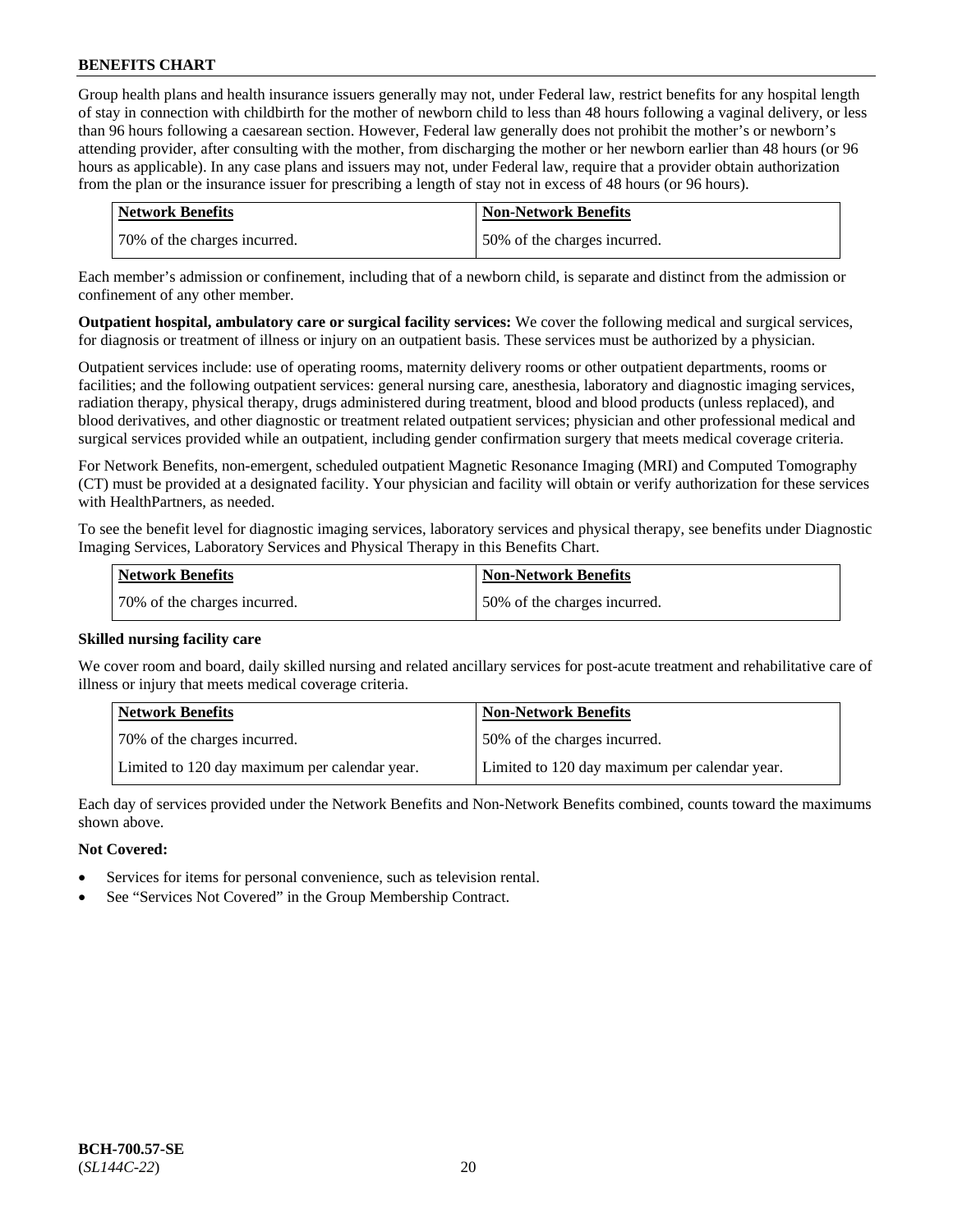## **INFERTILITY DIAGNOSIS**

### **Covered Services:**

We cover the diagnosis of infertility. These services include diagnostic procedures and tests provided in connection with an infertility evaluation, office visits and consultations to diagnose infertility.

| Network Benefits                                           | <b>Non-Network Benefits</b> |
|------------------------------------------------------------|-----------------------------|
| 70% of the charges incurred.<br>Deductible does not apply. | See Network Benefits.       |

Coverage is limited to office visits and consultations to diagnose infertility. Treatment is not covered.

## **Not Covered:**

- Infertility/fertility treatment, including but not limited to, office visits, laboratory services and diagnostic imaging services and fertility drugs; reversal of sterilization; and sperm, ova or embryo acquisition, retrieval or storage; however, we do cover office visits and consultations to diagnose infertility.
- Services related to the establishment of surrogate pregnancy and fees for a surrogate. However, pregnancy and maternity services are covered for a member under this Benefits Chart, including a surrogate pregnancy.
- See "Services Not Covered" in the Group Membership Contract.

## **LABORATORY SERVICES**

#### **Covered Services:**

We cover laboratory tests when ordered by a provider and provided in a clinic or outpatient hospital facility.

To see the benefit level for inpatient hospital or skilled nursing facility services, see benefits under Inpatient Hospital and Skilled Nursing Facility Services in this Benefits Chart.

**Prostate-specific antigen (PSA) testing.** We cover prostate cancer screening for men 40 years of age or over who are symptomatic or in a high-risk category and for all men 50 years of age or older.

| Network Benefits                                            | <b>Non-Network Benefits</b>  |
|-------------------------------------------------------------|------------------------------|
| 100% of the charges incurred.<br>Deductible does not apply. | 50% of the charges incurred. |

### **All other laboratory services**

### **Services for illness or injury**

| Network Benefits                                            | <b>Non-Network Benefits</b>   |
|-------------------------------------------------------------|-------------------------------|
| 100% of the charges incurred.<br>Deductible does not apply. | 150% of the charges incurred. |

### **Preventive services**

Laboratory services associated with preventive services are covered at the benefit level shown in the "Preventive Services" section of this Benefits Chart.

### **Not Covered:**

See "Services Not Covered" in the Group Membership Contract.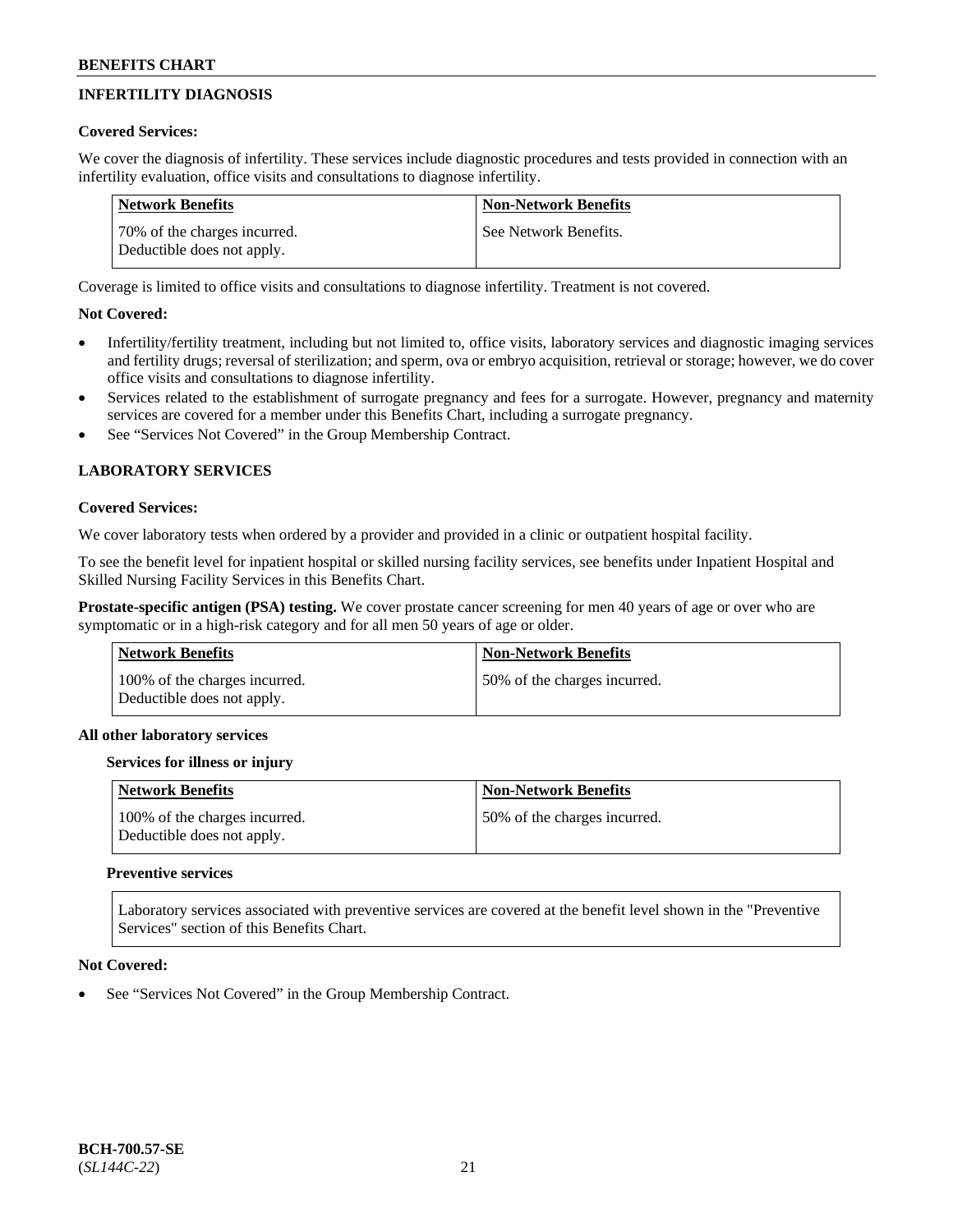## **LYME DISEASE SERVICES**

#### **Covered Services:**

We cover services for the treatment of Lyme disease.

| <b>Network Benefits</b>                                | <b>Non-Network Benefits</b>                                  |
|--------------------------------------------------------|--------------------------------------------------------------|
| Coverage level is same as corresponding Network        | Coverage level is same as corresponding Non-Network          |
| Benefit, depending on type of service provided such as | Benefit, depending on type of service provided, such as      |
| Office Visits for Illness or Injury, Inpatient or      | Office Visits for Illness or Injury, Inpatient or Outpatient |
| <b>Outpatient Hospital Services.</b>                   | Hospital Services.                                           |

#### **Not Covered:**

See "Services Not Covered" in the Group Membership Contract.

### **MASTECTOMY RECONSTRUCTION BENEFIT**

#### **Covered Services:**

We cover reconstruction of the breast on which the mastectomy has been performed; surgery and reconstruction of the other breast to produce symmetrical appearance, and prostheses and physical complications of all stages of mastectomy, including lymphedemas.

| <b>Network Benefits</b>                                 | <b>Non-Network Benefits</b>                             |
|---------------------------------------------------------|---------------------------------------------------------|
| Coverage level is same as corresponding Network         | Coverage level is same as corresponding Non-Network     |
| Benefit, depending on type of service provided, such as | Benefit, depending on type of service provided, such as |
| Office Visits for Illness or Injury, Inpatient or       | Office Visits for Illness or Injury, Inpatient or       |
| <b>Outpatient Hospital Services.</b>                    | <b>Outpatient Hospital Services.</b>                    |

#### **Not Covered:**

See "Services Not Covered" in the Group Membership Contract.

### **MEDICATION THERAPY DISEASE MANAGEMENT PROGRAM**

#### **Covered Services:**

If you meet our criteria for coverage, you may qualify for our Medication Therapy Disease Management Program.

The program covers consultations with a designated pharmacist.

Covered services are based on established medical policies, which are subject to periodic review and modification by the medical directors. These medical policies (medical coverage criteria) are available online at [healthpartners.com](https://www.healthpartners.com/hp/index.html) or by calling Member Services.

| <b>Network Benefits</b>                                     | <b>Non-Network Benefits</b> |
|-------------------------------------------------------------|-----------------------------|
| 100% of the charges incurred.<br>Deductible does not apply. | No Coverage.                |

### **Not Covered:**

See "Services Not Covered" in the Group Membership Contract.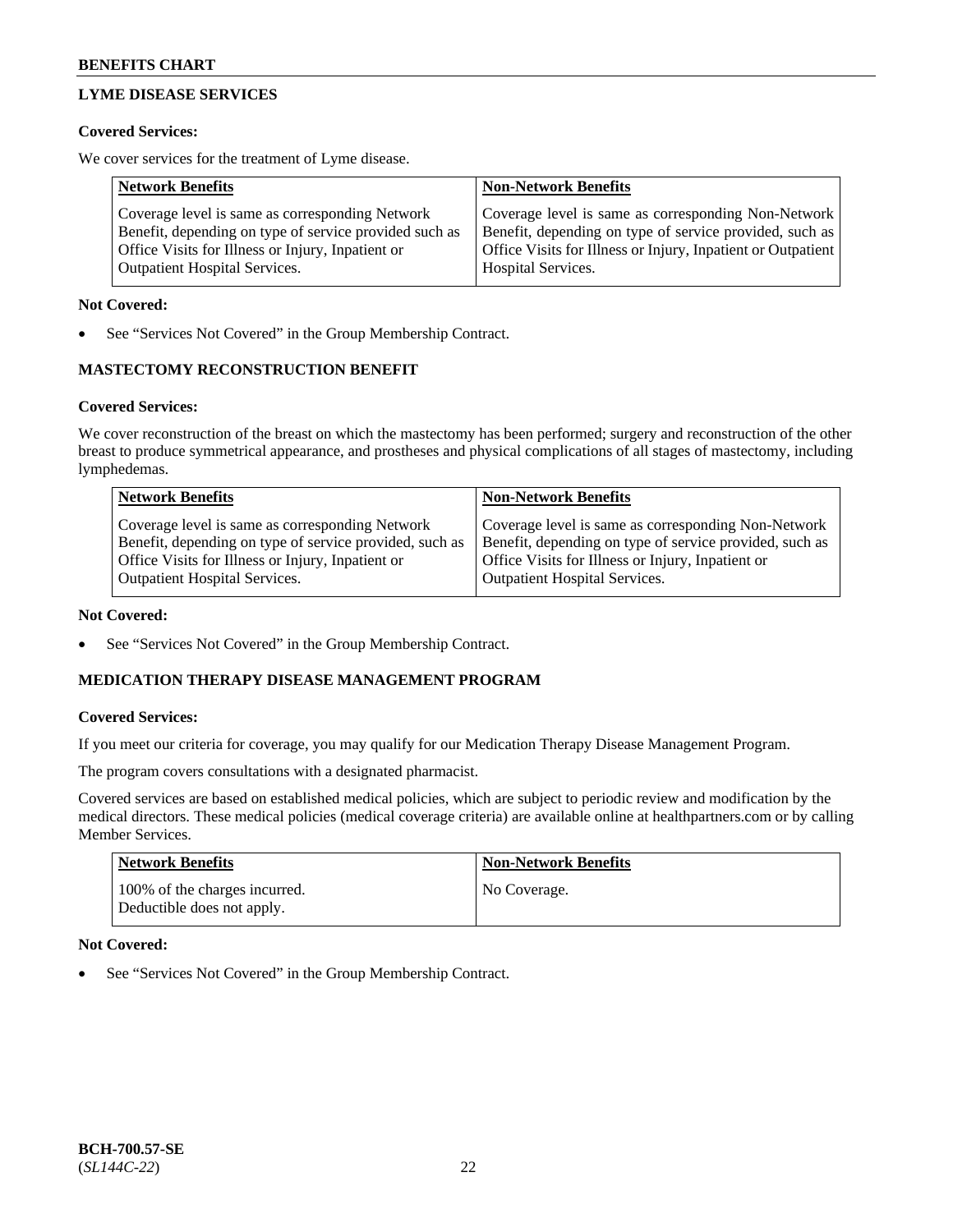## **OFFICE VISITS FOR ILLNESS OR INJURY**

### **Covered Services:**

We cover the following when medically necessary: professional medical and surgical services and related supplies, including biofeedback, of physicians and other health care providers; blood and blood products (unless replaced) and blood derivatives.

We cover diagnosis and treatment of illness or injury to the eyes. Where contact or eyeglass lenses are prescribed as medically necessary for the post-operative treatment of cataracts or for the treatment of aphakia, acute or chronic corneal pathology, or keratoconous, we cover the initial evaluation, lenses and fitting. Members must pay for lens replacement beyond the initial pair.

We also provide coverage for the initial physical evaluation of a child if it is ordered by a Minnesota juvenile court.

Services received via video, e-visit or telephone are covered under the "Telehealth/Telemedicine Services" section.

### **Office Visits**

| Network Benefits                                                                                                | <b>Non-Network Benefits</b>  |
|-----------------------------------------------------------------------------------------------------------------|------------------------------|
| 100% of the charges incurred, subject to a member<br>copayment of \$60 per visit.<br>Deductible does not apply. | 50% of the charges incurred. |

#### **Convenience clinics**

| <b>Network Benefits</b>                                                                                         | <b>Non-Network Benefits</b>  |
|-----------------------------------------------------------------------------------------------------------------|------------------------------|
| 100% of the charges incurred, subject to a member<br>copayment of \$30 per visit.<br>Deductible does not apply. | 50% of the charges incurred. |

#### **Injections administered in a physician's office, other than immunizations**

#### **Allergy injections**

| <b>Network Benefits</b>                                                                                                  | <b>Non-Network Benefits</b>  |
|--------------------------------------------------------------------------------------------------------------------------|------------------------------|
| 100% of the charges incurred, subject to a member<br>copayment of \$2 per date of service.<br>Deductible does not apply. | 50% of the charges incurred. |

#### **All other injections**

| <b>Network Benefits</b>                                                                                                  | <b>Non-Network Benefits</b>  |
|--------------------------------------------------------------------------------------------------------------------------|------------------------------|
| 100% of the charges incurred, subject to a member<br>copayment of \$2 per date of service.<br>Deductible does not apply. | 50% of the charges incurred. |

### **Not Covered:**

- Court ordered treatment, except as described in this Benefits Chart under "Mental Health Services" and "Office Visits for Illness or Injury" or as otherwise required by law.
- See "Services Not Covered" in the Group Membership Contract.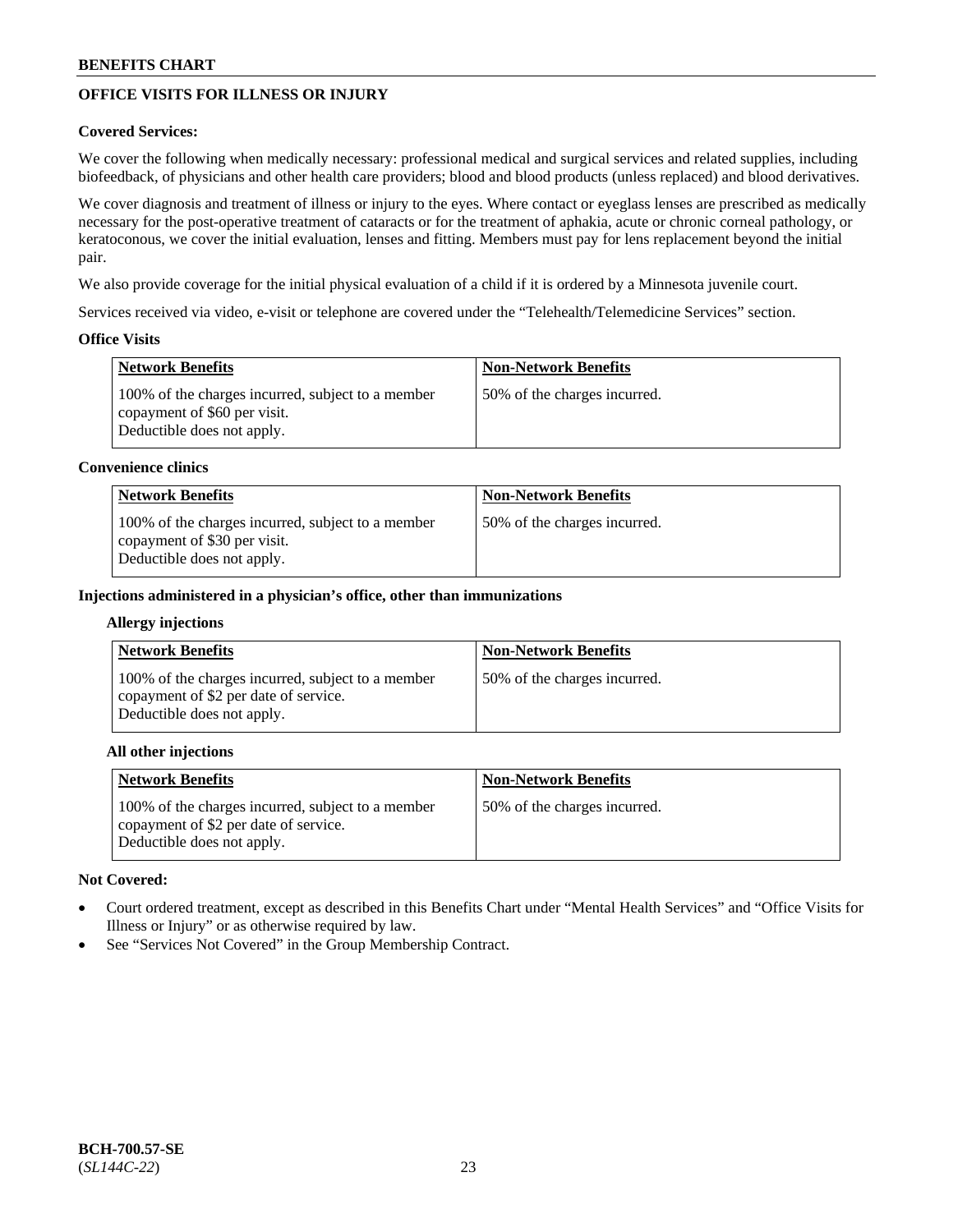### **PEDIATRIC AUTOIMMUNE NEUROPSYCHIATRIC DISORDERS ASSOCIATED WITH STREPTOCOCCAL INFECTIONS (PANDAS) AND PEDIATRIC ACUTE-ONSET NEUROPSYCHIATRIC SYNDROME (PANS) TREATMENT**

### **Definitions:**

**Pediatric acute-onset neuropsychiatric syndrome.** This means a class of acute-onset obsessive compulsive or tic disorders or other behavioral changes presenting in children and adolescents that are not otherwise explained by another known neurologic or medical disorder.

**Pediatric autoimmune neuropsychiatric disorders associated with streptococcal infections.** This means a condition in which a streptococcal infection in a child or adolescent causes the abrupt onset of clinically significant obsessions, compulsions, tics, or other neuropsychiatric symptoms or behavioral changes, or a relapsing and remitting course of symptom severity.

#### **Covered Services:**

We cover treatment for pediatric autoimmune neuropsychiatric disorders associated with streptococcal infections (PANDAS) and for treatment for pediatric acute-onset neuropsychiatric syndrome (PANS). Treatments that must be covered under this section must be recommended by the member's licensed health care professional and include but are not limited to antibiotics, medication and behavioral therapies to manage neuropsychiatric symptoms, plasma exchange, and immunoglobulin.

| <b>Network Benefits</b>                                 | <b>Non-Network Benefits</b>                             |
|---------------------------------------------------------|---------------------------------------------------------|
| Coverage level is same as corresponding Network         | Coverage level is same as corresponding Non-Network     |
| Benefit, depending on type of service provided, such as | Benefit, depending on type of service provided, such as |
| Office Visits for Illness or Injury, Inpatient or       | Office Visits for Illness or Injury, Inpatient or       |
| <b>Outpatient Hospital Services.</b>                    | <b>Outpatient Hospital Services.</b>                    |

#### **Not Covered:**

See "Services Not Covered" in the Group Membership Contract.

### **PEDIATRIC EYEWEAR**

#### **Covered Services:**

We cover pediatric eyewear for children.

Routine eye exams are covered under the "Preventive Services" section.

| Network Benefits             | Non-Network Benefits |
|------------------------------|----------------------|
| 70% of the charges incurred. | No Coverage.         |

#### **Limitations:**

- Coverage under this provision will continue until the end of the month in which the child turns age 19.
- Limited to one of the following per calendar year:
	- o one pair of eyeglasses including one set of prescription lenses, frames from our designated eyewear collection, and antiscratch coating; or
		- o one pair of non-disposable contact lenses; or
		- o a one-year supply of disposable contact lenses
- Contact lens fittings are limited to two per calendar year.

### **Not Covered:**

- Frames that are not included in our designated eyewear collection. However, one pair of lenses will be covered if a member chooses frames outside the designated eyewear collection.
- More than one pair of lenses or frames or non-disposable contacts per calendar year, regardless of the reason. This includes replacement of eyeglasses or contact lenses due to loss, breakage, theft, or change in prescription.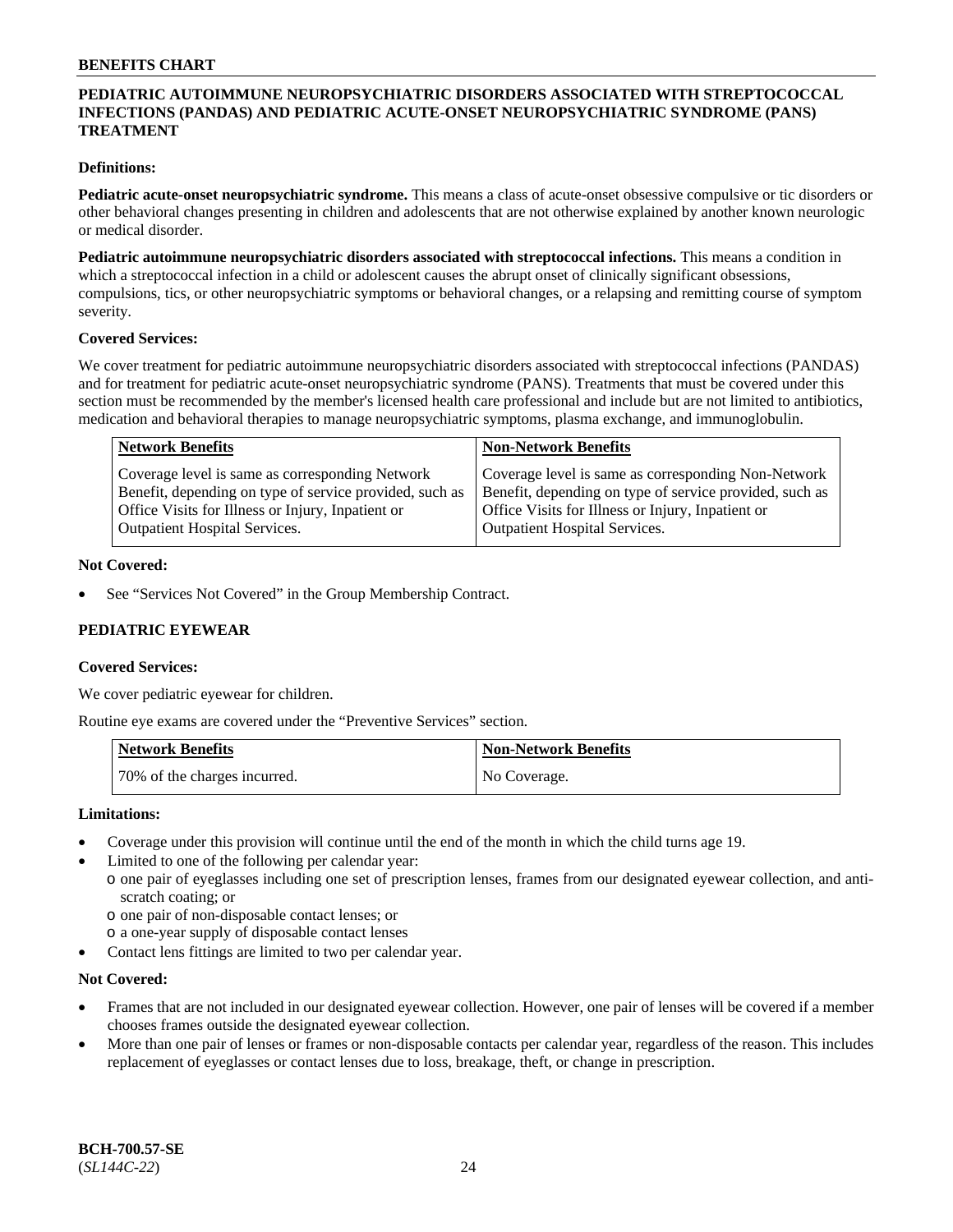- Safety glasses or goggles for sports or vocational reasons.
- Upgrades including, but not limited to, UV protection and no-line multifocal lenses.
- See "Services Not Covered" in the Group Membership Contract.

## **PHYSICAL THERAPY, OCCUPATIONAL THERAPY AND SPEECH THERAPY**

#### **Covered Services:**

We cover the following physical therapy, occupational therapy and speech therapy services:

- rehabilitative care to correct the effects of illness or injury;
- habilitative care rendered for congenital, developmental or medical conditions which have significantly limited the successful initiation of normal speech and normal motor development.

Massage therapy which is performed in conjunction with other treatment/modalities by a physical occupational therapist, is part of a prescribed treatment plan and is not billed separately is covered.

We cover services provided in a clinic. We also cover physical therapy provided in an outpatient hospital facility. To see the benefit level for inpatient hospital or skilled nursing facility services, see benefits under Inpatient Hospital and Skilled Nursing Facility Services.

#### **Rehabilitative care**

| <b>Network Benefits</b>                                                                                         | <b>Non-Network Benefits</b>                                                                                                                                                            |
|-----------------------------------------------------------------------------------------------------------------|----------------------------------------------------------------------------------------------------------------------------------------------------------------------------------------|
| 100% of the charges incurred, subject to a member<br>copayment of \$60 per visit.<br>Deductible does not apply. | 50% of the charges incurred.<br>Physical and Occupational Therapy combined are<br>limited to 20 visits per calendar year.<br>Speech Therapy is limited to 20 visits per calendar year. |

### **Habilitative care**

| <b>Network Benefits</b>                           | <b>Non-Network Benefits</b>                        |
|---------------------------------------------------|----------------------------------------------------|
| 100% of the charges incurred, subject to a member | 50% of the charges incurred.                       |
| copayment of \$60 per visit.                      | Physical, Occupational and Speech Therapy combined |
| Deductible does not apply.                        | are limited to 20 visits per calendar year.        |

## **Not Covered:**

- Massage therapy for the purpose of comfort or convenience of the member.
- See "Services Not Covered" in the Group Membership Contract.

## **PORT WINE STAIN REMOVAL SERVICES**

#### **Covered Services:**

We cover port wine stain removal services.

| <b>Network Benefits</b>                                | <b>Non-Network Benefits</b>                                  |
|--------------------------------------------------------|--------------------------------------------------------------|
| Coverage level is same as corresponding Network        | Coverage level is same as corresponding Non-Network          |
| Benefit, depending on type of service provided such as | Benefit, depending on type of service provided, such as      |
| Office Visits for Illness or Injury, Inpatient or      | Office Visits for Illness or Injury, Inpatient or Outpatient |
| <b>Outpatient Hospital Services.</b>                   | Hospital Services.                                           |

#### **Not Covered:**

See "Services Not Covered" in the Group Membership Contract.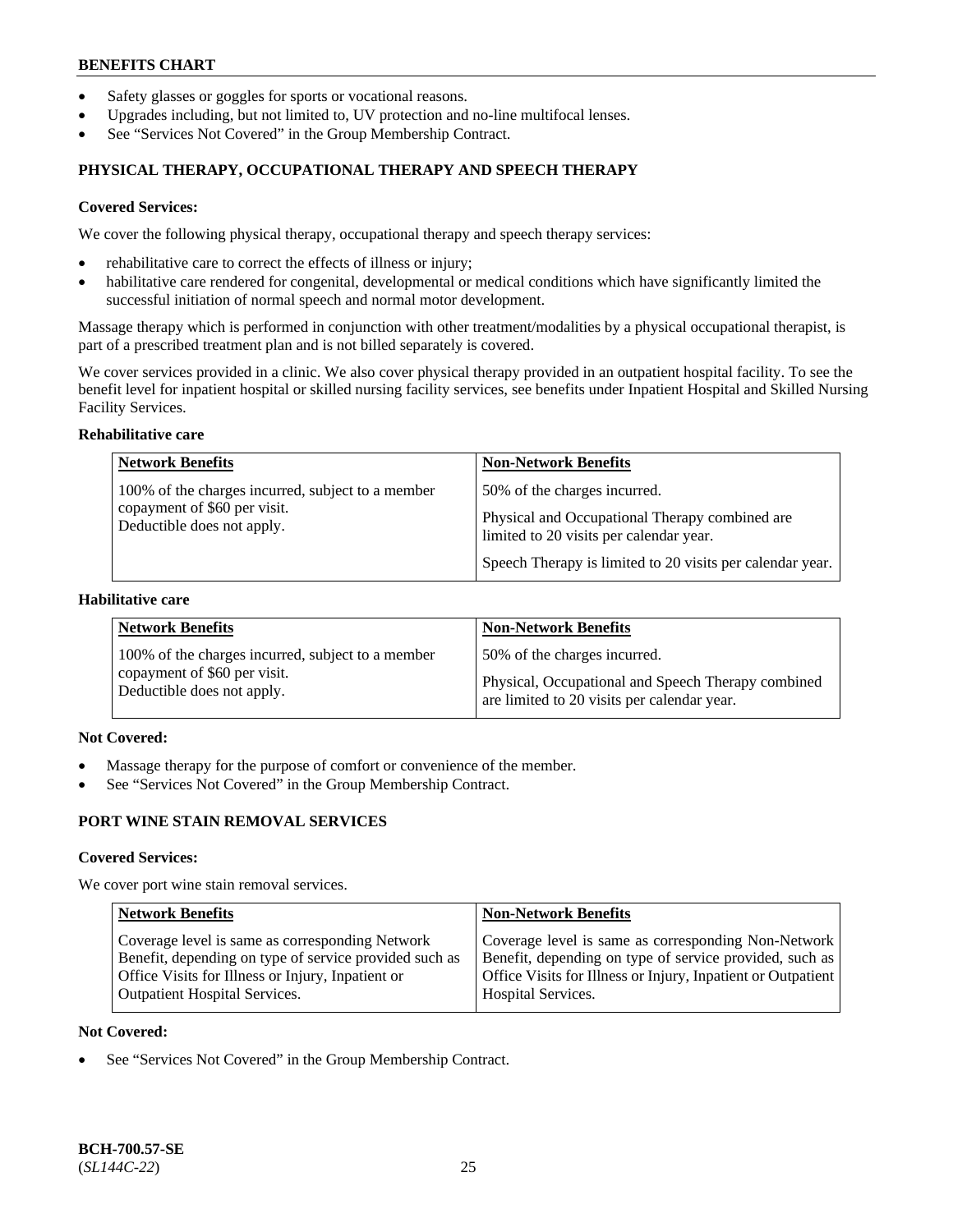## **PRE-DIABETES DISEASE MANAGEMENT PROGRAM**

#### **Covered Services:**

If you meet our criteria for coverage, you may qualify for the Pre-diabetes Disease Management Program through Omada Health. The program covers group health coaching which focuses on weight loss, exercise, behavior modification and health education at select locations determined by the plan.

| <b>Network Benefits</b>                                     | <b>Non-Network Benefits</b> |
|-------------------------------------------------------------|-----------------------------|
| 100% of the charges incurred.<br>Deductible does not apply. | Not applicable.             |

#### **Not Covered:**

See "Services Not Covered" in the Group Membership Contract.

### **PRESCRIPTION DRUG SERVICES**

#### **Covered Services:**

We cover prescription drugs and medications that can be self-administered or are administered in a physician's office. We cover off-label use of formulary drugs to treat cancer if the drug is recognized for the treatment of cancer in any authoritative compendia used by the Medicare program.

We cover orally administered anticancer drugs at the applicable benefit level under outpatient drugs below. We are in compliance with Minnesota Statute 62A.3075 because we do not cover orally administered anticancer drugs under our specialty drug benefit.

We will refill a prescription for eye drops covered under this Benefits Chart if the member requests a refill and original prescription specified that additional quantities would be needed, providing the refill request does not exceed the quantities needed, and the following conditions are met:

- If the member requests a 30-day refill supply, the request must be made between 21 and 30 days of the later of (a) the original date that the prescription was distributed to the member or (b) the date that the most recent refill was distributed to the member; or
- If the member requests a 90-day refill supply, the request must be made between 75 and 90 days of the later of (a) the original date that the prescription was distributed to the member or (b) the date that the most recent refill was distributed to the member.

A licensed pharmacist may prescribe and dispense self-administered hormonal contraceptives, nicotine replacement medications, and opiate antagonists for the treatment of an acute opiate overdose in accordance with section 151.37, subdivision 14, 15, or 16, under the same terms of coverage that would apply had the prescription drug been prescribed by a licensed physician, physician assistant, or advanced practice nurse practitioner. If the plan excludes coverage for selfadministered hormonal contraceptives, they will not be covered under this provision.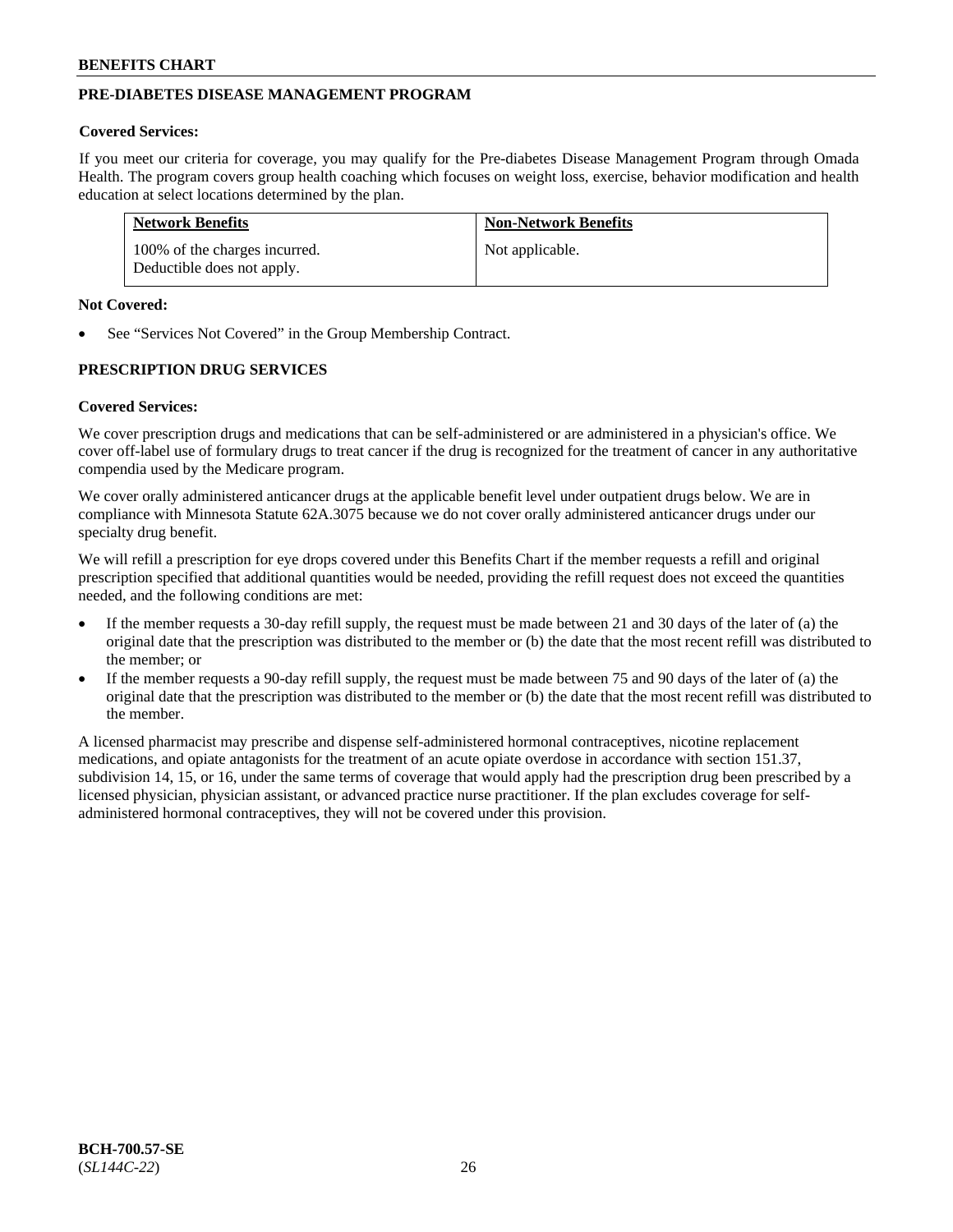### **For Network Benefits, drugs and medications must be obtained at a Network Pharmacy.**

**If a member copayment is required, you must pay one member copayment for each 31-day supply, or portion thereof, unless otherwise indicated below.**

#### **Outpatient drugs (except as specified below)**

| <b>Network Benefits</b>                                                                                          | <b>Non-Network Benefits</b>  |
|------------------------------------------------------------------------------------------------------------------|------------------------------|
| 100% of the charges incurred, subject to a member<br>copayment of \$5 for generic low cost formulary<br>drugs.   | 50% of the charges incurred. |
| 100% of the charges incurred, subject to a member<br>copayment of \$25 for generic high cost formulary<br>drugs. |                              |
| 100% of the charges incurred, subject to a member<br>copayment of \$60 for brand name formulary drugs.           |                              |
| In no event will your cost for a formulary insulin drug<br>exceed \$25.                                          |                              |
| Non-formulary drugs are covered at 100% of the<br>charges incurred, subject to a member copayment of<br>\$150.   |                              |
| Deductible does not apply.                                                                                       |                              |

**Cost-Sharing Limits for Insulin:** We are required to limit your cost-sharing on prescription insulin to no more than the net price of the prescription insulin drug. This requirement applies at the point of sale, including deductible payments and the costsharing amounts charged once the deductible is met.

**Cost-sharing.** This means a deductible payment, copayment, or coinsurance amount that you must pay for covered prescription insulin in accordance with the terms and conditions of this health plan.

**Net price.** This means our cost for prescription insulin, including any rebates or discounts received by or accrued directly or indirectly to us from a drug manufacturer or pharmacy benefit manager.

### **Mail order drugs**

| <b>Network Benefits</b>                                                                                                                                                                                                                               | <b>Non-Network Benefits</b>                                                                                                |
|-------------------------------------------------------------------------------------------------------------------------------------------------------------------------------------------------------------------------------------------------------|----------------------------------------------------------------------------------------------------------------------------|
| For your convenience, you may also get up to a 93-day<br>supply of outpatient prescription drugs that can be self-<br>administered through the designated mail order service.<br>Specialty Drugs are not available through the mail order<br>service. | See Network Mail Order Drugs benefit.<br>Mail order drugs are only available through the<br>designated mail order service. |

### **Specialty Drugs that are self-administered**

| <b>Network Benefits</b>                                                                                                                    | <b>Non-Network Benefits</b> |
|--------------------------------------------------------------------------------------------------------------------------------------------|-----------------------------|
| 80% of the charges incurred.<br>Deductible does not apply.                                                                                 | No Coverage.                |
| For Network Benefits, specialty drugs are limited to<br>drugs on the specialty drug list and must be obtained<br>from a designated vendor. |                             |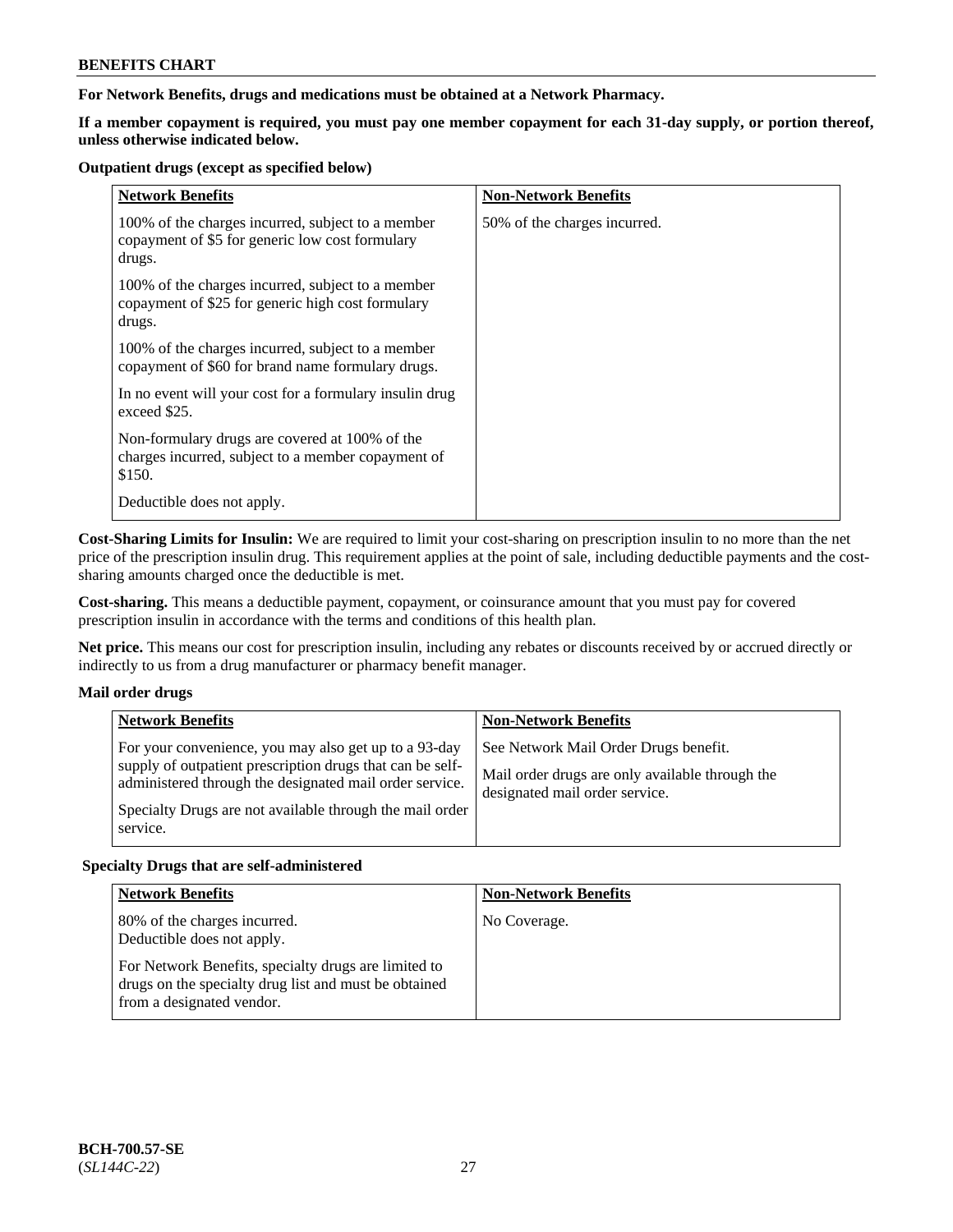## **Drugs for the treatment of growth deficiency**

| <b>Network Benefits</b>                                                                                                                            | <b>Non-Network Benefits</b>  |
|----------------------------------------------------------------------------------------------------------------------------------------------------|------------------------------|
| 80% of the charges incurred.<br>Deductible does not apply.                                                                                         | 50% of the charges incurred. |
| For Network Benefits, growth deficiency drugs are<br>limited to drugs on the specialty drug list and must be<br>obtained from a designated vendor. |                              |

**Tobacco cessation drugs are covered for all FDA – approved tobacco cessation drugs for a minimum of 90 days**

| <b>Network Benefits</b>                                     | <b>Non-Network Benefits</b>  |
|-------------------------------------------------------------|------------------------------|
| 100% of the charges incurred.<br>Deductible does not apply. | 50% of the charges incurred. |

#### **Contraceptive drugs**

| <b>Network Benefits</b>                                                                                                                                        | <b>Non-Network Benefits</b>  |
|----------------------------------------------------------------------------------------------------------------------------------------------------------------|------------------------------|
| 100% of the charges incurred for formulary drugs.<br>Deductible does not apply.                                                                                | 50% of the charges incurred. |
| If a physician requests that a non-formulary<br>contraceptive drug be dispensed as written the drug will<br>be covered at 100%, not subject to the deductible. |                              |

**ACA preventive medications.** We cover preventive medications currently recommended by USPSTF with an A or B rating if they are prescribed by your medical provider and they are listed on our Commercial ACA Preventive Drug List. Preventive medications are subject to periodic review and modification. Changes would be effective in accordance with the federal rules and reflected in our current medical coverage criteria for preventive care services.

| Network Benefits                                            | <b>Non-Network Benefits</b>  |
|-------------------------------------------------------------|------------------------------|
| 100% of the charges incurred.<br>Deductible does not apply. | 50% of the charges incurred. |

### **Limitations:**

- Certain drugs may require prior authorization as indicated on the formulary. HealthPartners may require prior authorization for the drug and also the site where the drug will be provided. Certain drugs are subject to our utilization review process and quantity limits, as indicated on our formulary.
- Certain non-formulary drugs require prior authorization. In addition, certain drugs may be subject to any quantity limits applied as part of our trial program. The trial drug program applies to new prescriptions for certain drugs which have high toxicity, low tolerance, high costs and/or high potential for waste. Trial drugs are indicated on the formulary and/or the Specialty Drug List. Your first fill of a trial drug may be limited to less than a month supply. If the drug is well tolerated and effective, you will receive the remainder of your first month supply.
- If a member requests a brand name drug when there is a generic equivalent, the brand name drug will be covered up to the charge that would apply to the generic drug, minus any required copayment. If a physician requests that a brand name drug be dispensed as written, the drug will be paid at the non-formulary benefit.
- We may require members to try over-the-counter (OTC) drug alternatives before approving more costly formulary prescription drugs.
- Unless otherwise specified in the "Prescription Drug Services" section, you may receive up to a 31-day supply per prescription.
- A 93-day supply will be covered and dispensed only at pharmacies that participate in our extended day supply program
- New prescriptions to treat certain chronic conditions are limited to a 31-day supply.
- No more than a 31-day supply of Specialty Drugs will be covered and dispensed at a time, unless it's a manufacturer supplied drug that cannot be split that supplies the member with more than a 31-day supply.
- The member copayment for a drug will not exceed the cost of the drug.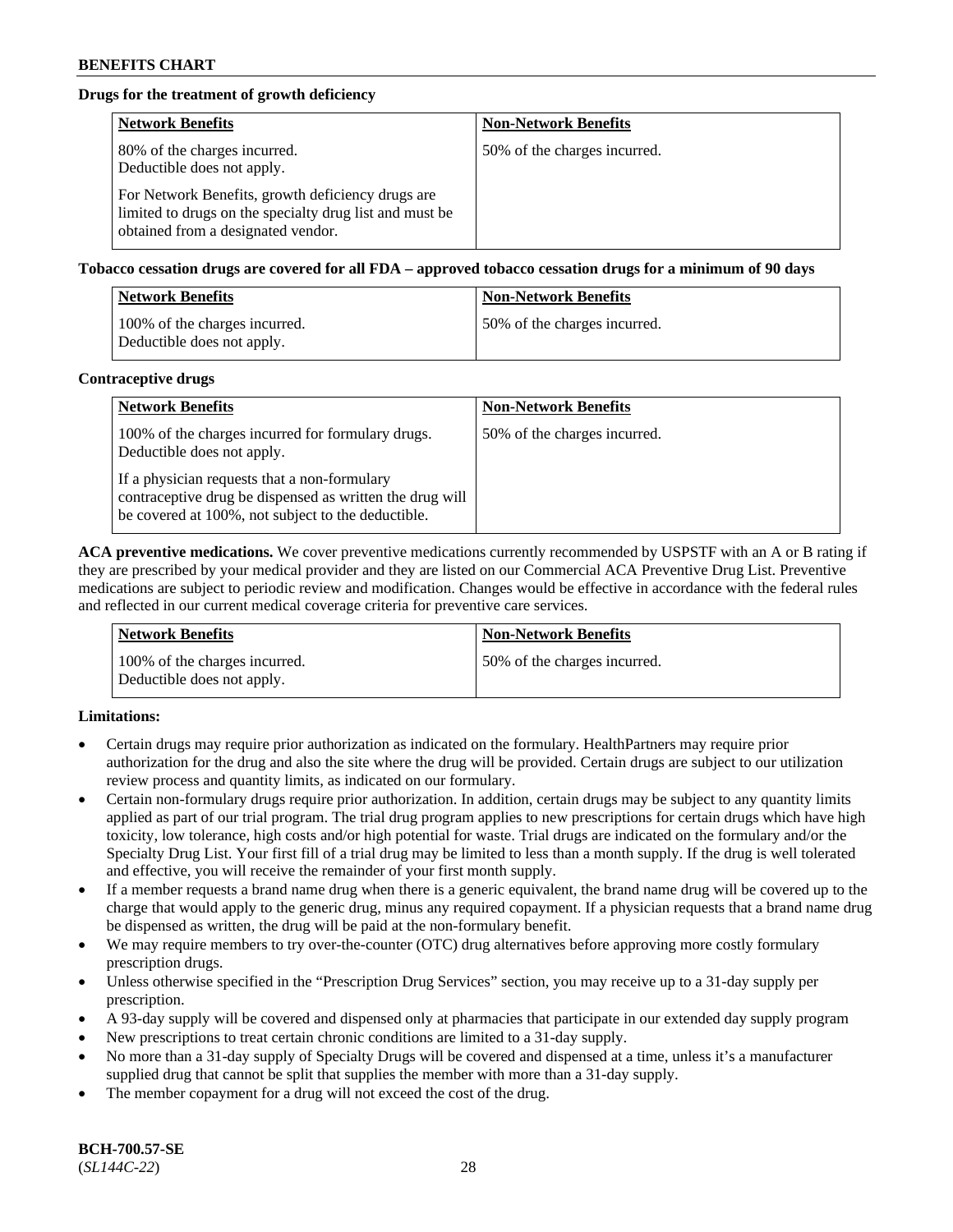## **Not Covered:**

- Replacement of prescription drugs, medications, equipment and supplies due to loss, damage or theft.
- Nonprescription (over the counter) drugs or medications, including, but not limited to, vitamins, supplements, homeopathic remedies, and non-FDA approved drugs unless listed on the formulary and prescribed by a physician or legally authorized health care provider under applicable state and federal law. We cover off-label use of drugs to treat cancer as specified in the "Prescription Drug Services" section of this Benefits Chart. This exclusion does not include over-the-counter contraceptives for women as allowed under the Affordable Care Act when the member obtains a prescription for the item. In addition, if the member obtains a prescription, this exclusion does not include aspirin to prevent cardiovascular disease for men and women of certain ages; folic acid supplements for women who may become pregnant; fluoride chemoprevention supplements for children without fluoride in their water source; and iron supplements for children ages 6-12 months who are at risk of anemia.
- Drugs on the Excluded Drug List. The Excluded Drug List includes select drugs within a therapy class that are not eligible for coverage. This includes drugs that may be excluded for certain indications. However, you may request coverage for a drug on the Excluded Drug List by requesting an exception to the formulary under the formulary exception process described in the definition of formulary in this Benefits Chart. The Excluded Drug List is available at [healthpartners.com](http://www.healthpartners.com/)
- Drugs that are newly approved by the FDA until they are reviewed and approved by HealthPartners Pharmacy and Therapeutics Committee. However, you may request coverage for a drug that is newly approved by the FDA by requesting an exception to the formulary under the formulary exception process described in the definition of formulary in the Benefits Chart.
- All drugs used for sexual dysfunction.
- Fertilty drugs.
- Medical cannabis.
- Medical devices approved by the FDA will not be covered under the "Prescription Drug Services" section unless they are on our formulary. Covered medical devices are generally submitted and reimbursed under your medical benefits.
- See "Services Not Covered" in the Group Membership Contract.

## **PREVENTIVE SERVICES**

### **Applicable Definitions:**

**Routine Preventive Services** are routine healthcare services that include screenings, check-ups and counseling to prevent illness, disease or other health problems before symptoms occur.

**Diagnostic Services** are services to help a provider understand your symptoms, diagnose illness and decide what treatment may be needed. They may be the same services that are listed as preventive services, but they are being used as diagnostic services. Your provider will determine if these services are preventive or diagnostic. These services are not preventive if received as part of a visit to diagnose, manage or maintain an acute or chronic medical condition, illness or injury. When that occurs, unless otherwise indicated below, standard deductibles, copayments or coinsurance apply.

### **Covered Services:**

We cover preventive services that meet any of the requirements under the Affordable Care Act (ACA) shown in the bulleted items below. These preventive services are covered at 100% under the network benefits with no deductible, copayments or coinsurance. (If a preventive service is not required by the ACA and it is covered at a lower benefit level or if a group qualifies for an exemption or accommodation for certain benefits under the ACA, it will be specified below). Preventive benefits mandated under the ACA are subject to periodic review and modification. Changes would be effective in accordance with the federal rules. Preventive services mandated by the ACA include:

- Evidence-based items or services that have in effect a rating of A or B in the current recommendations of the United States Preventive Services Task Force with respect to the individual;
- Immunizations for routine use in children, adolescents, and adults that have in effect a recommendation from the Advisory Committee on Immunization Practices of the Centers for Disease Control and Prevention with respect to the individual;
- With respect to infants, children, and adolescents, evidence-informed preventive care and screenings provided for in comprehensive guidelines supported by the Health Resources and Services Administration; and
- With respect to women, preventive care and screenings provided for in comprehensive guidelines supported by the Health Resources and Services Administration.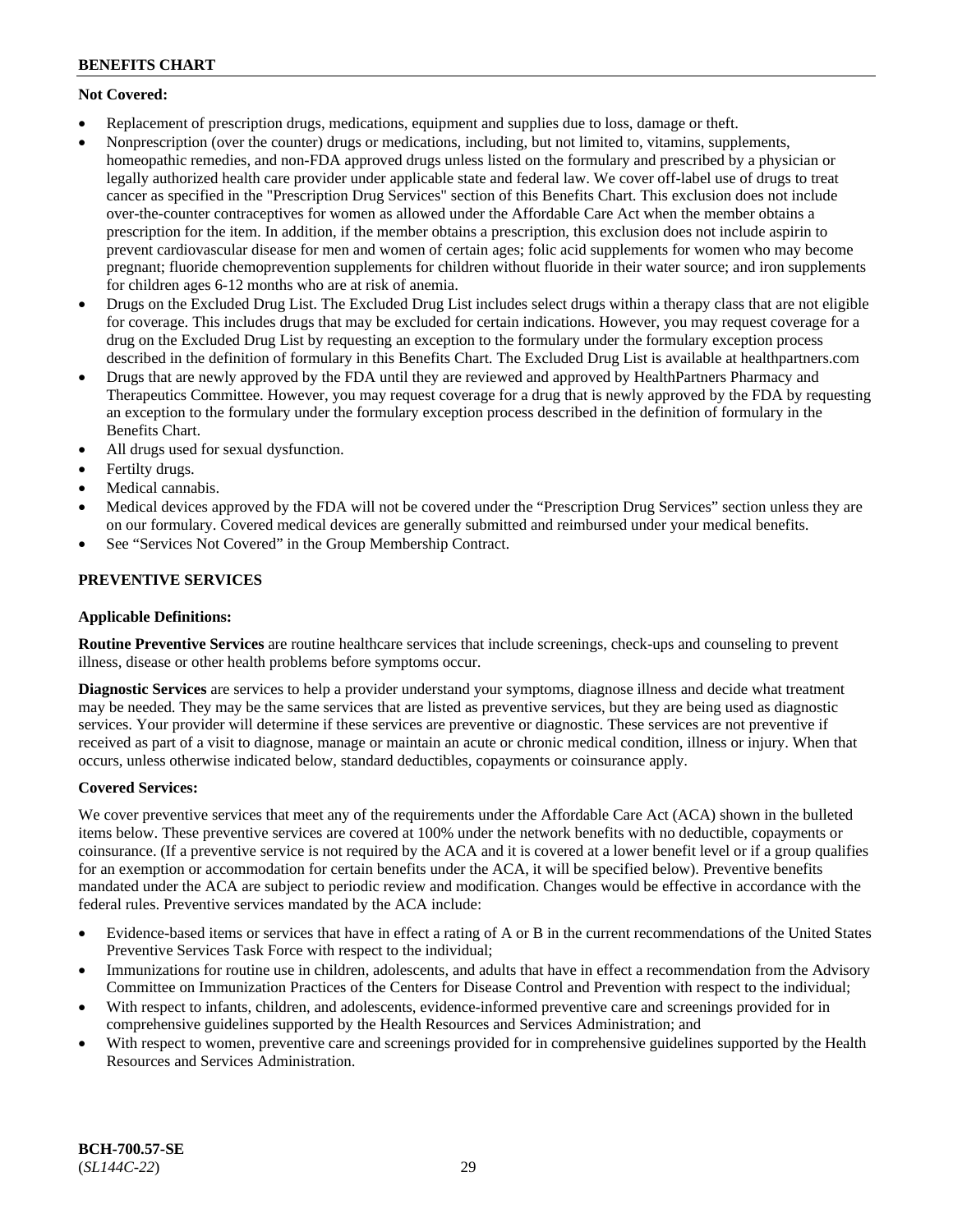Covered services are based on established medical policies, which are subject to periodic review and modification by the medical or dental directors. These medical policies (medical coverage criteria) are available by calling Member Services, or logging on to your "*my*HealthPartners" account at [healthpartners.com.](http://www.healthpartners.com/)

A complete list of preventive care services recommended under the U.S. Preventive Task Force (USPSTF) is available online at [uspreventiveservicestaskforce.org/Page/Name/uspstf-a-and-b-recommendations.](https://www.uspreventiveservicestaskforce.org/Page/Name/uspstf-a-and-b-recommendations-by-date/)

HHS: [healthcare.gov/coverage/preventive-care-benefits](https://www.healthcare.gov/coverage/preventive-care-benefits/)

CDC: [cdc.gov/vaccines/schedules/index.html](https://www.cdc.gov/vaccines/schedules/index.html)

#### **ACA and state mandated preventive services are covered as follows:**

**Routine health exams and periodic health assessments.** A physician or health care provider will counsel you as to how often health assessments are needed based on age, sex and health status. This includes screening for tobacco use, at least two tobacco cessation attempts per year (for those who use tobacco products), all FDA approved tobacco cessation medications including over-the-counter drugs (as shown in the "Prescription Drug Services" Section) and at least four counseling sessions of at least ten minutes each for tobacco cessation.

| Network Benefits                                            | <b>Non-Network Benefits</b>  |
|-------------------------------------------------------------|------------------------------|
| 100% of the charges incurred.<br>Deductible does not apply. | 50% of the charges incurred. |

**Child health supervision services**. This includes pediatric preventive services, such as fluoride chemoprevention for children without fluoride in their water source, newborn screenings, appropriate immunizations, developmental assessments and laboratory services appropriate to the age of the child from birth to 72 months, and appropriate immunizations until the end of the month in which the child turns 19, as defined by the Standards of Child Health Care issued by the American Academy of Pediatrics. We cover at least five child health supervision visits from birth to 12 months, three child health supervision visits from 12 months to 24 months, once a year from 24 months to 72 months.

| Network Benefits                                            | <b>Non-Network Benefits</b>  |
|-------------------------------------------------------------|------------------------------|
| 100% of the charges incurred.<br>Deductible does not apply. | 50% of the charges incurred. |

**Routine prenatal care and exams.** This includes the comprehensive package of medical and psychosocial support provided throughout a pregnancy, including risk assessment, serial surveillance, prenatal education, and use of specialized skills and technology when needed, as defined by Standards for Obstetric-Gynecologic Services issued by the American College of Obstetricians and Gynecologists.

| <b>Network Benefits</b>                                     | <b>Non-Network Benefits</b>   |
|-------------------------------------------------------------|-------------------------------|
| 100% of the charges incurred.<br>Deductible does not apply. | 150% of the charges incurred. |

**Routine postnatal care.** This includes health exams, assessments, education and counseling relating to the period immediately after childbirth

| <b>Network Benefits</b>                                     | <b>Non-Network Benefits</b>  |
|-------------------------------------------------------------|------------------------------|
| 100% of the charges incurred.<br>Deductible does not apply. | 50% of the charges incurred. |

**Routine screening procedures for cancer.** This includes colorectal screening, digital rectal examinations, or other cancer screenings recommended by the USPSTF with an A or B rating. Women's preventive health services below describes additional routine screening procedures for cancer.

| <b>Network Benefits</b>                                     | <b>Non-Network Benefits</b>  |
|-------------------------------------------------------------|------------------------------|
| 100% of the charges incurred.<br>Deductible does not apply. | 50% of the charges incurred. |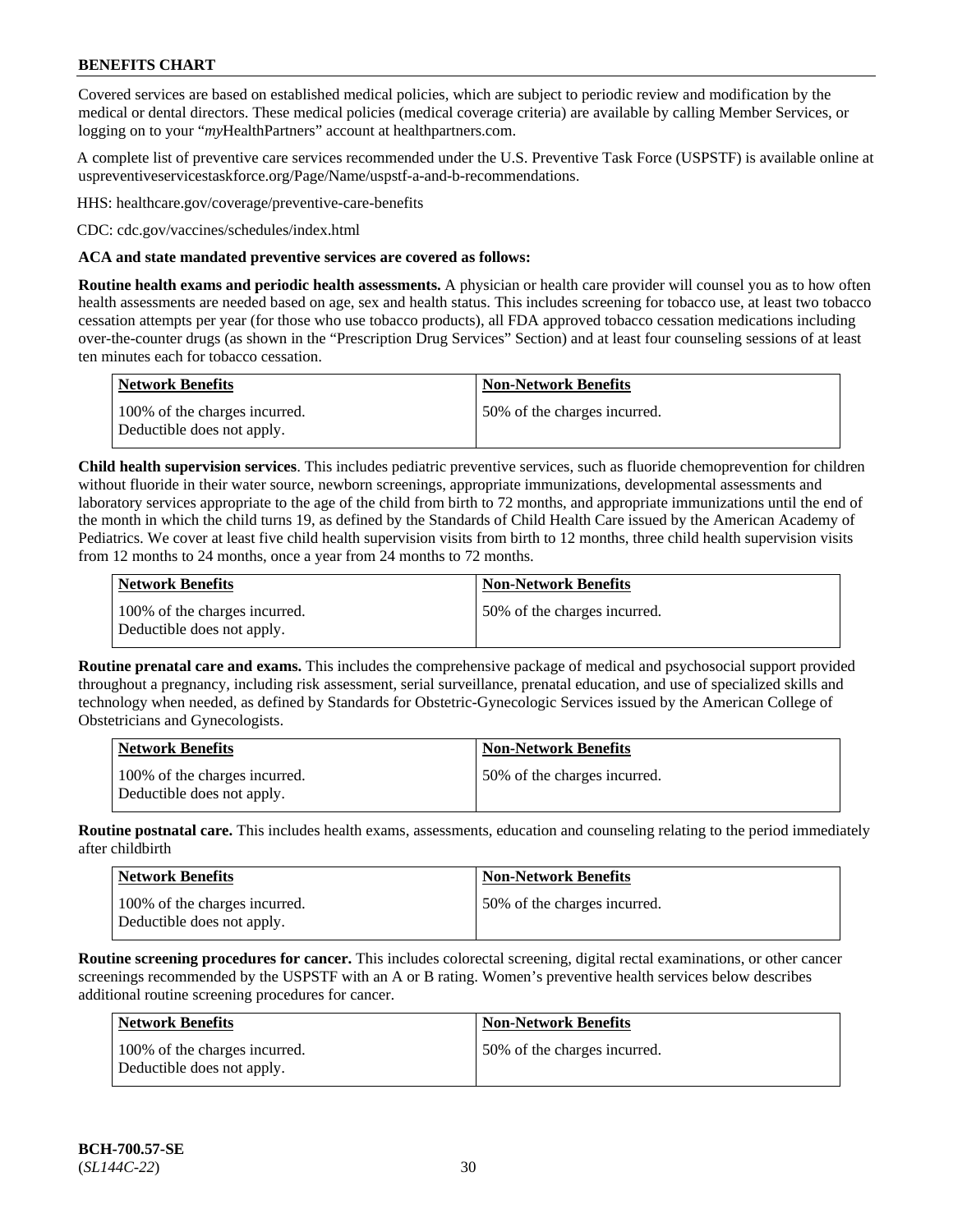**Professional voluntary family planning services.** This includes services to prevent or delay a pregnancy, including counseling and education. Services must be provided by a licensed provider.

| <b>Network Benefits</b>                                     | <b>Non-Network Benefits</b> |
|-------------------------------------------------------------|-----------------------------|
| 100% of the charges incurred.<br>Deductible does not apply. | See Network Benefits.       |

### **Adult immunizations**

| <b>Network Benefits</b>                                     | <b>Non-Network Benefits</b>  |
|-------------------------------------------------------------|------------------------------|
| 100% of the charges incurred.<br>Deductible does not apply. | 50% of the charges incurred. |

**Women's preventive services.**This includes mammograms\*, screenings for cervical cancer (pap smears), breast pumps, human papillomavirus (HPV) testing; counseling for sexually transmitted infections, counseling and screening for human immunodeficiency virus (HIV), and all FDA approved contraceptive methods as prescribed by a doctor, sterilization procedures, education and counseling (see the "Prescription Drug Services" section for coverage of oral contraceptive drugs). For women whose family history is associated with an increased risk for BRCA1 or BRCA2 gene mutations, we cover genetic counseling and BRCA screening without cost sharing, if appropriate and as determined by a physician

**\***Preventive mammogram screening includes digital breast tomosynthesis (3D mammograms) for members at risk for breast cancer.

"At risk for breast cancer" means: (1) having a family history with one or more first- or second-degree relatives with breast cancer; (2) testing positive for BRCA1 or BRCA2 mutations; (3) having heterogeneously dense breasts or extremely dense breasts based on the Breast Imaging Reporting and Data System established by the American College of Radiology; or (4) having a previous diagnosis of breast cancer.

| Network Benefits                                            | <b>Non-Network Benefits</b>  |
|-------------------------------------------------------------|------------------------------|
| 100% of the charges incurred.<br>Deductible does not apply. | 50% of the charges incurred. |

**Obesity screening and management.** We cover obesity screening and counseling for all ages during a routine preventive care exam. If you are age 18 or older and have a body mass index of 30 or more, we also cover intensive obesity management to help you lose weight. Your primary care doctor can coordinate these services.

| <b>Network Benefits</b>                                     | <b>Non-Network Benefits</b>   |
|-------------------------------------------------------------|-------------------------------|
| 100% of the charges incurred.<br>Deductible does not apply. | 150% of the charges incurred. |

**In addition to any ACA or state mandated preventive services referenced above, we cover the following eligible services:**

#### **Routine eye and hearing exams**

| Network Benefits                                            | <b>Non-Network Benefits</b>  |
|-------------------------------------------------------------|------------------------------|
| 100% of the charges incurred.<br>Deductible does not apply. | 50% of the charges incurred. |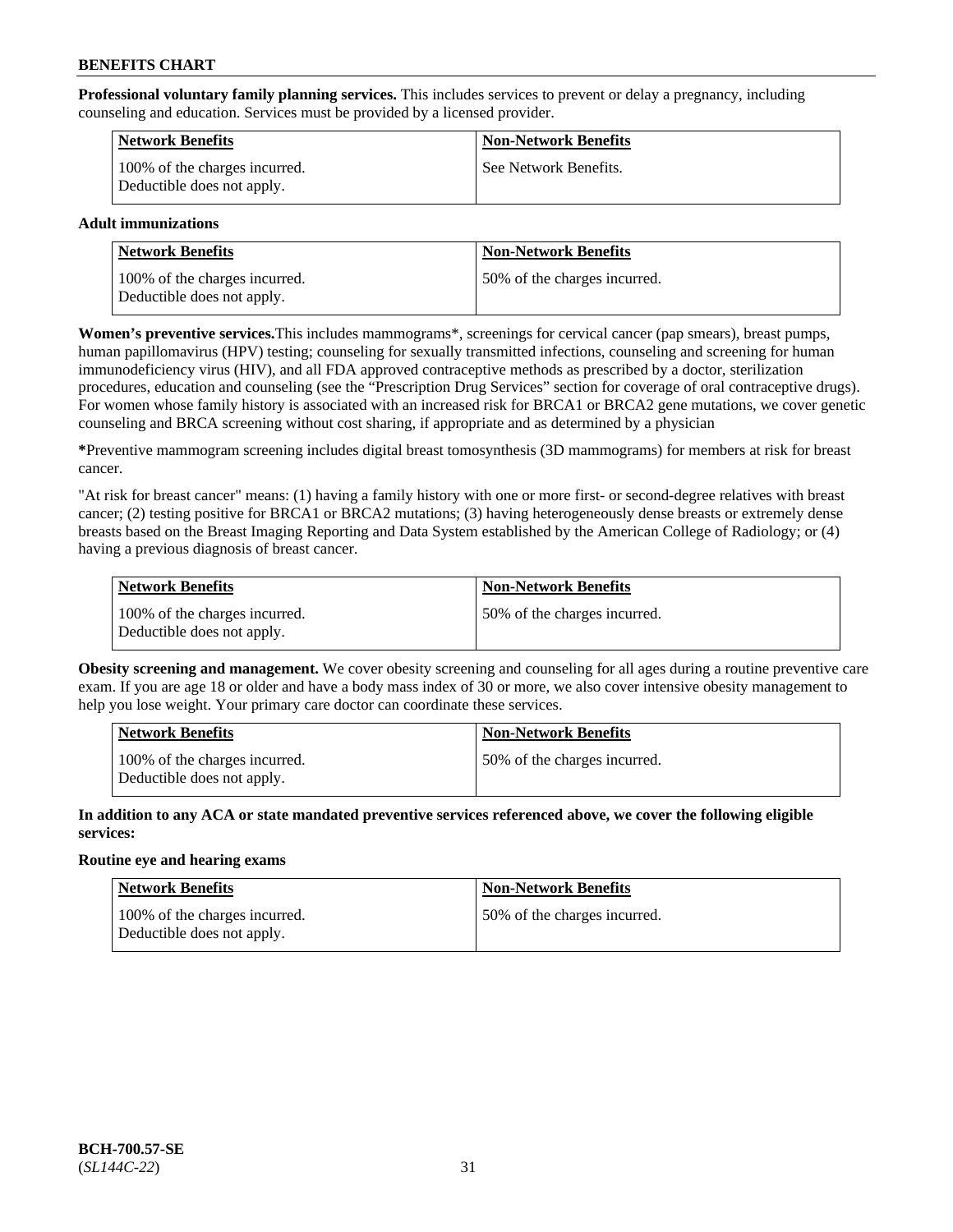**Ovarian cancer surveillance tests for women who are at risk.** "At risk for ovarian cancer" means (1) having a family history that includes any of the following: one or more first-degree or second-degree relatives with ovarian cancer, clusters of female relatives with breast cancer or nonpolyposis colorectal cancer; or (2) testing positive for BRCA1 or BRCA2 mutations. "Surveillance tests for ovarian cancer" means annual screening using: CA-125 serum tumor marker testing, transvaginal ultrasound, pelvic examination or other proven ovarian cancer screening tests currently being evaluated by the federal Food and Drug Administration or by the National Cancer Institute.

| <b>Network Benefits</b>                              | <b>Non-Network Benefits</b>                             |
|------------------------------------------------------|---------------------------------------------------------|
| Coverage level is same as corresponding Network      | Coverage level is same as corresponding Non-Network     |
| Benefit, depending on type of service provided, such | Benefit, depending on type of service provided, such as |
| as Diagnostic Imaging Services, Laboratory Services  | Diagnostic Imaging Services, Laboratory Services        |
| Office Visits for Illness or Injury or Preventive    | Office Visits for Illness or Injury or Preventive       |
| Services.                                            | Services.                                               |

#### **Limitations:**

• Services are not preventive if received as part of a visit to diagnose, manage or maintain an acute or chronic medical condition, illness or injury. When that occurs, unless otherwise indicated above, standard deductibles, copayments or coinsurance apply.

#### **Not Covered:**

See "Services Not Covered" in the Group Membership Contract.

## **SPECIFIED NON-NETWORK SERVICES**

### **Covered Services:**

We cover the following services when you elect to receive them from a non-network provider, at the same level of coverage we provide when you elect to receive the services from a network provider:

- Voluntary family planning of the conception and bearing of children.
- The provider visit(s) and test(s) necessary to make a diagnosis of infertility.
- Testing and treatment of sexually transmitted diseases (other than HIV).
- Testing for AIDS or other HIV-related conditions.

| <b>Network Benefits</b>                                                                                                                            | <b>Non-Network Benefits</b>                    |
|----------------------------------------------------------------------------------------------------------------------------------------------------|------------------------------------------------|
| Coverage level is same as corresponding Network<br>Benefit, depending on type of service provided, such as<br>Office Visits for Illness or Injury. | See Network Benefits for the services covered. |

#### **Not Covered:**

See "Services Not Covered" in the Group Membership Contract.

### **TELEHEALTH/TELEMEDICINE SERVICES**

#### **Definitions:**

**Telehealth, Telemedicine, or Virtual Care.** This is a means of communication between a health care professional and a patient. This includes the use of secure electronic information, imaging, and communication technologies, including:

- interactive audio or audio-video
- interactive audio with store-and-forward technology
- chat-based and email-based systems
- physician-to-physician consultation
- patient education
- data transmission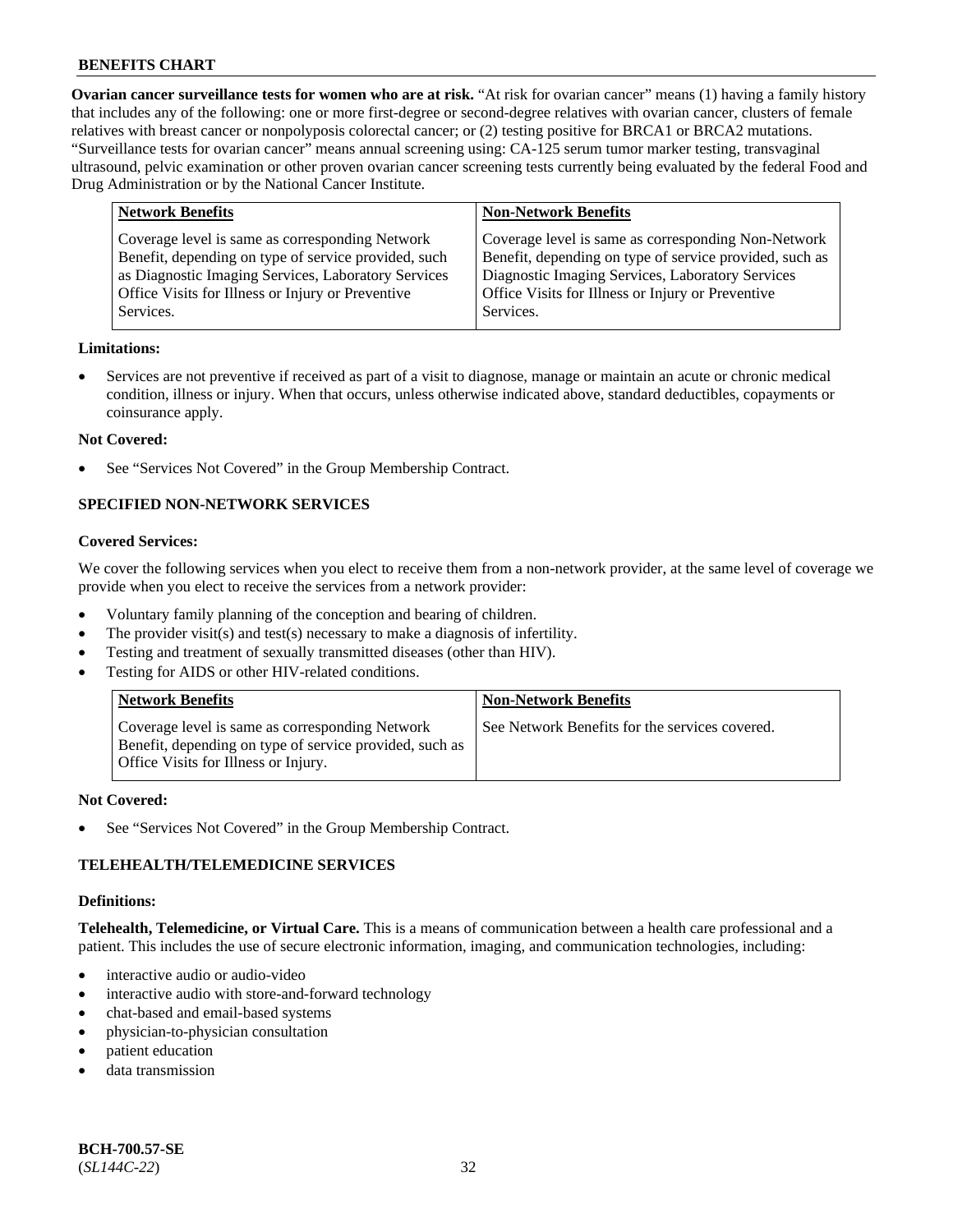- data interpretation
- digital diagnostics (algorithm-enabled diagnostic support)
- digital therapeutics (the use of personal health devices and sensors, either alone or in combination with conventional drug therapies, for disease prevention and management)

### Services can be delivered:

Synchronously: the patient and health care professional are engaging with one another at the same time; or Asynchronously: the patient and health care professional engage with each other at different points in time.

**Telephone Visits.** Live, synchronous, interactive encounters over the telephone between a patient and a healthcare provider.

**E-visit or chat-based visits.** Asynchronous online or mobile app encounters to discuss a patient's personal health information, vital signs, and other physiologic data or diagnostic images. The healthcare provider reviews and delivers a consultation, diagnosis, prescription or treatment plan after reviewing the patient's visit information.

**Virtuwell<sup>®</sup>**. This is an online service for you to receive a diagnosis and treatment for certain conditions, such as a cold, flu, ear pain and sinus infections. You may access the Virtuwell website at [virtuwell.com.](https://www.virtuwell.com/)

**Video Visits.** Live, synchronous, interactive encounters using secure web-based video between a patient and a healthcare provider.

## **Covered Services:**

The Plan covers the following methods of receiving care for services that would be eligible under the Plan if the service were provided in person.

#### **Scheduled telephone visits**

| <b>Network Benefits</b>                                                                                         | <b>Non-Network Benefits</b>  |
|-----------------------------------------------------------------------------------------------------------------|------------------------------|
| 100% of the charges incurred, subject to a member<br>copayment of \$30 per visit.<br>Deductible does not apply. | 50% of the charges incurred. |

### **E-visits**

### **Access to online care through Virtuwell at [virtuwell.com](https://www.virtuwell.com/)**

| Network Benefits                                            | <b>Non-Network Benefits</b> |
|-------------------------------------------------------------|-----------------------------|
| 100% of the charges incurred.<br>Deductible does not apply. | Not Applicable.             |

### **All other E-visits**

| <b>Network Benefits</b>                                                                                         | <b>Non-Network Benefits</b>  |
|-----------------------------------------------------------------------------------------------------------------|------------------------------|
| 100% of the charges incurred, subject to a member<br>copayment of \$30 per visit.<br>Deductible does not apply. | 50% of the charges incurred. |

### **Video visits**

| <b>Network Benefits</b>                                | <b>Non-Network Benefits</b>                            |
|--------------------------------------------------------|--------------------------------------------------------|
| Coverage level is same as corresponding Network        | Coverage level is same as corresponding Non-Network    |
| Benefit, depending upon type of service provided, such | Benefit, depending upon type of service provided, such |
| as Office Visits for Illness or Injury.                | as Office Visits for Illness or Injury.                |

### **Not Covered:**

See "Services Not Covered" in the Group Membership Contract.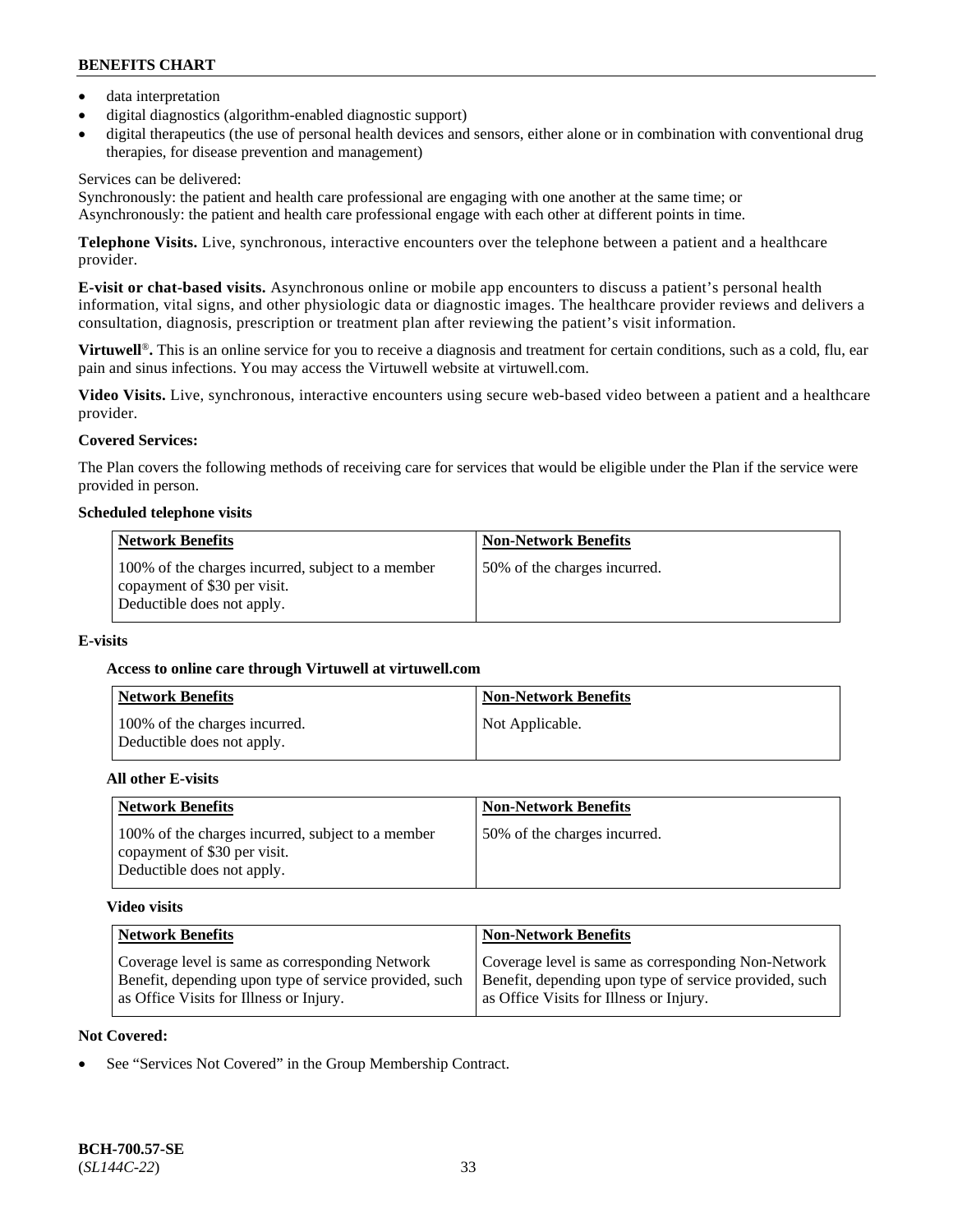## **TRANSPLANT SERVICES**

#### **Applicable Definitions:**

**Autologous.** This is when the source of cells is from the individual's own marrow or stem cells.

**Allogeneic.** This is when the source of cells is from a related or unrelated donor's marrow or stem cells.

**Autologous Bone Marrow Transplant.** This is when the bone marrow is harvested from the individual and stored. The patient undergoes treatment which includes tumor ablation with high-dose chemotherapy and/or radiation. The bone marrow is reinfused (transplanted).

**Allogeneic Bone Marrow Transplant.** This is when the bone marrow is harvested from the related or unrelated donor and stored. The patient undergoes treatment which includes tumor ablation with high-dose chemotherapy and/or radiation. The bone marrow is reinfused (transplanted).

**Autologous/Allogeneic Stem Cell Support.** This is a treatment process that includes stem cell harvest from either bone marrow or peripheral blood, tumor ablation with high-dose chemotherapy and/or radiation, stem cell reinfusion, and related care. Autologous/allogeneic bone marrow transplantation and high dose chemotherapy with peripheral stem cell rescue/support are considered to be autologous/allogeneic stem cell support.

**Designated Transplant Center.** This is any health care provider, group or association of health care providers designated by us to provide services, supplies or drugs for specified transplants for our members.

**Transplant Services.** This is transplantation (including retransplants) of the human organs or tissue listed below, including all related post-surgical treatment and drugs and multiple transplants for a related cause. Transplant services do not include other organ or tissue transplants or surgical implantation of mechanical devices functioning as a human organ, except surgical implantation of an FDA approved Ventricular Assist Device (VAD) or total artificial heart, functioning as a temporary bridge to heart transplantation.

Prior authorization is required prior to consultation to support coordination of care and benefits.

#### **Covered Services:**

We cover eligible transplant services (as defined above) while you are covered under this Benefits Chart. Transplants that will be considered for coverage are limited to the following:

- Kidney transplants for end-stage disease.
- Cornea transplants for end-stage disease.
- Heart transplants for end-stage disease.
- Lung transplants or heart/lung transplants for: (1) primary pulmonary hypertension; (2) Eisenmenger's syndrome; (3) endstage pulmonary fibrosis; (4) alpha 1 antitrypsin disease; (5) cystic fibrosis; and (6) emphysema.
- Liver transplants for: (1) biliary atresia in children; (2) primary biliary cirrhosis; (3) post-acute viral infection (including hepatitis A, hepatitis B antigen e negative and hepatitis C) causing acute atrophy or post-necrotic cirrhosis; (4) primary sclerosing cholangitis; (5) alcoholic cirrhosis; and (6) hepatocellular carcinoma.
- Allogeneic bone marrow transplants or peripheral stem cell support associated with high dose chemotherapy for: (1) acute myelogenous leukemia; (2) acute lymphocytic leukemia; (3) chronic myelogenous leukemia; (4) severe combined immunodeficiency disease; (5) Wiskott-Aldrich syndrome; (6) aplastic anemia; (7) sickle cell anemia; (8) non-relapsed or relapsed non-Hodgkin's lymphoma; (9) multiple myeloma; and (10) testicular cancer.
- Autologous bone marrow transplants or peripheral stem cell support associated with high-dose chemotherapy for: (1) acute leukemias; (2) non-Hodgkin's lymphoma; (3) Hodgkin's disease; (4) Burkitt's lymphoma; (5) neuroblastoma; (6) multiple myeloma; (7) chronic myelogenous leukemia; and (8) non-relapsed non-Hodgkin's lymphoma.
- Pancreas transplants for simultaneous pancreas-kidney transplants for diabetes, pancreas after kidney, living related segmental simultaneous pancreas kidney transplantation and pancreas transplant alone.

For Network Benefits, charges for transplant services must be incurred at a designated transplant center.

The transplant-related treatment provided, including expenses incurred for directly related donor services, shall be subject to and in accordance with the provisions, limitations, maximum and other terms of this Benefits Chart.

Medical and hospital expenses of the donor are covered only when the recipient is a member and the transplant and directly related donor expenses have been prior authorized for coverage. Treatment of medical complications that may occur to the donor are not covered. Donors are not considered members, and are therefore not eligible for the rights afforded to members under the Contract.